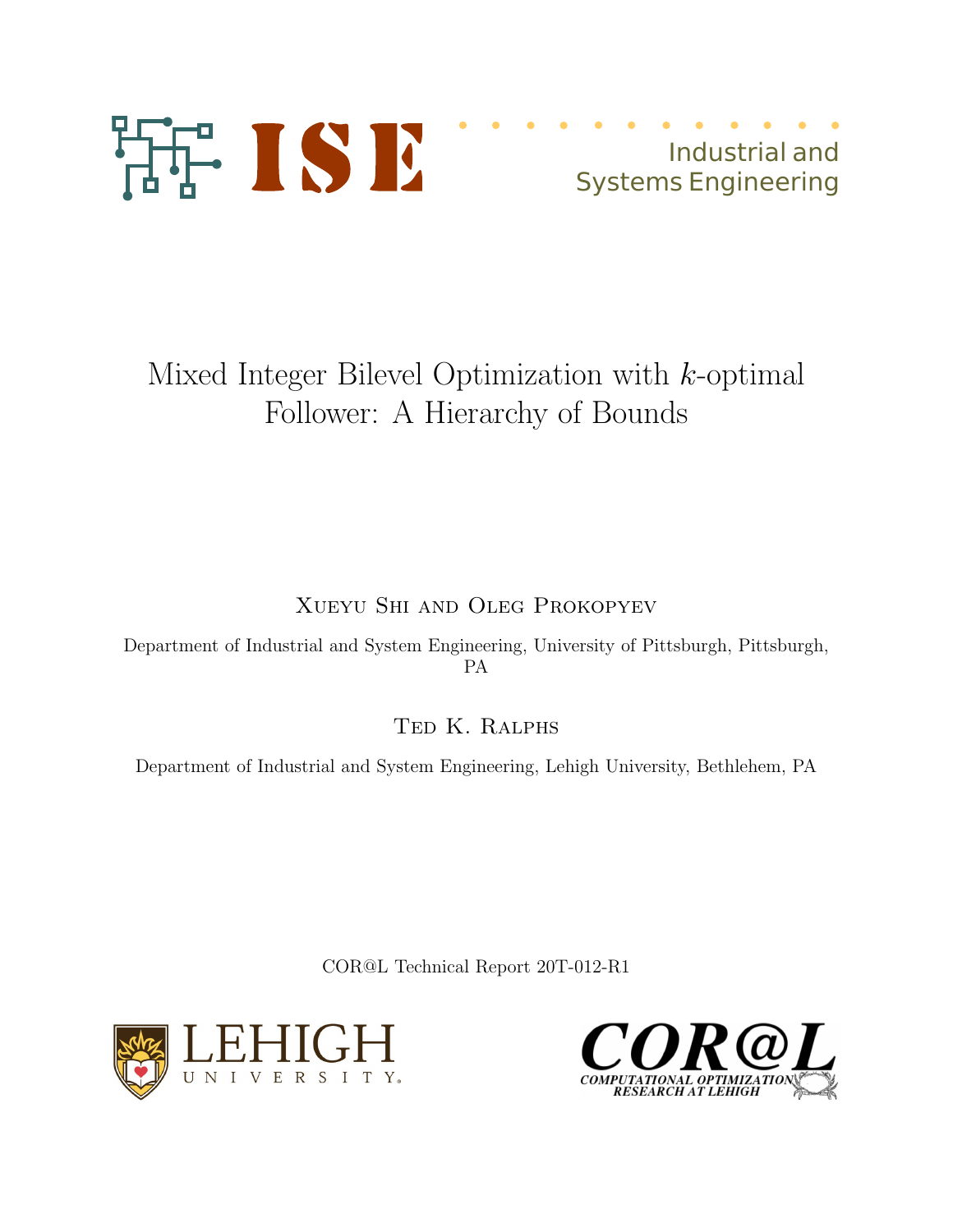# Mixed Integer Bilevel Optimization with k-optimal Follower: A Hierarchy of Bounds

Xueyu Shi<sup>∗</sup><sup>1</sup> , Oleg Prokopyev†<sup>1</sup> , and Ted K. Ralphs‡<sup>2</sup>

<sup>1</sup>Department of Industrial and System Engineering, University of Pittsburgh, Pittsburgh,

PA

<sup>2</sup>Department of Industrial and System Engineering, Lehigh University, Bethlehem, PA

Original Publication: June 29, 2020 Last Revised: October 29, 2021

#### Abstract

We consider mixed integer bilevel linear optimization problems in which the decision variables of the lower-level (follower's) problem are all binary. We propose a general modeling and solution framework motivated by the practical reality that in a Stackelberg game, the follower does not always solve their optimization problem to optimality. They may instead implement a locally optimal solution with respect to a given upper-level decision. Such scenarios may occur when the follower's computational capabilities are limited, or when the follower is not completely rational. Our framework relaxes the typical assumption of perfect rationality that underlies the standard modeling framework by defining a hierarchy of increasingly stringent assumptions about the behavior of the follower. Namely, at level  $k$  of this hierarchy, it is assumed that the follower produces a k-optimal solution. Associated with this hierarchy is a hierarchy of upper and lower bounds that are in fact valid for the classical case in which complete rationality of the follower is assumed. Two mixed integer linear programming (MILP) formulations are derived for the resulting optimization problems. Extensive computational results are provided to demonstrate the effectiveness of the proposed MILP formulations and the quality of the bounds produced. The latter are shown to dominate the standard approach based on a single-level relaxation at a reasonable computational cost. Finally, we also explore a class of bilevel problems for which 2-optimal lower-level solutions imply global optimality that is, the follower is fully rational.

# 1 Introduction

In bilevel optimization problems [13, 15], two independent decision-makers with their own distinct objective functions are involved in a hierarchical decision-making process. In the upper-level optimization problem, its decision-maker (referred to as the leader) makes the decision first. Then the lower-level decision-maker (referred to as the follower) determines the response in terms of their own optimization model, whose feasible region and objective function are parameterized on the leader's decision. Importantly, the follower's response also affects the leader's objective function. This is the reason the leader must take the follower's possible reactions into account when maximizing/minimizing their own benefits/costs.

<sup>∗</sup> xus6@pitt.edu

<sup>†</sup> droleg@pitt.edu

<sup>‡</sup> ted@lehigh.edu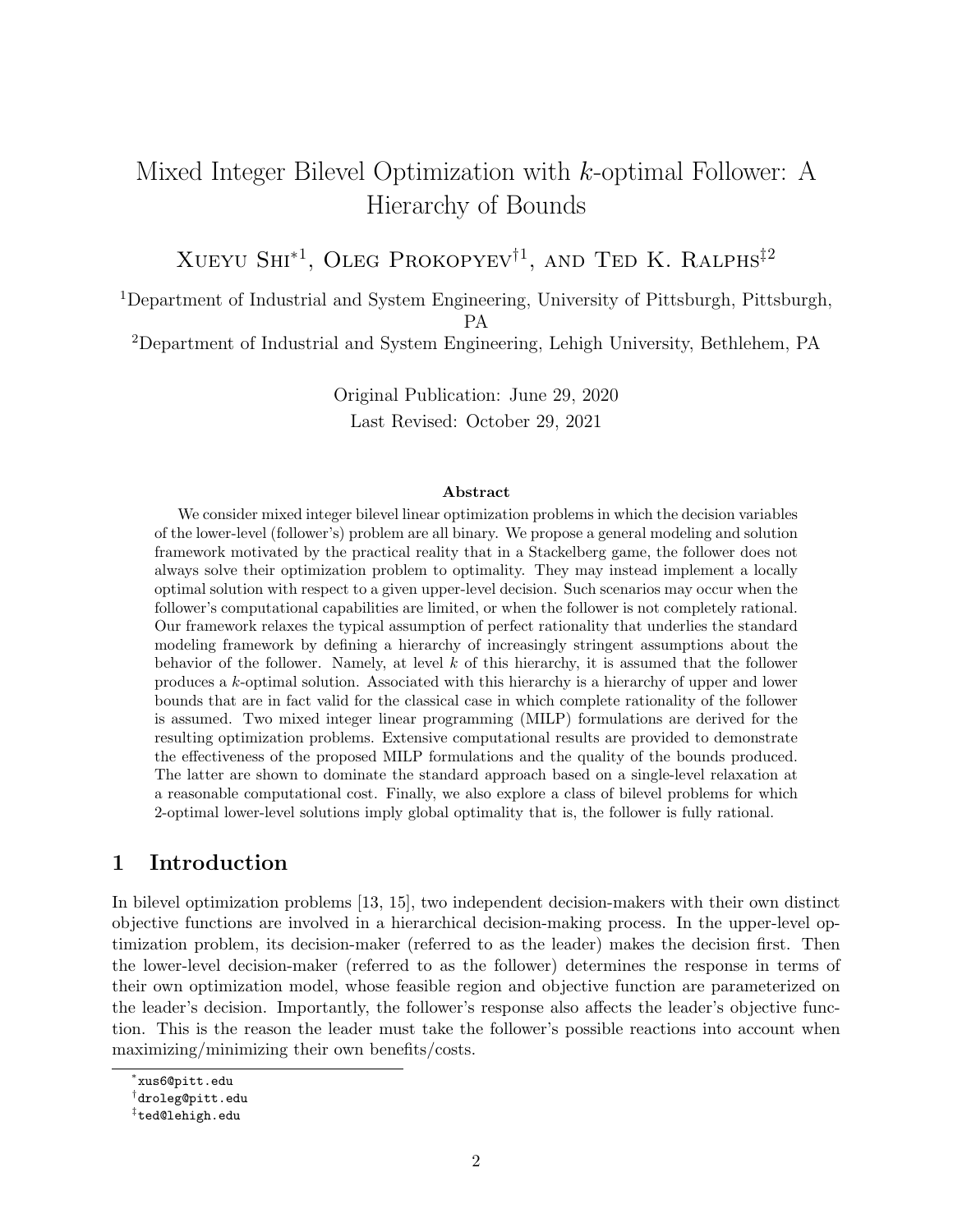### 1.1 Formal Setting

In this paper, we focus on a broad class of mixed integer bilevel linear optimization problems (MI-BLP) in which the follower's decision variables are all binary. In particular, the considered class of problems is formally stated as:

$$
\eta^* = \max_{x,y} \alpha^1 x + \alpha^2 y
$$
  
s.t.  $x \in \mathcal{X}$ ,  
 $y \in \arg \max_{\overline{y}} \{ \beta \overline{y} : Ax + G\overline{y} \le d, \overline{y} \in \{0,1\}^n \},$  (BP)

where  $\mathcal{X} = \mathcal{P} \cap (\mathbb{Q}_+^{p_1} \times \mathbb{Z}_+^{p_2})$  for a given polyhedron  $\mathcal{P}; A \in \mathbb{Z}^{m \times (p_1+p_2)}, G \in \mathbb{Z}^{m \times n}, d \in \mathbb{Z}^m$ ; and  $\alpha^1 \in \mathbb{Q}^{(p_1+p_2)}$ ,  $\alpha^2 \in \mathbb{Q}^n$ , and  $\beta \in \mathbb{Q}_+^n$  are given row vectors. Let

$$
\mathcal{S} = \{(x, y) \in \mathcal{X} \times \{0, 1\}^n : Ax + Gy \le d\}
$$

be the feasible region of the relaxation obtained by dropping the optimality conditions on the follower's decision. We refer to x and y as the upper-level (leader's) variables and the lower-level (follower's) variables, respectively. Given  $x \in \mathcal{X}$ , we refer to

$$
\mathcal{S}(x) = \{ y \in \{0,1\}^n : (x,y) \in \mathcal{S} \} \quad \text{and} \quad \mathcal{R}(x) = \{ y \in \mathcal{S}(x) : \beta y \ge \beta \bar{y} \quad \forall \bar{y} \in \mathcal{S}(x) \},
$$

as the follower's feasible region and the follower's (rational) reaction set, respectively. The feasible region  $S(x)$  represents the options available to the follower, given a fixed solution x chosen by the leader, while the reaction set  $\mathcal{R}(x)$  is the subset of the feasible region containing the feasible solutions that maximize the follower's objection function.

Note that (BP) specifies the optimistic case of the bilevel problem (BP). That is, there is an implicit assumption that the follower selects the most favorable solution for the leader from their reaction set  $\mathcal{R}(x)$ , i.e., if  $(x, y)$  is optimal for (BP), then we must have  $y \in \mathcal{R}(x)$  and  $\alpha^2 y \ge \alpha^2 \bar{y}$ for all  $\bar{y} \in \mathcal{R}(x)$ .

If we relax the optimality requirement on the follower's solution, the resulting single-level relaxation of (BP) is the mixed integer linear optimization problem (MILP)

$$
\eta^{\text{SLR}} = \max_{(x,y)\in\mathcal{S}} \{ \alpha^1 x + \alpha^2 y \},\tag{SLR}
$$

with feasible region S. Problem (SLR) is also known as the *high-point problem* in the related literature; see, e.g., [43].

Observe that a feasible solution for (BP) can be obtained by fixing the leader's decision to an optimal solution obtained from (SLR). Specifically, assume  $(x^0, y^0)$  is optimal for (SLR). Then if  $\hat{y}^0 \in \mathcal{R}(x^0)$  is an optimal (optimistic) follower's decision for the lower-level problem corresponding to  $x^0$ , then clearly,  $(x^0, \hat{y}^0)$  is a feasible solution for (BP). Denote by  $\hat{\eta}^{\text{SLR}} := \alpha^1 x_0 + \alpha^2 \hat{y}_0$  the leader's objective function value corresponding to  $(x_0, \hat{y}_0)$ . Thus, we have that:

$$
\hat{\eta}^{\text{SLR}} \leq \eta^* \leq \eta^{\text{SLR}}.
$$

The majority of branch-and-bound and branch-and-cut approaches for MIBLPs in the literature, see, e.g., [38, 43, 52, 55], solve either (SLR) or the linear programming relaxation of (SLR) to obtain the initial lower and upper bounds. We refer to the bounds obtained by this single-level relaxation-based approach as the SLR-based bounds.

Throughout the paper, we make the following assumptions, which are standard in the bilevel optimization literature: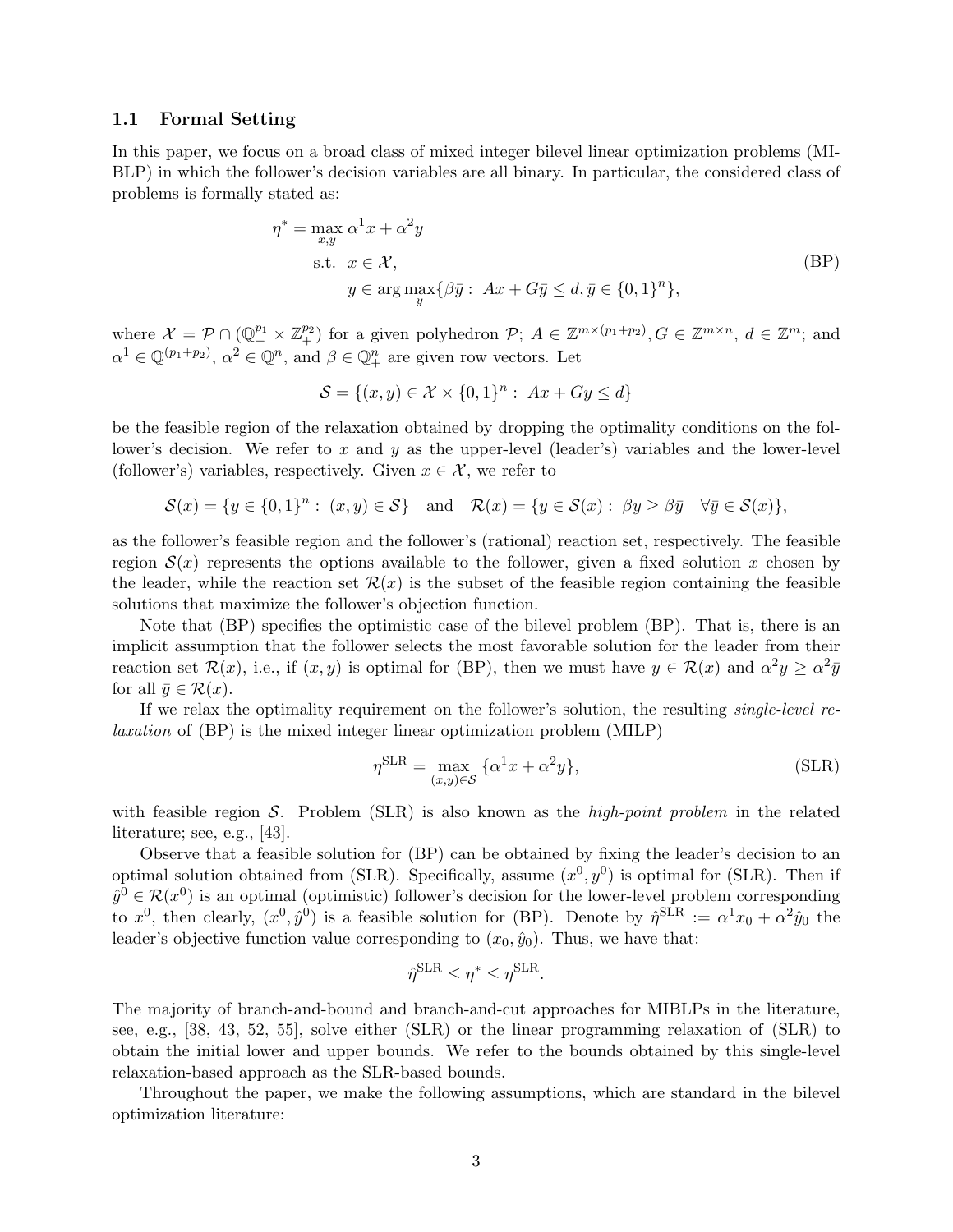**Assumption 1.** All entries in A, G and d are integers;  $\beta \geq 0$ .

#### Assumption 2.  $P$  is compact.

As for Assumption 1, the components of  $A, G$ , and d can always be scaled to be integral as long as they are rational; this assumption is often exploited in the literature on MILPs, see, e.g., [18]. As for the second part of Assumption 1, this is without loss of generality, since whenever  $\beta_i < 0$ for some  $j \in [n] := \{1, 2, \ldots, n\}$ , we can simply replace  $\bar{y}_j$  by  $1 - \bar{y}_j$ , and then reduce the problem into an equivalent one with this assumption satisfied. As for Assumptions 2, it is common in the bilevel optimization literature to assume the compactness of the leader's feasible region, see, e.g., [17, 49, 52] and the references therein.

We also make a technical assumption involving the set of upper-level variables that we refer to as the linking variables, those with at least one non-zero coefficient in the lower-level constraint matrix. The linking variables are formally defined as those with indices in the set

$$
L = \{i \in \{1, \ldots, p_1 + p_2\} : A^i \neq 0\},\,
$$

where  $A^i$  denotes the  $i^{th}$  column of A. We make the following assumption to ensure that optimal solutions of (BP) exist [54]:

Assumption 3. All linking variables are integer variables.

**Additional notation.** For any positive integer n, we use [n] to denote the set  $\{1, \ldots, n\}$ . We denote by  $e^j \in \mathbb{R}^n$  the j<sup>th</sup> unit vector; by **0** the vector with all components equal to 0 and 1 the vector with all components equal to 1; and finally by  $M^i$  and  $m^i$  the  $i^{th}$  column and row of matrix  $M$ , respectively. All vectors are column vectors by default, with the exception of vectors used exclusively as objective function vectors (and the rows of matrices), which are taken to be row vectors for notational simplicity.

#### 1.2 Related Work

Due to a broad range of important applications including interdiction [7, 16, 27], price setting [9, 33], and network design [6, 20, 58], among others, bilevel optimization problems have been extensively studied in the past two decades. Most of the research efforts have been focused on bilevel problems, where the lower-level problem is a linear optimization problem. The latter assumption allows for application of the necessary and sufficient optimality conditions (strong duality and complementary slackness) which, in turn, can be used to reduce the original bilevel problem into a single-level MILP [4, 59]. However, in recent years there has been increased interest in the exact solution methods for general MIBLPs, where the lower-level problem may involve integer decision variables, see, e.g., [17, 38, 55, 61]. The presence of integer variables at the lower level require application of somewhat more sophisticated methods. In particular, one of the primary examples is MibS [16, 52], an open-source solver, that exploits advanced cutting-plane-based approaches [51] within a branchand-bound framework.

In general, solving MIBLPs is quite challenging. The initial bounds used within branch-andbound and branch-and-cut frameworks are of critical importance for the overall performance of this type of exact methods. Unfortunately, for general classes of bilevel problems there are no theoretical guarantees on the quality of the SLR-based bounds. Moreover, the computational experiments available in the literature also indicate that (SLR) typically yields relatively poor bounds; see, e.g., [11]. Consequently, exact solution of large-scale bilevel optimization problems remains an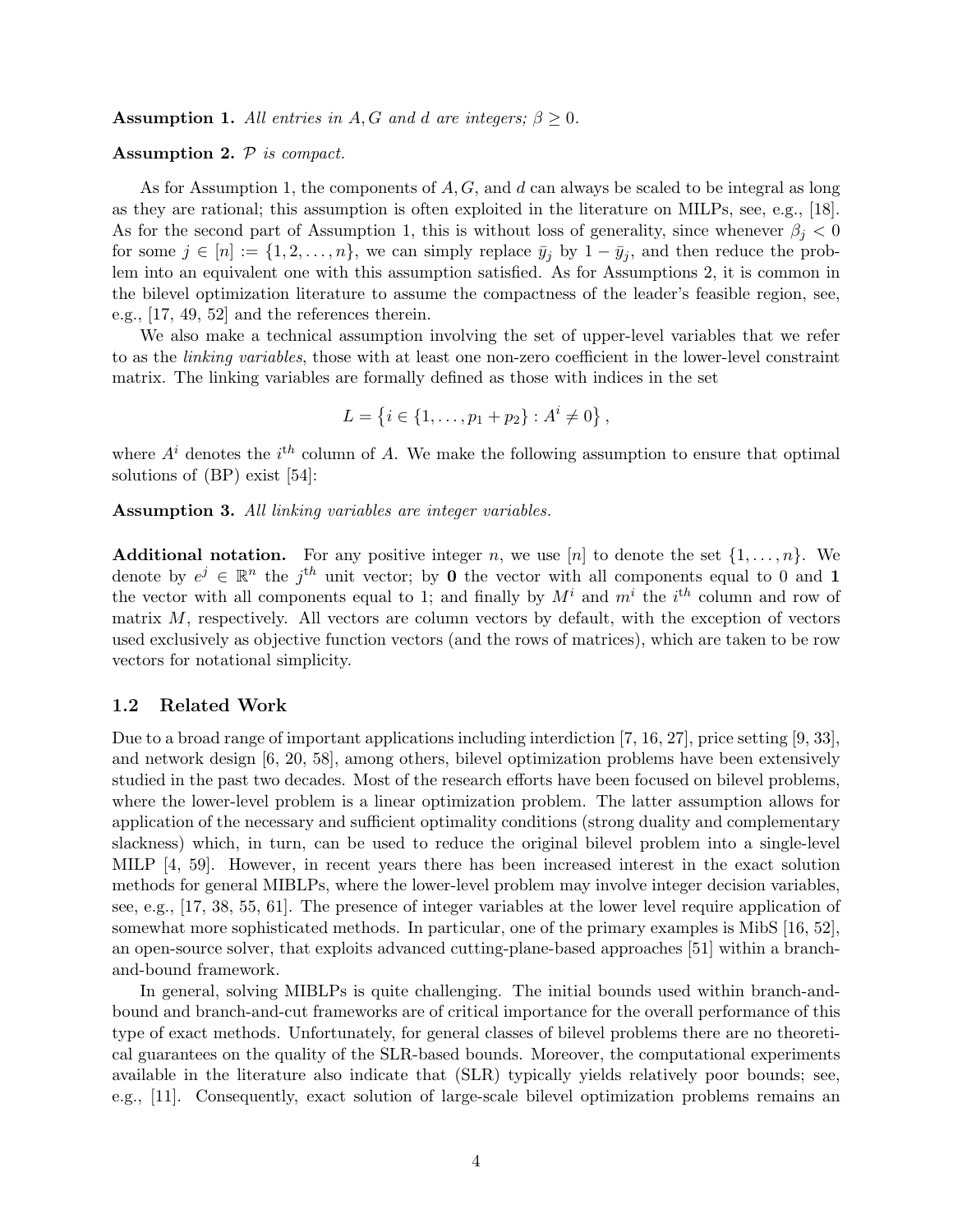intractable task, in particular, if one compares available bilevel solvers to the state-of-the-art commercial solvers for MILPs, e.g., CPLEX [26]. The latter is capable of handling millions of variables and constraints for many broad classes of MILPs. On the other hand, the most recent version of MibS can typically solve medium-sized problems with only up to several hundred integer decision variables at the lower level.

There are only a few studies, mostly focused on special classes of bilevel problem, that use bounding methods that are not SLR-based. In particular, the studies in [11, 53] describe rather effective continuous relaxation based bounds that provide a lower bound for the mixed integer max-min optimization problems, where the objective functions of the decision-makers have the same functional form but have opposite signs. Specifically, these approaches relax the integrality constraints of the follower and then reformulate the resulting bilevel linear optimization problem as a MILP through optimality conditions. In [14], the knapsack interdiction problem is studied and the concept of the critical items in the follower's knapsack problem is explored to further improve the bounds of the continuous relaxation. However, the aforementioned types of bounding methods exploit specific structure of the considered classes of bilevel problems and are not applicable for more general MIBLPs.

## 1.3 Overview

The remainder of the paper is organized as follows. Section 2 provides a formal description of our proposed framework and summarizes our contributions. Section 3 develops the hierarchy of lower and upper bounds for the considered class of MIBLPs. Then, in Section 4, we describe two single-level MILP reformulations for our bilevel problems. Section 5 considers a class of bilevel problems for which the follower's local optimality implies global optimality and hence, the follower can be viewed as rational, despite using a solution methodology typically employed as a heuristic. Finally, extensively computational experiments are conducted to illustrate the effectiveness of our proposed framework in Section 6.

# 2 Bilevel Optimization With k-optimal Follower

The main idea in the remainder of the paper is to consider an optimality-based relaxation of (BP) in which the follower's response is required only to be a locally optimal solution to the parametric follower's problem. Formally, given a positive integer  $k$ , in response to the leader's decision  $x$ , the follower chooses a solution in the k-optimal reaction set, defined as follows.

**Definition 1.** The k-swap neighborhood of  $y \in \{0,1\}^n$  is the set

$$
\mathcal{N}_k(y) = \{ \bar{y} \in \{0, 1\}^n : ||\bar{y} - y||_1 \le k \}
$$
\n
$$
(\mathcal{N}_k)
$$

of all vectors within Hamming distance k of y, where the Hamming distance  $[24]$  between two binary vectors y and  $\bar{y}$  is the number of positions at which these vectors are different, i.e.,  $\|\bar{y}-y\|_1$ .

**Definition 2.** The k-optimal reaction set with respect to  $x \in \mathcal{X}$  is the set

$$
\mathcal{R}_k(x) = \{ y \in \mathcal{S}(x) : \beta y \ge \beta \bar{y} \quad \forall \ \bar{y} \in \mathcal{N}_k(y) \cap \mathcal{S}(x) \} \tag{R_k}
$$

of all k-optimal solutions to the lower-level problem with respect to  $x \in \mathcal{X}$ .

The concept of a k-optimal solution in Definition 2 is commonly used in the literature on combinatorial optimization in methods that exploit local optimality as a way of generating heuristic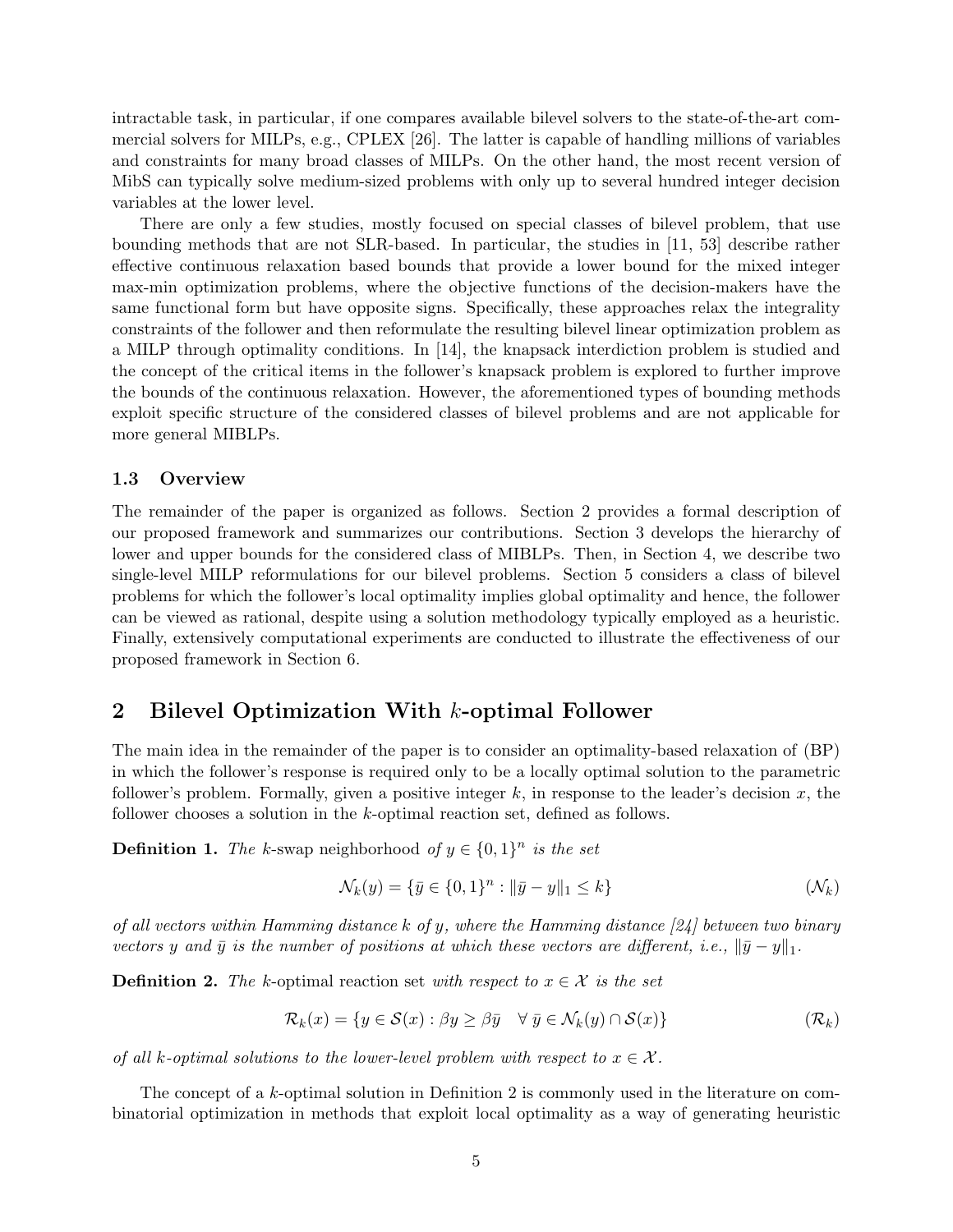solutions; see examples in the context of the traveling salesman [1, 12, 23], routing and scheduling [8, 45, 46], as well as many other combinatorial optimization problems [29, 30, 41, 47].

The mixed integer bilevel linear optimization problem with  $k$ -optimal follower is then formally stated as follows:

$$
\eta_k^* = \max_{x,y} \alpha^1 x + \alpha^2 y
$$
  
s.t.  $x \in \mathcal{X}$ ,  
 $y \in \mathcal{R}_k(x)$ . (BP<sub>k</sub>)

We say that  $(x, y)$  is feasible for  $(BP_k)$  if  $x \in \mathcal{X}$  and  $y \in \mathcal{R}_k(x)$ . Note that, as with  $(BP)$ , the formulation of  $(BP_k)$  implicitly assumes the optimistic case, although the approach can also be generalized to the pessimistic case (there is a brief discussion on this issue in Section 7).

Observe that  $(x, y)$  is a feasible solution for  $(BP_0)$  if and only if  $(x, y) \in S$ . Hence,  $\mathcal{R}_0(x) = \mathcal{S}(x)$ and  $(BP_0)$  is equivalent to (SLR). Furthermore,  $\mathcal{R}_n(x) = \mathcal{R}(x)$ , so that  $(BP_n)$  is equivalent to  $(BP)$ . We show in Section 3 that for any other  $k \in \{0, \ldots, n\}$ , the optimal objective function value of  $(BP_k)$  provides an upper bound on the optimal objective function value of  $(BP)$ ; furthermore, the optimal objective function value of  $(BP_k)$  is monotonic in k. Optimal solutions to  $(BP_k)$  can also be used to derive a hierarchy of monotonically increasing lower bounds for (BP).

To solve  $(BP_k)$ , in Section 4 we propose two single-level MILP formulations solvable by standard MILP solvers. The first one follows a disjunctive-based approach with additional logical variables. The second formulation extends the previous idea and exploits the inherent structure of  $(BP_k)$  through the lens of mixing-set inequalities [3, 22, 62]. Our extensive numerical study with these MILP formulations indicates that the developed bounds are substantially better than the SLR-based bounds. Furthermore, the bounds converge to the optimal objective function value of  $(BP)$  for rather small values of k, and the required computational efforts is small. This observation suggests that the bounds provided by  $(BP_k)$  have tremendous potential for boosting the performance of exact solvers, especially for bilevel problems with low quality single-level relaxation bounds, which are common in practice.

Aside from the obvious usefulness of the bounds that can be derived from  $(BP_k)$ , another important reason for studying  $(BP_k)$  is that it provides an exact reformulation for classes of MIBLPs for which k-optimal solutions (ideally, for some small fixed  $k$ ) are also globally optimal for the lower-level problem. In Section 5, we exploit this idea by showing that 2-optimality of the lowerlevel problem implies global optimality for a general class of bilevel matroid problems. Specialized approaches for solving the bilevel minimum spanning tree problem (BMST) are then developed and tested in Section 6.3.

Finally, the proposed modeling framework  $(BP_k)$  provides a natural connection between theoretical exact formulations for hierarchical decision-making problems and the practical considerations arising in many real-life applications. In standard exact formulations of bilevel optimization problems, it is typically assumed that the follower is completely rational and their computational resources are sufficient to solve the lower-level problem to global optimality for any leader's decision. In many practical settings, it is clear that this is an unrealistic assumption. The follower often faces a situation in which either their computational resources are limited or they simply lack the knowledge to develop an efficient approach to obtaining the exact solution of their lower-level problem (this may be the case, in particular, when the follower's problem is NP-hard). Furthermore, in practice it is often the case that the follower only seeks a high-quality sub-optimal solution within reasonable time. To address such "inexact" followers, Smith et al. [50] and Zare et al. [60] study mxied integer bilevel optimization problems, where the reaction solutions by the follower are computed using a finite set of heuristic algorithms. In our framework, we do not specify the follower's strategies and algorithms, but instead quantify their possible reaction by exploiting the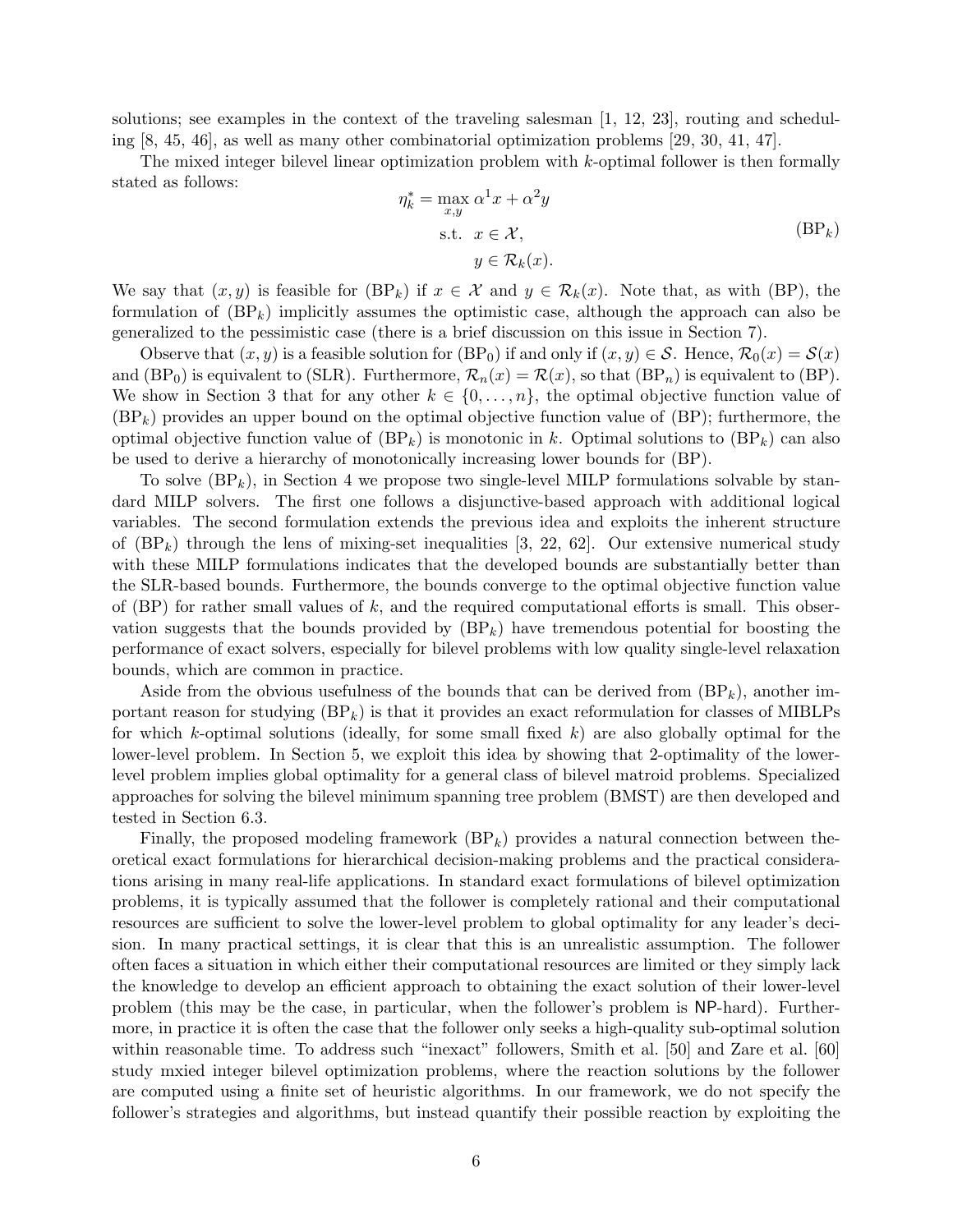concept of locally optimal solutions. Thus, the proposed  $(BP_k)$  problems can be viewed as a more general modeling framework for hierarchical decision-making problems than the classical MIBLPs.

# 2.1 Characterization of k-optimal Reaction Set

Although the definition of the k-optimal reaction set given is already straightforward, we would ideally like a characterization that can be used to formulate  $(BP_k)$  as a mathematical optimization problem (preferably an MILP). To develop such a characterization, we first define the notion of an improving k-swap.

**Definition 3.** A vector  $w \in \{-1, 0, 1\}^n$  represents an improving k-swap if  $||w||_1 = k$  and  $\beta w > 0$ . The set of all improving k-swaps is denoted by  $\mathcal{T}_k$ .

In the above definition, the members of  $\mathcal{T}_k$  represent ways of flipping the values of k variables in a given solution to get a new solution with improved objective function value. Note that membership in  $\mathcal{T}_k$  only considers the number of flips and their effect on the objective function value, not the effect on feasibility of the lower-level problem, since the effect of the  $k$ -swap on feasibility would vary depending on the solution.

To illustrate, let  $x \in \mathcal{X}, y \in \mathcal{S}(x)$ , and  $w \in \mathcal{T}_k$  be given. Applying the k-swap to y, we get  $y + w$ , which is an improved solution if and only if  $y + w \in S(x)$ . Note that  $y + w$  may be infeasible either because  $G(y + w) \nleq d - Ax$  or because  $y + w \notin \{0, 1\}^n$ , e.g.,  $y_i = w_i = 1$ .

The following necessary and sufficient conditions characterize membership in  $\mathcal{R}_k(x)$  for  $x \in \mathcal{X}$ . Informally, the result says that y is k-optimal if and only if no improving j-swap is feasible for  $j \in [k]$ .

**Proposition 1.** Let  $(x, y) \in S$ . Then  $y \in \mathcal{R}_k(x)$  if and only if  $y + w \notin S(x)$  for all  $w \in \mathcal{T}^k$ , where  $\mathcal{T}^k = \cup_{j \in [k]} \mathcal{T}_j$ .

*Proof.* Let  $k \in [n]$  and  $x \in \mathcal{X}$  be given. There are two parts to the proof.

- " $\Leftarrow$ " We prove the contrapositive. Let  $y \notin \mathcal{R}_k(x)$  given. Then there exists  $\bar{y} \in \mathcal{N}_k(y) \cap \mathcal{S}(x)$  such that  $\beta \bar{y} > \beta y$ . Let  $\bar{w} = \bar{y} - y$  and  $j = ||w||_1$ . We have  $j \in [k], w \in \mathcal{T}_i$ , and  $y + w \in \mathcal{S}(x)$ , so the contrapositive is proven.
- " $\Rightarrow$ " We again prove the contrapositive. We therefore have  $j \in [k]$  and  $w \in \mathcal{T}_j$  such that  $\bar{y} = y + w \in \mathcal{S}(x)$ . Then  $\bar{y} \in \mathcal{N}_k(y) \cap \mathcal{S}(x)$  and  $\beta \bar{y} > \beta y$ , so the contrapositive is proven.

 $\blacksquare$ 

We next illustrate Definition 3 and Proposition 1 as follows.

Example 1. Consider the bilevel knapsack problem

$$
\max_{x,y} - \beta y
$$
  
s.t. 
$$
\sum_{j=1}^{n} x_j \le b, x \in \{0,1\}^n
$$
  

$$
y \in \arg \max_{\bar{y} \in \{0,1\}^n} {\beta \bar{y} : a\bar{y} \le C, x_j + \bar{y}_j \le 1 \,\forall j \in [n] }
$$

where  $n = 6$ , vector  $\beta = (70, 40, 39, 37, 17, 15)$ , weight vector  $a = (28, 25, 20, 18, 13, 10)$ , the leader's and the follower's knapsack capacities are given by  $b = 1$  and  $C = 30$ , respectively. We note that

$$
\min_{x} \max_{y} \; \beta y = -\max_{x} \left( -\max_{y} \; \beta y \right)
$$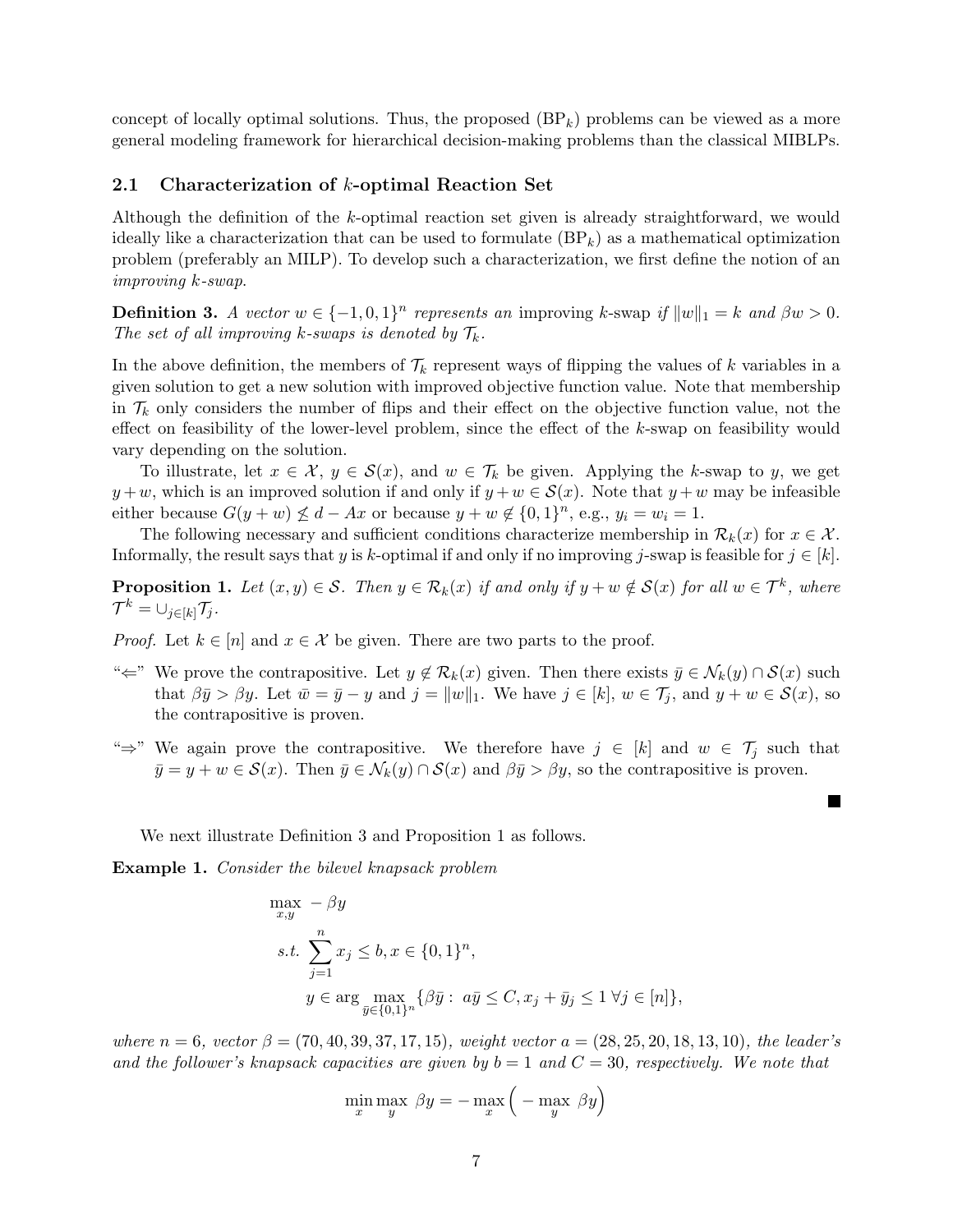and thus, the considered example is essentially an instance of the knapsack interdiction problem [16].

For a fixed leader's decision  $x_0 = (1, 0, 0, 0, 0, 0)^T$ , the lower-level problem becomes a knapsack problem given by

$$
\max_{y \in \{0,1\}^6} 70y_1 + 40y_2 + 39y_3 + 37y_4 + 17y_5 + 15y_6
$$
  
s.t. 
$$
25y_2 + 20y_3 + 18y_4 + 13y_5 + 10y_6 \le 30,
$$
  

$$
y_1 = 0.
$$

First, consider the case of  $k = 1$ . From Definition 3, we have  $\mathcal{T}_1 = \{w \in \{-1,0,1\}^n : \beta w >$  $0, ||w||_1 = 1$ . Since  $\beta_i > 0$  for each j, it follows that

$$
\mathcal{T}_1 = \{e^j : j \in [n]\}.
$$

Furthermore, we have y is a 1-optimal solution for the follower if and only if it is maximal (i.e.,  $ay \leq C$  and  $ay + a_j > C$  for any j such that  $y_j = 0$ . Therefore, it can be verified that in this example we have that

$$
\mathcal{R}_1(x_0) = \{\{2\}, \{3,6\}, \{4,6\}, \{5,6\}\}.
$$

In the above, for simplicity we use subsets of the selected items in the follower's knapsack to describe  $\mathcal{R}_1(x_0)$  instead of the corresponding binary vector y, e.g., set  $\{2\}$  denotes the follower's solution  $y = (0, 1, 0, 0, 0, 0)^\top.$ 

Next, it is also easy to verify that

$$
\mathcal{T}_2 = \{e^i - e^j: \ i,j \in [n], \beta_i > \beta_j\} \cup \{e^i + e^j: i,j \in [n], i \neq j\}
$$

and the 2-optimal reaction set of the follower is given by  $\mathcal{R}_2(x_0) = \{\{2\},\{3,6\}\}\subseteq \mathcal{R}_1(x_0)$ . Then we can compute

$$
\mathcal{T}_3 = \{ e^i + e^j + e^k : i, j, k \in [n], i \neq j \neq k \} \cup
$$
  

$$
\{ e^i + e^j - e^k : i, j, k \in [n], i \neq j \neq k, \beta_i + \beta_j > \beta_k \} \cup
$$
  

$$
\{ e^i - e^j - e^k : i, j, k \in [n], i \neq j \neq k, \beta_i > \beta_j + \beta_k \}.
$$

Finally, we have that  $\mathcal{R}_3(x_0) = \cdots = \mathcal{R}_n(x_0) = \{\{3,6\}\}\$ . It implies that in this instance the k-optimal reaction sets of follower are monotone decreasing and converge to  $\mathcal{R}(x_0)$  for  $k=3$ . **The Second Service** 

# 2.2 Complexity of  $(BP_k)$

The next question of interest is to explore the theoretical computational complexity of computing  $(BP_k)$  for a fixed value of k. It is easy to guess that since the problem of simply finding a feasible solution to a 0-1 integer optimization problem is already  $\mathsf{NP}\text{-}\mathrm{hard}$ , then  $(\mathsf{BP}_k)$  should also be  $\mathsf{NP}\text{-}\mathrm{hard}$ . In fact, for any pure 0-1 integer optimization problem, one can easily construct a bilevel optimization problem with a lower-level problem in which a solution is optimal if and only if it is 1-optimal.

**Theorem 1.** (BP<sub>k</sub>) is NP-hard for any fixed integer  $k \geq 1$ .

*Proof.* We show that pure binary integer optimization can be reduced to an instance of  $(BP_k)$ . Let  $\mathcal{X} \subseteq \{0,1\}^n$  be the feasible region of a pure binary integer optimization problem with objective function vector  $\alpha \in \mathbb{R}^n$ . Let an instance of  $(BP_k)$  be defined as follows. The set X is as given. We let  $A = I_n$ ,  $G = -I_n$ ,  $d = 0$ ,  $\beta_i = -1$  for  $i \in [n]$ ,  $\alpha^1 = \alpha$  and  $\alpha^2 = 0$ . Then the second-level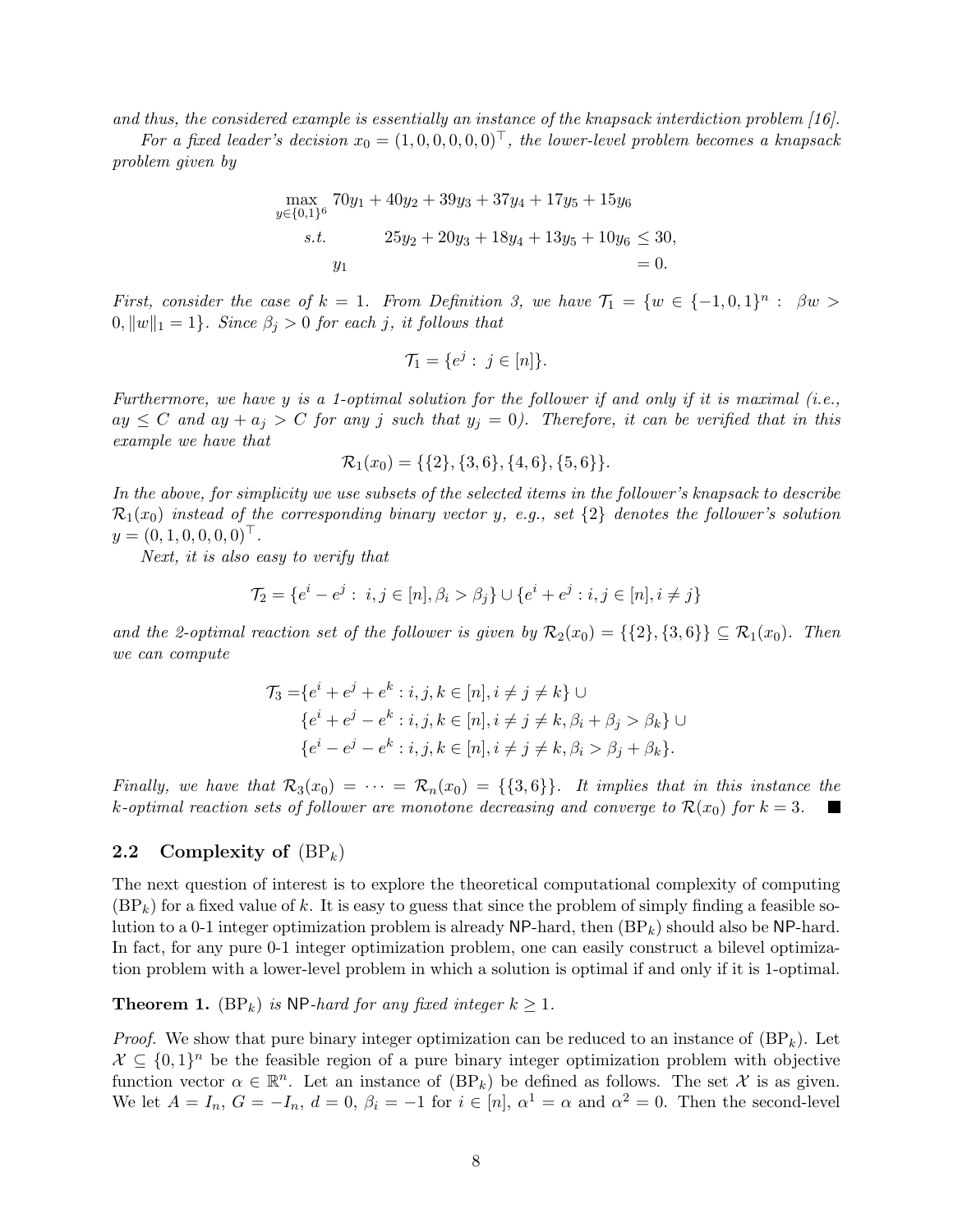problem is trivially solvable, since  $\mathcal{R}_k(x) = \mathcal{R}(x) = \{x\}$  for all  $x \in \mathcal{X} \subseteq \{0,1\}^n$ . The solution to this instance of  $(BP_k)$  also solves

 $\max_{x \in \mathcal{X}} \alpha x$ 

 $\blacksquare$ 

**Remark 1.** It is evident that the proof did not depend at all on the lower-level problem. As long as  $\alpha^2 = 0$ , the solution to  $(BP_k)$  will be the same as that of the binary integer optimization problem. A stronger result also holds—that the decision version of  $(BP_k)$  is NP-complete for fixed k—as we show later.

**Remark 2.** The MIBLP is known to be hard for complexity class  $\Sigma_2^p$  $\frac{p}{2}$  in general [28, 37]. However, in Section 4, we demonstrate a polynomial-time procedure to reduce  $(BP_k)$  to a single-level linear MILP of polynomial size for a fixed value of k. Thus, for any fixed k, the decision version of  $(BP_k)$ is in class NP.

# 3 Hierarchy of Bounds

In this section, we formally describe the hierarchy of upper and lower bounds associated with  $(BP_k)$ . Some basic properties of these bounds are also established.

# 3.1 Upper Bounds

We first show that  $(BP_k)$  provides a natural hierarchy of upper bounds for  $(BP)$ . In particular, these upper bounds can be shown to be progressively tighter with increasing  $k$ . Formally:

Theorem 2.  $\eta^{SLR}=\eta_0^*\geq\eta_1^*\geq\eta_2^*\geq\cdots\geq\eta_n^*=\eta^*.$ 

*Proof.* Recall that  $\eta_k^*$  is computed as

$$
\eta_k^* = \max \{ \alpha^1 x + \alpha^2 y : x \in \mathcal{X}, y \in \mathcal{R}_k(x) \}.
$$

To prove  $\eta_k^* \geq \eta_{k+1}^*$  for  $k = 0, 1, ..., n-1$ , it is sufficient to observe from Proposition 1 that  $\mathcal{R}_k(x) \supseteq \mathcal{R}_{k+1}(x)$ . If  $k=0$ , then  $\mathcal{N}_0(y) = \{y\}$  and  $\mathcal{R}_0(x) = \mathcal{S}(x)$ , which implies that  $\eta^{\text{SLR}} = \eta_0^*$ . If  $k = n$ , then  $\mathcal{N}_n(y) = \{0, 1\}^n$  and  $\mathcal{R}_n(x) = \mathcal{R}(x)$ , which implies that  $\eta_n^* = \eta^*$ .

Our computational study in Section 6 indicates that the upper bound  $\eta_k^*$  is substantially tighter than the SLR-based bound,  $\eta_0^*$ , even for  $k = 1$ , and the optimal objective function value of  $(BP_k)$ converges to that of (BP) rather fast. The following example is provided as an illustration.

**Example 1 (continued).** Observe that in Example 1,  $\eta_0^* = 0$  with optimal solution  $(x^0, y^0) =$  $(0, 0)$ . For  $k = 1$ , we can verify that the optimal leader's decision for  $(BP_1)$  is  $\{6\}$  and the follower's 1-optimal solution is  $\{5\}$ , resulting in  $\eta_1^* = -17$ . For  $k = 2$ , the leader selects  $\{1\}$ , with the follower's 2-optimum given by  $\{2\}$ ; thus,  $\eta_2^* = -40$ . For  $k = 3$ , the leader's optimal decision is  $\{1\}$ and the follower chooses  $\{3,6\}$  with  $\eta_3^* = -54$ . We can further verify that  $\eta_4^* = \cdots = \eta_6^* = -54$ with the leader's and the follower's optimal decisions given by  $\{1\}$  and  $\{3,6\}$ , respectively. **The Second Service** 

In the above example in order to obtain an optimal solution for  $(BP)$  it is sufficient to solve  $(BP_3)$ . Thus, a natural question is to establish when an optimal solution for  $(BP_k)$  is also optimal for (BP). The following results provide possible answers for this question.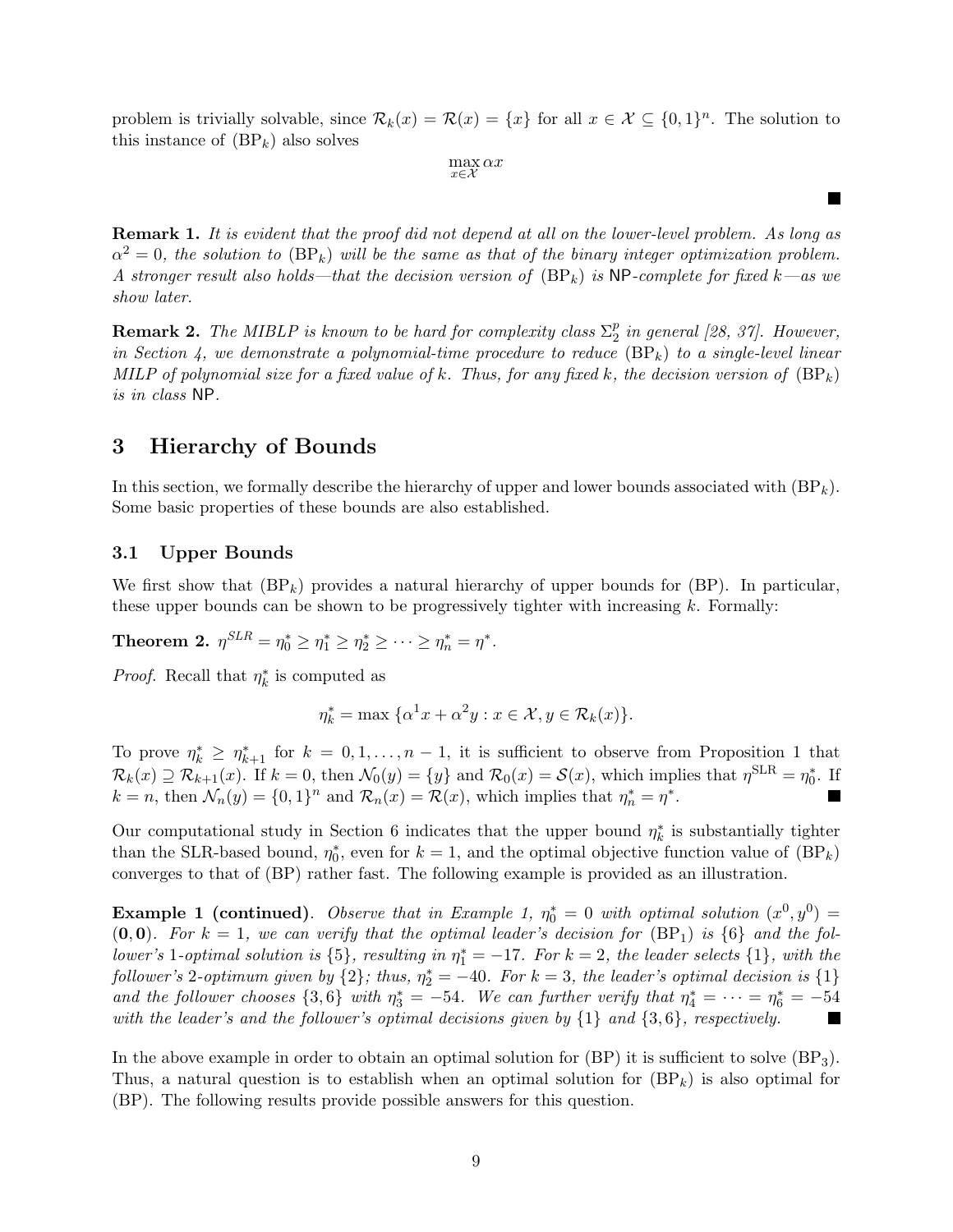**Proposition 2.** Given an optimal solution  $(x^k, y^k)$  for  $(BP_k)$ , if  $y^k \in \mathcal{R}(x^k)$  (i.e.,  $y^k$  is also a globally optimal solution for the lower-level problem with respect to the leader's decision  $x^k$ ), then  $(x^k, y^k)$  is also optimal for (BP) and  $\eta_k^* = \eta_{k+1}^* = \cdots = \eta_n^* = \eta^*$ .

*Proof.* Since  $y^k \in \mathcal{R}(x^k)$ , we have that  $(x^k, y^k)$  is a bilevel feasible solution. It follows that  $\eta^* \geq$  $\alpha x^k + \beta y^k = \eta_k^*$  as  $(x^k, y^k)$  is optimal for  $(BP_k)$ . Therefore, based on Theorem 2, we have  $\eta_k^* =$  $\eta_{k+1}^* = \cdots = \eta_n^*.$ 

Note that Proposition 2 provides a practical approach to verify whether  $\eta_k^* = \eta^*$ . Next, we discuss a more general condition.

**Proposition 3.** If any k-optimal solution of the lower-level problem is also a globally optimal solution for the follower, then  $\eta_k^* = \eta_{k+1}^* = \cdots = \eta_n^*$ .

**The Second Service** 

*Proof.* It follows directly from the observation that  $\mathcal{R}_k(x) = \mathcal{R}_{k+1}(x) = \cdots = \mathcal{R}_n(x)$ .

For some single-level combinatorial optimization problems, locally optimal solutions are also globally optimal for reasonably small values of k, e.g., the minimum spanning tree problem with  $k = 2$ . Hence, Proposition 3 provides us with one possible approach for treating bilevel generalizations of such problems. In Section 5, we use Proposition 3 in the context of a general class of bilevel matroid problems.

On the other hand, it also may occur that the upper bounds provided by  $(BP_k)$ ,  $k \geq 1$ , does not improve the SLR-based bound,  $\eta_0^*$ . The next example illustrates this situation.

Example 2. Consider an instance of the bilevel knapsack problem:

$$
\max_{x,y} \alpha(x+y)
$$
\n
$$
s.t. \sum_{j=1}^{n} x_j \le 1, x_1 = 0, x \in \{0,1\}^n,
$$
\n
$$
y \in \arg \max_{\bar{y} \in \{0,1\}^n} \left\{ \sum_{j=1}^n \beta \bar{y} : ax + a\bar{y} \le C, x_j + \bar{y}_j \le 1 \,\forall j \in [n] \right\},\
$$

where  $n = 4$ , vector  $\alpha = (15, 7, 6, 5)$ , vector  $\beta = (10, 9, 7, 4)$ , weight vector  $a = (10, 6, 4, 3)$ , and  $C =$ 10. We can verify that  $(SLR)$ ,  $(BP_1)$  and  $(BP_2)$  lead to the same optimal objective function value of 15 with the leader's decision  $\emptyset$  and the follower's decision  $\{1\}$ . That is,  $\eta_0^* = \eta_1^* = \eta_2^* = 15$ . On the other hand,  $\eta^* = \eta_3^* = 13$  for (BP<sub>3</sub>) with the leader's decision  $\emptyset$  and the follower's decision  $\{2,3\}$ .

Finally, this example can be generalized via the following analytical result.

**Proposition 4.** If  $\alpha^2 w > 0$  for any  $w \in \mathcal{T}^k$  and  $1 \leq k \leq n$ , then  $\eta_0^* = \eta_1^* = \cdots = \eta_k^*$ .

*Proof.* From Theorem 2, we have  $\eta_0^* \geq \cdots \geq \eta_{k-1}^* \geq \eta_k^*$ . Thus, we only need to prove that  $\eta_0^* \leq \eta_k^*$ . Suppose  $(x^0, y^0)$  is an optimal solution of  $(BP_0)$ . Then it suffices to show that  $(x^0, y^0)$  is also a feasible solution for  $(BP_k)$ , that is  $y^0 \in \mathcal{R}_k(x^0)$ . We first note that  $y^0 \in \mathcal{S}(x^0)$  and  $\alpha^2 y^0 \ge \alpha^2 y$  for any  $y \in \mathcal{S}(x^0)$ .

Suppose  $y^0 \notin \mathcal{R}_k(x^0)$ , then based on Proposition 1, there exists  $w \in \mathcal{T}^k$  such that  $y^0 + w \in$  $\{0,1\}^n$  and  $y^0 + w \in \mathcal{S}(x^0)$ . Since  $\alpha^2 w > 0$ , then  $\alpha^2(y + w) > \alpha^2 y$ , which contradicts with the assumption that  $(x^0, y^0)$  is optimal for (BP<sub>0</sub>). Hence,  $y \in \mathcal{R}_k(x^0)$  and the result follows. 

**Corollary 1.** If  $\alpha_j^2 > 0$  for all  $j \in [n]$  such that  $\beta_j > 0$ , then  $\eta_0^* = \eta_1^*$ .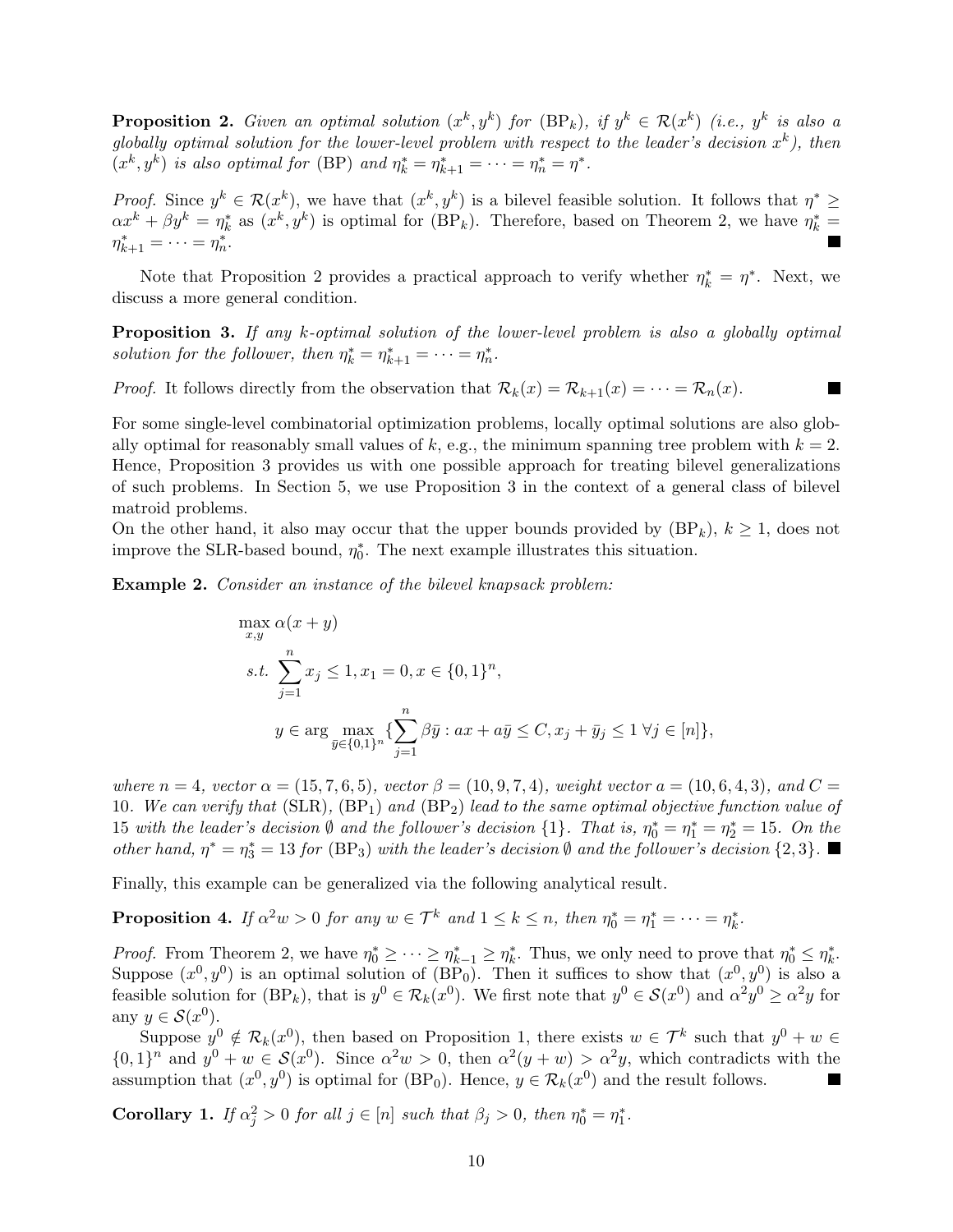#### 3.2 Lower Bounds

As outlined in Section 2,  $(BP_k)$  can also be exploited to construct lower bounds for  $(BP)$ . Formally, let  $(x^k, y^k)$  be an optimal solution for  $(BP_k)$ . Denote by  $\hat{y}^k$  the follower's optimal solution that corresponds to the leader's decision  $x^k$ , i.e.,  $\hat{y}^k \in \mathcal{R}(x^k)$ . Clearly, a pair  $(x^k, \hat{y}^k)$  forms a bilevel feasible solution for (BP). Then we define:

$$
\hat{\eta}_k = \alpha^1 x^k + \alpha^2 \hat{y}^k,
$$

which provides a valid lower bound for  $\eta^*$ .

However, it can be verified (see an example below) that  $\hat{\eta}_k$  is not necessarily monotonic in k. To present a hierarchy of monotonically increasing lower bounds for (BP), we need to slightly modify the definition of  $\hat{\eta}_k$  as follows:

**Definition 4.** Given an integer  $k, 1 \leq k \leq n$ , the modified  $\hat{\eta}_k$ , denoted as  $\hat{\eta}'_k$ , is given by

$$
\hat{\eta}'_k = \max_{t=0,1,\dots,k} \{ \alpha^1 x^t + \alpha^2 \hat{y}^t \}.
$$

Then we obtain the following hierarchy of lower bounds:

**Theorem 3.**  $\hat{\eta}_k \leq \hat{\eta}'_k$  for  $1 \leq k \leq n$ , and  $\hat{\eta}^{SLR} = \hat{\eta}_0 \leq \hat{\eta}'_1 \leq \hat{\eta}'_2 \leq \cdots \leq \hat{\eta}'_n = \eta^*$ .

*Proof.* Note that  $\hat{\eta}_k = \alpha^1 x^k + \alpha^2 \hat{y}^k \leq \eta^*$ . Thus, based on Definition 4 we have  $\hat{\eta}_k \leq \hat{\eta}'_k =$  $\max_{t=0,1,\dots,k} {\hat{\eta}}_k \leq \eta^*$ . Also, it directly follows from Definition 4 that  $\hat{\eta}'_k \leq \hat{\eta}'_{k+1}$  for  $0 \leq k \leq n-1$ . If  $k = n$ , then  $\mathcal{R}_n(x) = \mathcal{R}(x)$ , which yields that  $\eta^* = \eta_n^* = \hat{\eta}_n \leq \hat{\eta}'_n \leq \eta^*$ , and the result follows.

We next illustrate the considered lower bounds in the following example.

Example 3. Consider an instance of the knapsack interdiction problem:

$$
\max_{x \in \{0,1\}^6} \left( -\max_{y \in \{0,1\}^6} 11y_1 + 2y_2 + 7y_3 + 8y_4 + 3y_5 + 10y_6 \right)
$$
  
s.t. 
$$
\sum_{j=1}^6 x_j \le 1, \ x_j + y_j \le 1 \ \forall j \in [6],
$$

$$
14y_1 + 12y_2 + 6y_3 + 5y_4 + 3y_5 + 2y_6 \le 14.
$$

Then we compute that  $\eta_0^* = 0$  with the leader's decision **0**, which leads to  $\hat{\eta}_0 = \hat{\eta}'_0 = -25$  with follower's decision  $\{4, 5, 6\}$ . For  $k = 1$ , the leader's optimal decision set is  $\{6\}$  with  $\eta_1^* = -2$ . We can compute  $\hat{\eta}_1 = \hat{\eta}'_1 = -18$  with follower's decision  $\{3, 4, 5\}$ . For  $k = 2$ , we see that **0** is optimal for the leader with  $\eta_2^* = -11 < \eta_1^*$ , while its corresponding lower bound  $\hat{\eta}_2 = -25 < \hat{\eta}_1$  with the follower's decision  $\{3, 4, 6\}$ . On the contrary, our modified lower bound  $\hat{\eta}'_2 = \max_{k=0,1,2} {\{\hat{\eta}_k\}} =$  $-18 \geq \hat{\eta}'_1$ . We can further verify that  $\hat{\theta}_{\eta_3} = \cdots = \hat{\theta}_{\eta_6} = \eta^* = -18$ .

# 4 Extended Formulations

In this section, we present two extended formulations based on the concepts presented so far. In Section 4.1, we begin by describing a formulation of  $(BP_1)$ , i.e., the case when  $k = 1$ , using a disjunctive-based approach. We then generalize this formulation to general k in Section 4.2. In doing so, we show that  $(BP_k)$  is polynomially reducible to a single-level MILP for any fixed k. Additionally, several preprocessing procedures are considered to reduce the number of variables and constraints in the proposed MILP formulations. Finally, by looking carefully into the structure of  $(BP_k)$ , we identify, somewhat surprisingly, a mixing-set substructure within  $(BP_k)$ , which is exploited to develop a tighter extended MILP formulation in Section 4.3.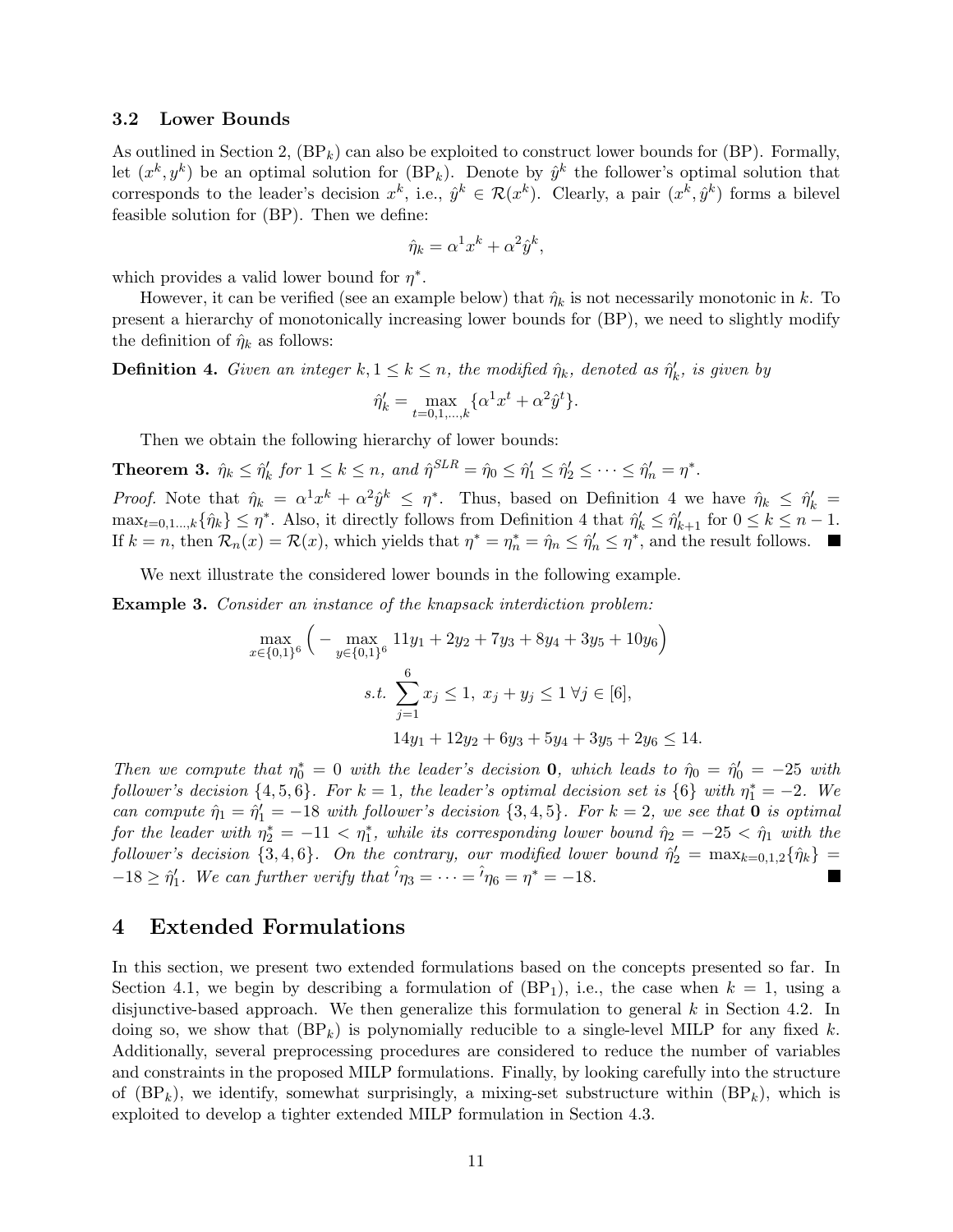## 4.1 Formulation for  $(BP_1)$

For  $k = 1$ , Definitions 1 and 2 imply that the the follower's 1-optimal reaction set is defined as:

$$
\mathcal{R}_1(x) = \{ y \in \mathcal{S}(x) : \beta y \ge \beta \bar{y} \quad \forall \ \bar{y} \in \mathcal{N}_1(y) \cap \mathcal{S}(x) \},
$$

where  $\mathcal{N}_1(y) = \{ \bar{y} \in \{0,1\}^n : ||y - \bar{y}||_1 \leq 1 \}.$  We have  $\mathcal{T}_1 = \{ e^j : \beta_j > 0 \}.$  Then Proposition 1 can be used to provide a simplified condition to determine whether  $y \in \mathcal{R}_1(x)$  as follows:

**Proposition 5.** Let  $(x, y) \in S$ . Then  $y \in \mathcal{R}_1(x)$  if and only if either  $y_j = 1$ , or  $y_j = 0$  and  $y + e^j \notin \mathcal{S}(x)$  for  $j \in J^+_\beta$  $J_{\beta}^{+}$ , where  $J_{\beta}^{+} = \{j \in [n] : \beta_{j} > 0\}.$ 

Observe that for any  $y \in \{0,1\}^n$ , if  $y \notin \mathcal{S}(x)$ , then based on Assumption 1, there must exist some row  $i \in [m]$  such that

$$
a^ix + g^iy \ge d_i + 1,
$$

which (recalling that  $a^i$  and  $g^i$  are the i<sup>th</sup> rows of matrices A and G, respectively) yields that

$$
\left\{y \in \{0,1\}^n : y \notin \mathcal{S}(x)\right\} = \bigcup_{i=1}^m \left\{y \in \{0,1\}^n : g^i y \ge d_i + 1 - a^i x\right\}.
$$

To develop a formulation that reflects the conditions in Proposition 5, we introduce binary variables  $z_{ij}$  for  $i \in [m], j \in J^+_{\beta}$  $\beta^+$ , such that when  $z_{ij} = 1$ , we must have  $a^i x + g^i (y + e^j) \ge d_i + 1$ , i.e.,  $z_{ij} = 1 \Rightarrow y + e^j \notin \mathcal{S}(x)$ . Using this set of auxiliary binary variables, we reformulate (BP<sub>1</sub>) as a linear MILP in the following form:

$$
\eta_1^* = \max_{x,y,z} \alpha^1 x + \alpha^2 y \tag{BP_1-DF-a}
$$

$$
\text{s.t. } (x, y) \in \mathcal{S}, \tag{BP_1-DF-b}
$$

$$
a^ix + g^iy + z_{ij}(\mu_i - h_{ij}) \ge \mu_i \quad \forall i \in [m], j \in J_\beta^+,
$$
 (BP<sub>1</sub>-DF-c)  

$$
m
$$

$$
\sum_{i=1}^{m} z_{ij} + y_j \ge 1 \quad \forall j \in J_{\beta}^{+}, \tag{BP1-DF-d}
$$

$$
z_{ij} \in \{0, 1\} \quad \forall i \in [m], j \in J_{\beta}^+, \tag{BP_1-DF-e}
$$

where  $h_{ij} = d_i + 1 - g_j^i$ , and  $\mu_i$  is a sufficiently small constant parameter (below we provide some additional discussion on its appropriate values).

To demonstrate the correctness of the obtained formulation, we make the following observations. First, note that constraint (BP<sub>1</sub>-DF-c) ensures that if  $z_{ij} = 1$ , then we must have  $a^i x + g^i (y + e^j) \ge$  $d_i + 1$ ; if  $z_{ij} = 0$ , then constraint (BP<sub>1</sub>-DF-c) is always satisfied for appropriate values of  $\mu_i$ . Constraint (BP<sub>1</sub>-DF-d) guarantees that if  $y_j = 0$  for some  $j \in J_\beta^+$  $\phi_{\beta}^{+}$ , then there exists  $i \in [m]$  such that  $z_{ij} = 1$ . This, in turn, ensures that  $y + e^j \notin S(x)$ . On the other hand, since  $y_j = 1$  already implies  $y + e^j \notin S(x)$ , we do not need to ensure violation of any constraints in this case.

For a constraint (BP<sub>1</sub>-DF-c) to be redundant when  $z_{ij} = 0$ , it is sufficient to have

$$
\mu_i \le \min_{(x,y)\in \mathcal{S}} a^i x + g^i y.
$$

Based on Assumption 2, there exist vectors l and u such that for any  $x \in \mathcal{X}$  we have  $l \leq x \leq u$ , which leads to a straightforward choice of  $\mu_i$  as

$$
\mu_i = \sum_{j:a_j^i > 0} a_j^i l_j + \sum_{j:a_j^i < 0} a_j^i u_j + \sum_{j: g_j^i < 0} g_j^i.
$$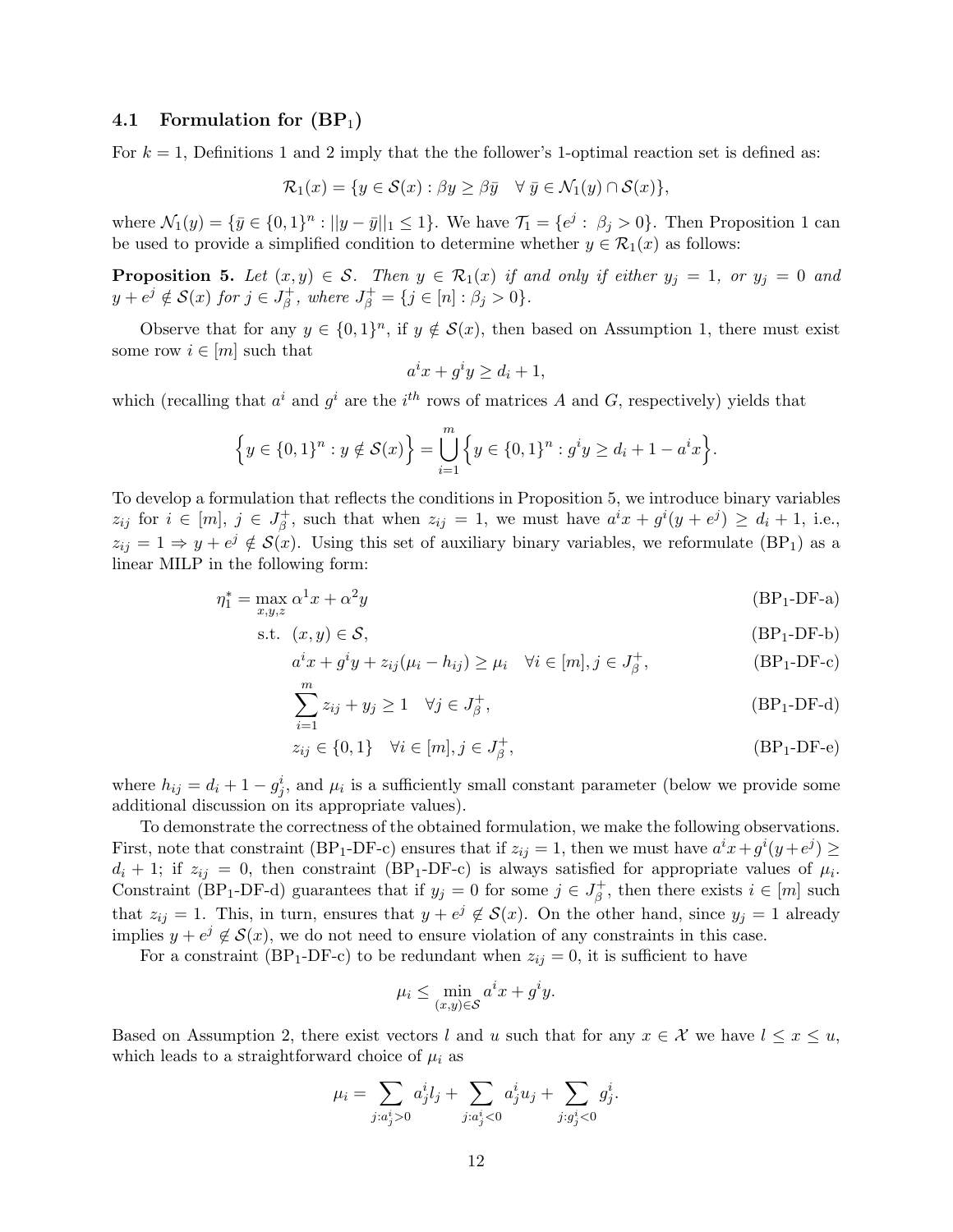If all entries in A and G are non-negative, then  $\mu_i$  can be trivially set to 0. Note that the chosen value of  $\mu_i$  may influence the quality of the above MILP reformulation (BP<sub>1</sub>-DF). A tighter  $\mu_i$  can be achieved for bilevel problems with identifiable structures; this issue is further addressed in Section 6.

Next, we discuss how to reduce the number of variables and constraints in the formulation  $(BP_1-DF)$  through some simple preprocessing steps.

- **Proposition 6.** (i) If  $g_j^i \leq 0$  for some  $i \in [m]$  and  $j \in J_\beta^+$  $z_{ij}^+$ , then  $z_{ij} = 0$  for any feasible solution of  $(BP_1-DF)$ .
- (*ii*) If  $\alpha_j^2 > 0$  and  $g_j^i \geq 0$  for some  $j \in J_\beta^+$  $\mathcal{E}_{\beta}^{+}$  and all  $i \in [m],$  then removing variables  $z_{ij}$  and the associated constraints for all  $i \in [m]$  in (BP<sub>1</sub>-DF) does not change its optimal objective function value.
- *Proof.* (i) Suppose  $(x, y, z)$  is a feasible solution of (BP<sub>1</sub>-DF). Since  $(x, y) \in S$ , then  $a^ix + g^iy \leq$  $d_i$  for all  $i \in [m]$ . If  $z_{ij} = 1$  for some  $i \in [m]$  and  $j \in J_\beta^+$  $g^{\dagger}_{\beta}$  such that  $g^i_j \leq 0$ , then from constraint  $(BP_1-DF-c)$ , we have

$$
a^{i}x + g^{i}y \ge d_{i} + 1 - g^{i}_{j} \ge d_{i} + 1,
$$

where the second inequality follows from the assumption that  $g_j^i \leq 0$ . Thus, we obtain a contradiction and it immediately follows that  $z_{ij}$  should be equal to 0 in any feasible solution.

(*ii*) We refer to (BP<sup>'</sup><sub>1</sub>-DF) as the problem obtained by removing  $z_{ij_0}$  for some  $j_0 \in J^+_{\beta}$  $\beta^+$  and all  $i \in [m]$  such that  $\alpha_{j_0}^2 > 0$  and  $g_{j_0}^i \geq 0$ . Denote by  $\eta'_1$  the resulting optimal objective function value of  $(BP'_1 - DF)$ . It is clear that  $\eta'_1 \geq \eta_1^*$ .

Assume  $(x', y', z')$  is an optimal solution of  $(BP'_1-DF)$ . Next, it is sufficient to show that  $y' \in \mathcal{R}_1(x')$  as the latter implies that  $\eta'_1 \leq \eta_1^*$ . By Proposition 5 (recall that  $z_{ij}$  is not removed from (BP<sub>1</sub>-DF) for any  $j \neq j_0$ ) we have that  $y' + e^j \notin S(x')$  for any  $j \in J_\beta^+$  $j_{\beta}^+$  and  $j \neq j_0$ . Therefore, we only need to show  $y' + e^{j_0} \notin \mathcal{S}(x')$ .

If  $y'_{j0} = 1$ , then the statement holds trivially. If  $y'_{j0} = 0$ , then suppose  $y' + e^{j0} \in \mathcal{S}(x)$ . Consider  $j \in J^+_\beta$  $s^{\pm}_{\beta}$  such that  $j \neq j_0$  and  $y'_j = 0$ . Since  $y' + e^{j} \notin S(x')$ , assume that  $a^i x + g^i(y' + e^{j}) \geq d_i + 1$ for some  $i \in [m]$  (i.e.,  $z_{ij} = 1$  in constraint (BP<sub>1</sub>-DF-c)). It immediately follows that  $a^ix + g^i(y' + e^j + e^{j_0}) \ge d_i + 1$  as  $g^i_{j_0} \ge 0$ . Therefore, we have  $y' + e^{j_0} + e^j \notin S(x')$  for any  $j \in J^+_A$ <sup>+</sup><sub>β</sub>. Hence, based on Proposition 5,  $y' + e^{j_0}$  is a feasible solution for (BP<sub>1</sub>-DF). However,  $\eta_1^* \ge \alpha^1 x' + \alpha^2 (y' + e^{j_0}) = \alpha^1 x' + \alpha^2 y' + \alpha_{j_0}^2 > \alpha^1 x' + \alpha^2 y' = \eta_1'$ , which contradicts with the fact that  $\eta_1^* \leq \eta_1'$ . Thus,  $y' + e^{j_0} \notin \mathcal{S}(x')$  and the result follows.

Note that (i) simply follows from the fact that given any  $y \in \mathcal{S}(x)$ , if  $y_j = 0$ , then  $a^i x + g^i (y +$  $e^j$ )  $\leq d$ , as  $g^i_j \leq 0$ .

**Remark 3.** Note that if  $z_{ij}$  can be fixed to zero, then the corresponding constraint in (BP<sub>1</sub>-DF-c) can also be removed.

**Remark 4.** Observe that the statement in Proposition 6 (ii) is consistent with Corollary 1. In particular, if  $\alpha_j^2 > 0$  for all  $j \in J_\beta^+$  $\frac{1}{\beta}$  (as in Corollary 1), then in fact, we do not need to consider the signs of  $g_j^i$  and all  $z_{ij}$  variables can be removed, as  $(BP_1-DF)$  coincides with  $(SLR)$ . Ш

Remark 5. The proposed MILP formulation can be further strengthened as follows. Assume there exist  $j_1, j_2 \in [n]$  such that  $g_{j_1}^i \leq g_{j_2}^i$  for all  $i \in [m]$ . Clearly, if  $y + e^{j_1} \notin \mathcal{S}(x)$  for some  $y \in \mathcal{S}(x)$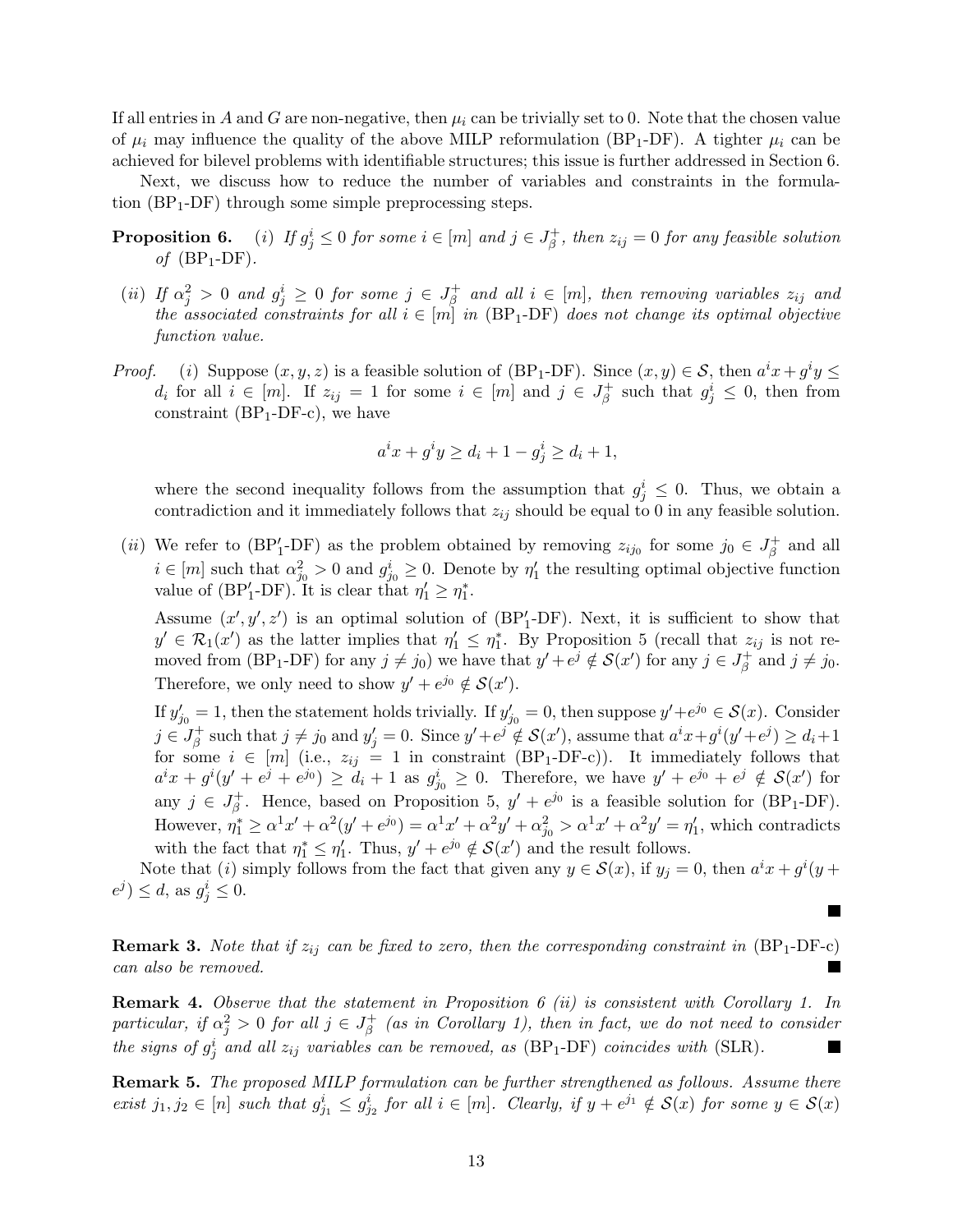and  $y_{j_1} = 0$ , then  $y + e^{j_2} \notin \mathcal{S}(x)$ . Thus, we can replace constraint (BP<sub>1</sub>-DF-d) for  $j_2$  with

$$
\sum_{i=1}^{m} z_{ij_2} + y_{j_1} y_{j_2} \ge y_{j_1}.
$$
 (1)

Constraint (1) takes the value of  $y_{j_1}$  into consideration: if  $y_{j_1} = 0$ , then constraints (BP<sub>1</sub>-DF-c) and (BP<sub>1</sub>-DF-d) for  $j_1$  ensure  $y + e^{j_1} \notin S(x)$ . Hence, the values of  $z_{ij_2}$  are not required to be considered, as  $y + e^{j_2} \notin S(x)$  is already implied by  $y + e^{j_1} \notin S(x)$ ; otherwise, if  $y_{j_1} = 1$ , constraint (1) reduces to (BP<sub>1</sub>-DF-d). We can linearize the nonlinear item  $y_{j_1}y_{j_2}$  through McCormick envelopes [25] by introducing additional binary variables.

Next, we discuss how to generalize the MILP formulation  $(BP_1-DF)$  for  $(BP_1)$  to  $(BP_k)$ .

# 4.2 Formulation for  $(BP_k)$

Similar to the MILP formulation (BP<sub>1</sub>-DF), we introduce binary variables  $z_{iw}$  for  $i \in [m]$  and  $w \in \mathcal{T}^k$  to verify the condition that  $y + w \notin \mathcal{S}(x)$  (recall Proposition 1). We then reformulate  $(BP_k)$  as:

$$
\eta_k^* = \max_{x,y,z} \alpha^1 x + \alpha^2 y \tag{BP_k-DF-a}
$$

$$
\text{s.t. } (x, y) \in \mathcal{S}, \tag{BP_k-DF-b}
$$

$$
a^ix + g^iy + z_{iw}(\mu_i - h_{iw}) \ge \mu_i \quad \forall i \in [m], w \in \mathcal{T}^k,
$$
 (BP<sub>k</sub>-DF-c)

$$
\sum_{i=1}^{m} z_{iw} + w^{\top} y + ||w^{\top}||_1 \ge 1 \quad \forall w \in \mathcal{T}^k,
$$
 (BP<sub>k</sub>-DF-d)

$$
z_{iw} \in \{0, 1\} \quad \forall i \in [m], \ w \in \mathcal{T}^k,
$$
\n(BP<sub>k</sub>-DF-e)

where  $\mu_i$  is a sufficiently small constant chosen as in Section 4.1;  $h_{iw} = d_i + 1 - g^i w$  for all  $i \in [m]$ and  $w \in \mathcal{T}^k$ ; and  $||w||_1$  is the number of entires of w with negative values.

If  $z_{iw} = 1$ , then constraint (BP<sub>k</sub>-DF-c) implies that  $a^ix + g^i(y + w) \ge d_i + 1$ ; on the contrary, if  $z_{iw} = 0$ , then the associated constraint (BP<sub>k</sub>-DF-c) is redundant. As for constraints (BP<sub>k</sub>-DF-d),  $\text{first note that } w^\top y + \|w^-\|_1 \geq 0 \text{ for all } y \in \{0,1\}^n \text{ and } w^\top y + \|w^-\|_1 = 0 \text{ if and only if } y + w \in \{0,1\}^n.$ Hence,  $w^{\top}y + \|w^-\|_1 > 0$  implies  $y + w \notin \mathcal{S}(x)$ . When  $w^{\top}y + \|w^-\|_1 = 0$ , we ensure  $y + w \notin \mathcal{S}(x)$ by again employing Proposition 1, ensuring that there exists at least one  $i \in [m]$  such that  $z_{iw} = 1$ , which further implies that  $y + w \notin S(x)$  by constraint (BP<sub>k</sub>-DF-c). Hence, the overall combination of constraints (BP<sub>k</sub>-DF-c) and (BP<sub>k</sub>-DF-d) ensure  $y + w \notin S(x)$ .

For a fixed k, the cardinality of  $\mathcal{T}^k$  is  $O(n^k)$  and the number of variables and constraints in  $(BP_k-DF)$  is  $O(mn^k)$ . Therefore, the above reformulation is of polynomial size for any fixed k. This is an interesting observation from the theoretical perspective in two respects. First, for a fixed value of k, we can say that  $(BP_k)$  is polynomially reducible to an MILP. It immediately follows that  $(BP_k)$  is in class NP; recall our discussions in Remark 2. Furthermore, if for some fixed k, any follower's k-optimal solution is globally optimal, then based on Proposition 3, we have (BP)  $\equiv$  (BP<sub>k</sub>). Thus, we conclude that the decision version of such a class of bilevel problems is in NP-complete and the problem itself is NP-hard. For example, in Section 5 we show that  $(BP) \equiv$ (BP2) for a general class of bilevel matroid problems.

From the practical implementation perspective, the magnitude of  $O(n^k)$  is still substantial, even for small values of  $k$ , when  $n$  is large. Thus, we now consider two essential questions: how to reduce the size of  $(BP_k-DF)$  through some simple preprocessing to remove irrelevant members of  $\mathcal{T}^k$  and how to efficiently enumerate a relevant subset of  $\mathcal{T}^k$  in an efficient manner.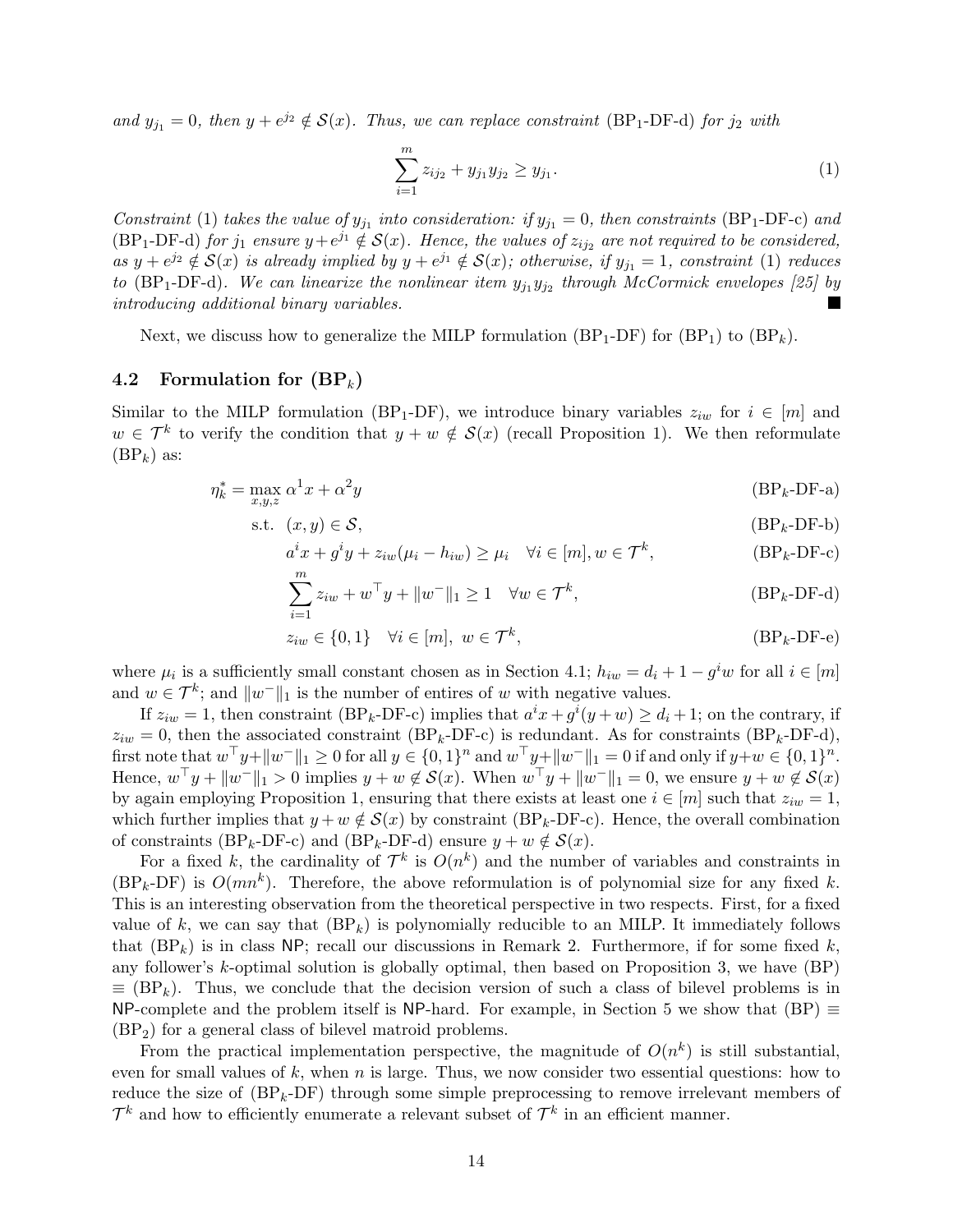We first discuss procedures for fixing some variable values and removing redundant variables and constraints from  $(BP_k-DF)$ .

- **Proposition 7.** (i) If  $g^iw \leq 0$  for some  $w \in \mathcal{T}^k$  and  $i \in [m]$ , then  $z_{iw} = 0$  for any feasible solution of  $(BP_k-DF)$ .
- (ii) If  $h_{iw0} = h_{iw1}$  for some  $i \in [m]$  and  $w^0, w^1 \in \mathcal{T}^k$ , then there exists an optimal solution to (BP<sub>k</sub>-DF) in which  $z_{iw1} = z_{iw0}$ .
- *Proof.* (i) Suppose  $(x, y, z)$  is a feasible solution of  $(BP_k-DF)$ . Since  $(x, y) \in S$ , then  $a^ix + g^iy \leq$  $d_i$ . If  $z_{iw} = 1$ , then from constraint (BP<sub>k</sub>-DF-c), we have

$$
a^ix + g^iy \ge d_i + 1 - g^iw \ge d_i + 1,
$$

where the second inequality follows from the assumption that  $g^iw \leq 0$ . Thus, we obtain a contradiction and it immediately follows that  $z_{iw}$  should be equal to 0 in any feasible solution.

(*ii*) Suppose  $(x^*, y^*, z^*)$  is an optimal solution of (BP<sub>k</sub>-DF), and  $z^*_{iw0} \neq z^*_{iw1}$ . Without loss of generality, assume  $z_{iw0}^* = 1$  and  $z_{iw1}^* = 0$ . Define z' as follows:  $z_{iw1} = 1$  and  $z_{iw} = z_{iw}^*$  for all  $i \in [m]$  and  $w \in \mathcal{T}^k \setminus \{w^1\}$ . Observe that constraints  $(BP_k-DF-d)$  are trivially satisfied for  $(x^*, y^*, z')$ . Since  $z_{iw0}^* = 1$  and  $h_{iw0} = h_{iw1}$ , then  $a^ix^* + g^iy^* \geq h_{iw1}$ . Thus, we can verify that constraints (BP<sub>k</sub>-DF-c) also hold for  $(x^*, y^*, z')$ . Consequently, it follows that  $(x^*, y^*, z')$  is also optimal for  $(BP_k)$  and  $z'_{iw0} = z'_{iw1}$ .

 $\blacksquare$ 

Note that when we either fix  $z_{iw1} = 0$  or set it equal to  $z_{iw0}$  for some  $i \in [m]$  and  $w^0, w^1 \in \mathcal{T}^k$ , the corresponding constraint  $(BP_k-DF-c)$  can also be removed. Our computational study in Section 6 indicates that the preprocessing procedures in Proposition 7 can significantly decrease the number of variables and constraints  $(BP_k-DF-c)$ . Also, observe that the computational efforts required to evaluate conditions (*i*) and (*ii*) in Proposition 7 are of order  $O(nm|\mathcal{T}^k|)$ , and  $O(m|\mathcal{T}^k|\log(|\mathcal{T}^k|))$ , respectively. Thus, the cardinality of  $\mathcal{T}^k$  is a primary driver of the efficiency of the proposed approach. In view of this, we next discuss how to prune the components in  $\mathcal{T}^k$  in order to effectively reduce the formulation size.

- **Proposition 8.** (i) Given  $w^0 \in \mathcal{T}^{k-1}$  and  $\ell \in [n]$  such that  $w^0_{\ell} = 0$ , let  $w^1 = w^0 + e^{\ell} \in \mathcal{T}^k$ . If  $g_{\ell}^i \geq 0$  for all  $i \in [m]$ , then removing variables  $z_{iw1}$  and the associated constraints for all  $i \in [m]$  in (BP<sub>k</sub>-DF) does not change its optimal objective function value.
- (ii) Given  $w^0 \in \mathcal{T}^k$  and  $\ell \in [n]$  such that  $w^0_\ell = 1$ , let  $w^1 = w^0 e^\ell \in \mathcal{T}^{k-1}$ . If  $g^i_\ell \leq 0$  for all  $i \in [m]$ , then removing variables  $z_{iw1}$  and the associated constraints for all  $i \in [m]$  in  $(BP_k-DF)$  does not change its optimal objective function value.
- (iii) If  $\alpha^2 w > 0$  for some  $w \in \mathcal{T}^k$ , and  $g^i w \geq 0$  for all  $i \in [m]$ , then removing variables  $z_{iw}$  and the associated constraints for all  $i \in [m]$  in (BP<sub>k</sub>-DF) does not change its optimal objective function value.
- *Proof.* (i) Denote by  $(BP'_k DF)$  and  $\eta'_k$  the problem and its optimal objective function value, respectively, where  $z_{iw1}$  and associated constraints are removed from  $(BP_k-DF)$ . It is clear that  $\eta'_k \geq \eta^*_k$ . It suffices to show that given any optimal solution  $(x', y', z')$  in  $(BP'_k-DF)$ , there exists  $z^*$  such that  $(x', y', z^*)$  is a feasible solution of  $(BP_k-DF)$ , which leads to  $\eta'_k \leq \eta^*_k$ If  $y' + w^1 \notin \{0,1\}^n$ , then let  $z_{iw}^* = 0$  for all  $i \in [m]$ , and  $z_{iw}^* = z_{iw}'$  for all  $w \in \mathcal{T}^k \setminus \{w^1\}$ . Clearly,  $(x', y', z^*)$  is feasible for (BP<sub>k</sub>-DF). Otherwise, if  $y' + w^1 \in \{0, 1\}^n$ , then based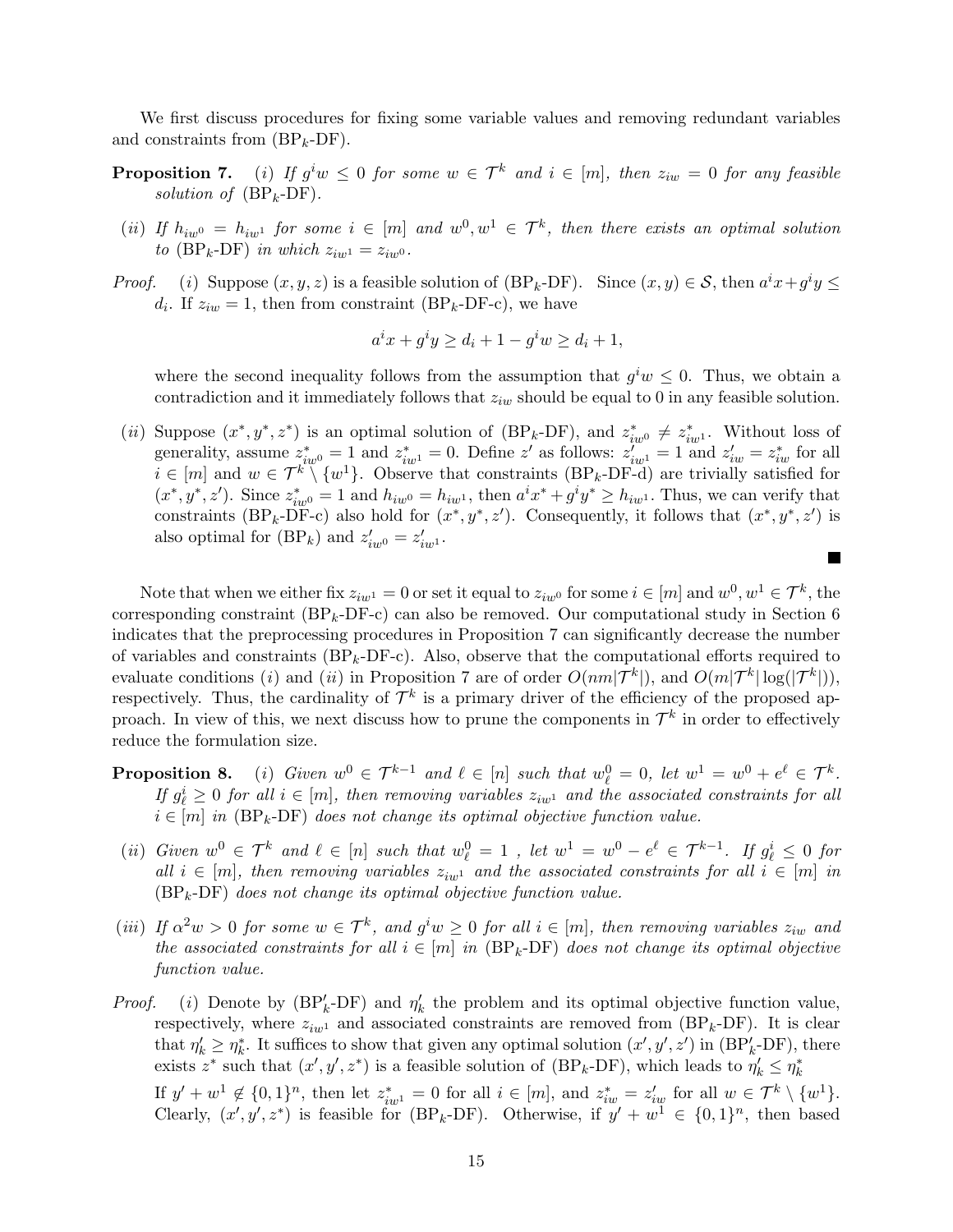|  | <b>Algorithm 1</b> Algorithm for constructing $\mathcal{T}^k$ |  |  |  |  |
|--|---------------------------------------------------------------|--|--|--|--|
|--|---------------------------------------------------------------|--|--|--|--|

 $\textbf{Input}~A, G, d, \alpha^1, \alpha^2, \beta$ 1:  $\mathcal{T}^k \leftarrow \emptyset$ 2:  $J_G^+ \leftarrow \{ j \in [n] : g_j^i \ge 0 \; \forall i \in [m] \}$ 3:  $J_G^- \leftarrow \{ j \in [n] : g_j^i \leq 0 \; \forall i \in [m] \}$ 4: for all  $w \in \{-1, 0, 1\}^n$  such that  $||w||_1 \leq k$  do 5: if  $\beta w \leq 0$  then 6: Discard w and go to Line 4 7: end if 8:  $\beta_0 \leftarrow \min\{\beta_j : w_j = 1 \text{ and } j \in J_G^+$  $G^+\}$ 9: if  $\beta w \ge \beta_0$  then 10: Discard w and go to Line 4 // based on Proposition  $\mathcal{S}(i)$ 11: end if 12: if  $\exists j \in J_G^ G$  such that  $w_j = -1$  then 13: Discard w and go to Line 4 // based on Proposition  $S(ii)$ 14: end if 15: if  $\alpha^2 w > 0$  and  $g^i w > 0$  for all  $i \in [m]$  then 16: Discard w and go to Line 4 // based on Proposition  $8(iii)$ 17: end if 18:  $\mathcal{T}^k \leftarrow \mathcal{T}^k \cup \{w\}$ 19: end for  $\mathrm{Return }\; \mathcal{T}^k$ 

on constraint (BP<sub>k</sub>-DF-d) for  $w^0$ , we have  $\sum_{i=1}^m z'_{iw^0} \ge 1$ . Since  $g^i_{\ell} \ge 0$ , we have  $h_{iw^1} =$  $d_i + 1 - g^i w^1 \le h_{iw0}$  for all  $i \in [m]$ . Let  $z_{iw1}^* = z_{iw0}$ , and  $z_{iw}^* = z_{iw}$  for all  $w \in \mathcal{T}^k \setminus \{w^1\}$ , then we can verify that  $(x', y', z^*)$  is feasible for  $(BP_k$ -DF). This observation completes the proof.

- $(ii)$  The proof is similar to  $(i)$  above, and omitted for brevity.
- (*iii*) Denote by ( $BP'_k$ -DF) and  $\eta'_k$  the corresponding problem and its optimal objective function value, respectively where  $z_{iw}$  and associated constraints are removed from  $\mathcal{T}^k$  in (BP<sub>k</sub>-DF). It is clear that  $\eta'_k \geq \eta^*_k$ . Suppose  $(x', y', z')$  is an optimal solution of  $(BP'_k)$ . We next focus on proving that  $y' \in \mathcal{R}_k(x)$ , which implies that there exists  $z^*$  such that  $(x', y', z^*)$  is feasible for (BP<sub>k</sub>-DF) and  $\eta'_k \leq \eta^*_k$ . Note that to verify  $y' \in \mathcal{R}_k(x)$ , we only need to show that  $y' + w \notin \mathcal{S}(x)$ .

If  $y' + w \notin \{0,1\}^n$ , then  $y' + w \notin \mathcal{S}(x)$  trivially. Otherwise, we proceed by contradiction, so suppose  $y' + w \in \mathcal{S}(x)$ . Since  $g^i w \geq 0$ , then we can verify that  $(x', y' + w)$  is also feasible for  $(BP'_k-DF)$ . Moreover,  $\alpha^1 x' + \alpha^2(y'+w) > \alpha^1 x' + \alpha^2 y'$ , which contradicts our initial assumption that  $(x', y', z')$  is an optimal solution for  $(BP'_k-DF)$ . Thus,  $y'+w \notin S(x)$  and the result follows.

We outline the pseudocode of the procedure to construct  $\mathcal{T}^k$  in Algorithm 1. In lines 8-11, we first find the component  $\ell \in [n]$ , for which the corresponding value of  $\beta$  is smallest among  $j \in J_G^+$  $G$ <sup>+</sup> for which  $w_j = 1$ , where  $J_G^+$  $G^+_G := \{ j \in [n] : g_j^i \geq 0 \ \forall i \in [m] \}.$  Then w is discarded based on Proposition 8(*i*). Following Proposition 8(*ii*), we discard w in lines 12-14 if there exists  $\ell \in J_G^- = \{j \in [n] : g_j^i \leq 0 \; \forall i \in [m]\}\$  such that  $w_{\ell} = -1$ . We finally evaluate the conditions of Proposition 8(*iii*) in lines 15-17 to determine whether to add w into  $\mathcal{T}^k$ .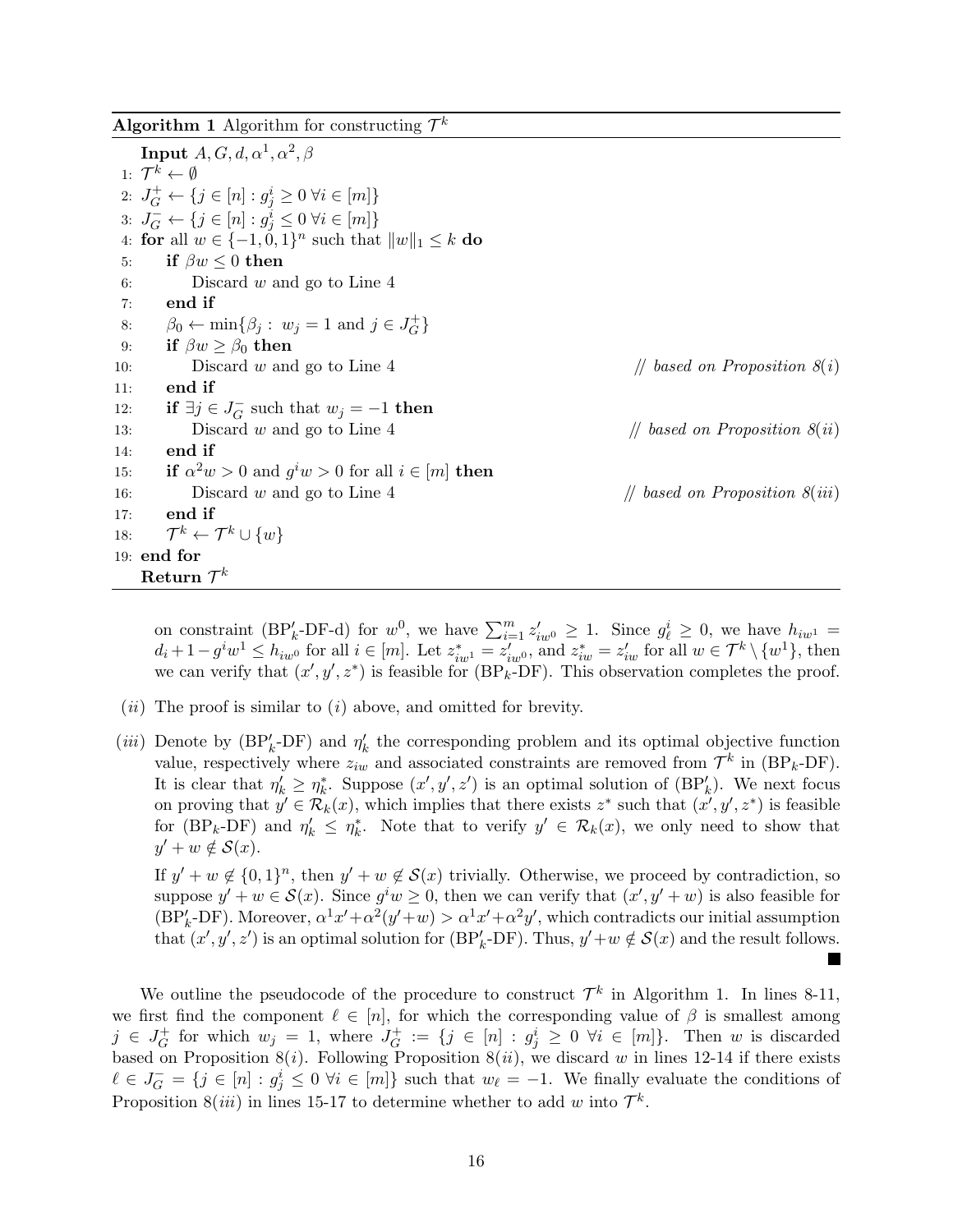## 4.3 Strengthened Formulation for  $(BP_k)$

Next, we provide a strengthened formulation based on the inherent structural properties of  $(BP_k)$ . Though the results here are derived from first principles, we note that the properties we exploit and the resulting formulations are closely related to the mixing-set inequalities, which have been studied in a number of contexts [3, 22, 62].

To derive the stronger formulation, we first re-write constraints  $(BP_k-DF-c)$  as

$$
a^ix + g^iy \ge \mu_i - (\mu_i - h_{iw})z_{iw} \,\forall i \in [m], w \in \mathcal{T}^k. \tag{2}
$$

This rewriting is to emphasize that the combined effect of the additional binary variables introduced is to essentially set the right-hand side of a single constraint to one of a number of different possible values. This is illustrated even more clearly by combining the inequalities (2) associated with  $i \in [m]$  into the single inequality

$$
a^ix + g^iy \ge \max_{w \in \mathcal{T}^k} \{\mu_i - (\mu_i - h_{iw})z_{iw}\} \,\forall i \in [m].\tag{3}
$$

Of course, this inequality involves a non-linear function, but there is a way to combine the inequalities in a different way that yields a strong linear formulation that we describe next.

The next property that we use is that after the preprocessing procedure described in Proposition 7, the values of  $h_{iw}$  are distinct in the remaining constraints (BP<sub>k</sub>-DF-c) for each  $i \in [m]$ . Denote the number of distinct values of  $h_{iw}$  for  $i \in [m]$  as  $\ell_i$ . We assume without loss of generality that  $h_{iw1} < h_{iw2} < \cdots < h_{iw^{\ell_i}}$  for  $w^1, w^2, \ldots, w^{\ell_i}$  in  $\mathcal{T}^k$ .

The strengthened formulation for  $(BP_k)$  is then given by:

$$
\tilde{\eta}_k^* = \max_{x, y, z} \alpha^1 x + \alpha^2 y \tag{BPk-Mix-a}
$$

$$
\text{s.t. } (x, y) \in \mathcal{S}, \tag{BP_k-Mix-b}
$$

$$
a^ix + g^iy + \sum_{j=1}^{\ell_i} (h_{iw^{j-1}} - h_{iw^j})z_{iw^j} \ge \mu_i \quad \forall i \in [m],
$$
 (BP<sub>k</sub>-Mix-c)

$$
z_{iw^j} \ge z_{iw^{j+1}} \quad \forall j \in [\ell_i], i \in [m], \tag{BP_k-Mix-d}
$$

$$
\sum_{i=1}^{m} z_{iw} + w^{\top} y + ||w^{\top}||_1 \ge 1 \quad \forall w \in \mathcal{T}^k,
$$
 (BP<sub>k</sub>-Mix-e)

$$
z_{iw^j} \in \{0, 1\} \quad \forall j \in [\ell_i], i \in [m], \tag{BP_k-Mix-f}
$$

where  $h_{iw0} = \mu_i$  for all  $i \in [m]$ . The underlying concept is the one illustrated earlier, that the value of the (variable) right-hand side is, in fact, controlled by the largest  $h_{iw}$  whose corresponding variable  $z_{iw}$  is equal to one (as illustrated in (3)), so that the whole set of constraints involving the original constraint  $i \in [m]$  can be collapsed into a single constraint that dominates the set of original ones.

We refer the readers for more technical discussion about the extended formulation of the mixingset inequality in [39]. Note that the z variables here ultimately play the same role as in the original formulation, but we enforce more structure on them with the addition of the precedence constraints  $(BP_k-Mix-d)$  for reasons that will become clear in the proof of the next theorem.

**Theorem 4.** ( $BP_k-Mix$ ) and ( $BP_k-DF$ ) have the same optimal objective function values, that is,  $\eta_k^* = \tilde{\eta}_k^*.$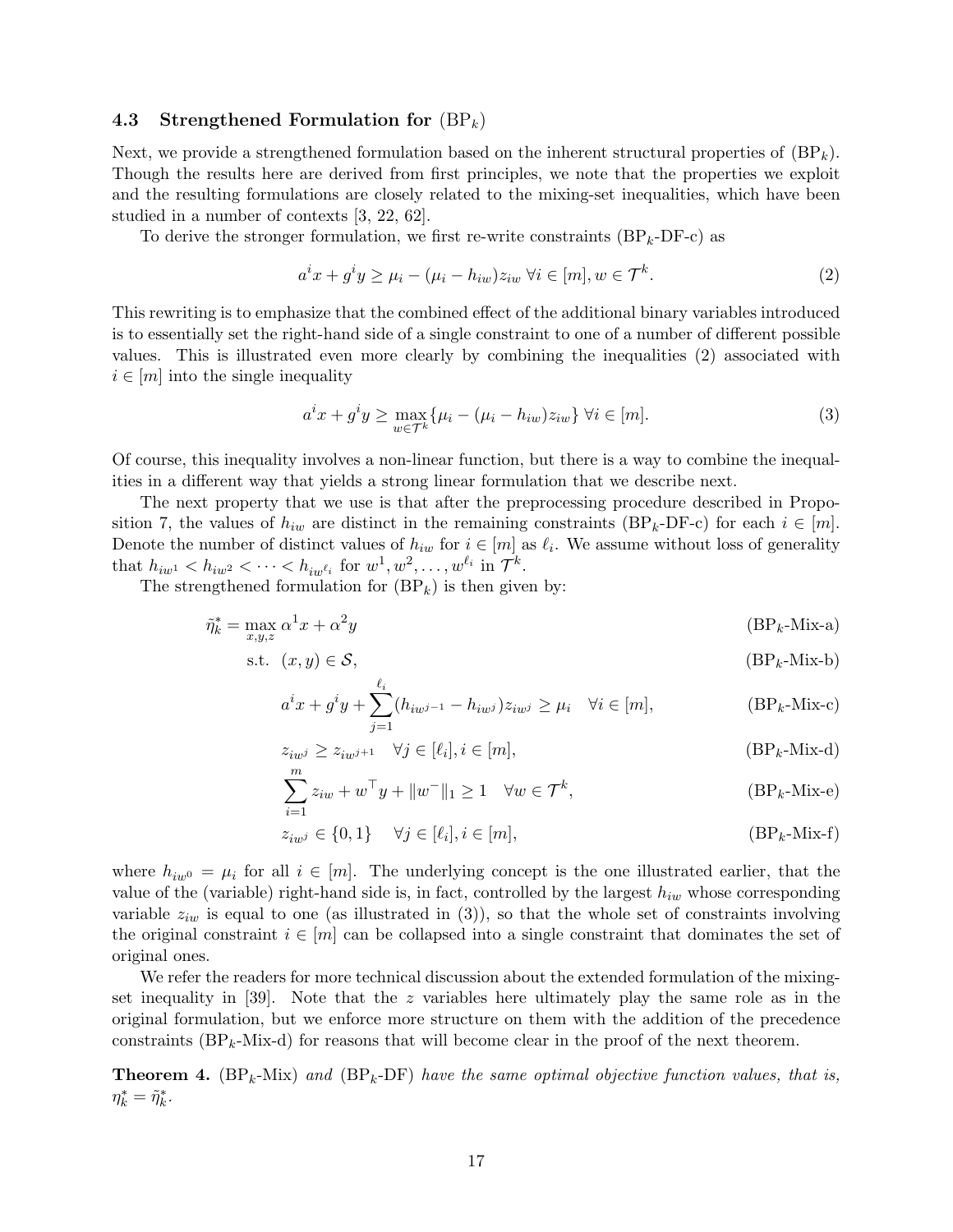*Proof.* Let  $(x, y, z)$  be a feasible solution for  $(BP_k-DF)$ . We show that there exists a feasible solution to  $(BP_k-Mix)$  with the same objective function value. For  $i \in [m]$ , let  $j_0 = \max\{j \in [\ell_i] : z_{iw^j} = 1\}$ . Let  $z'_{iwj} = 1$  for all  $j = 1, \ldots, j_0$  and  $z'_{iwj} = 0$  for  $j = j_0 + 1, \ldots, \ell_i$ . Recalling (3), we have  $a^ix + \tilde{g}^iy - h_{iwj_0} \geq 0$ . Then

$$
a^{i}x + g^{i}y + \sum_{j=1}^{\ell_{i}} (h_{iw^{j-1}} - h_{iw^{j}})z'_{iw^{j}} = a^{i}x + g^{i}y + \sum_{j=1}^{j_{0}} (h_{iw^{j-1}} - h_{iw^{j}})
$$
  
=  $a^{i}x + g^{i}y + h_{iw^{0}} - h_{iw^{j_{0}}}$   
=  $a^{i}x + g^{i}y + \mu_{i} - h_{iw^{j_{0}}}$   
 $\geq \mu_{i}.$ 

Therefore,  $(x, y, z')$  satisfies constraints (BP<sub>k</sub>-Mix-c) and is feasible for (BP<sub>k</sub>-Mix). It also has the same objective function value (BP<sub>k</sub>-Mix) as  $(x, y, z)$  has in (BP<sub>k</sub>-DF). It immediately yields that  $\eta_k^* \leq \tilde{\eta}_k^*.$ 

On the other hand, let  $(x', y', z')$  be a feasible solution of (BP<sub>k</sub>-Mix). For  $i \in [m]$ , let  $j_0 =$  $\max\{j \in [\ell_i] : z'_{iw^j} = 1\}$ . Based on constraint (BP<sub>k</sub>-Mix-c), we have

$$
a^{i}x' + g^{i}y' + \sum_{j=1}^{\ell_{i}} (h_{iw^{j-1}} - h_{iw^{j}})z'_{iw^{j}} = a^{i}x' + g^{i}y' + h_{iw^{0}} - h_{iw^{j_{0}}}
$$

$$
= a^{i}x' + g^{i}y' + \mu_{i} - h_{iw^{j_{0}}}
$$

$$
\geq \mu_{i}
$$

which results in  $a^ix' + g^iy' \ge h_{iw^{j_0}}$ . Observe that constraints (BP<sub>k</sub>-DF-c) are trivially satisfied for i and  $j \geq j_0$  because  $z'_{iw^j} = 0$  for  $j \geq j_0$ . If  $j < j_0$ , then  $z'_{iw^j} = 1$ , and we have  $a^ix' + g^iy' \ge h_{iw^{j_0}} > h_{iw^{j}}$ , which implies that  $(x', y', z')$  satisfies constraints (BP<sub>k</sub>-DF-c). Therefore,  $(x', y', z')$  is itself feasible for  $(BP_k-DF)$  and  $\tilde{\eta}_k^* \leq \eta_k^*$ .

When we remove the integrality constraints of decision variables in a MILP, the resulting linear optimization problem (LP) is referred to as the LP relaxation of the original MILP. It is known that the tightness of the LP relaxations for MILPs is a critical factor affecting the overall performance of the solver. We then show that the MILP formulation  $(BP_k-Mix)$  is stronger than  $(BP_k-DF)$ .

**Proposition 9.** The LP relaxation of  $(BP_k-Mix)$  is at least as strong as that of  $(BP_k-DF)$ .

*Proof.* Let  $(x, y, z)$  be any feasible solution for the LP relaxation of  $(BP_k-Mix)$ . It suffices to show that  $(x, y, z)$  is also feasible for the LP relaxation of  $(BP_k-DF)$ . Since constraints  $(BP_k-DF-d)$  are also included in  $(BP_k-Mix)$ , we need to show that  $(x, y, z)$  satisfies constraints  $(BP_k-DF-c)$ . Based on constraints (BP<sub>k</sub>-Mix-c) and (BP<sub>k</sub>-Mix-d), we have, for any  $i \in [m]$ , and  $j_0 \in [\ell_i]$ ,

$$
a^{i}x + g^{i}y + (\mu_{i} - h_{iw^{j_{0}}})z_{iw^{j_{0}}} = a^{i}x + g^{i}y + \sum_{j=1}^{j_{0}} (h_{iw^{j-1}} - h_{iw^{j}})z_{iw^{j_{0}}}
$$

$$
\geq a^{i}x + g^{i}y + \sum_{j=1}^{j_{0}} (h_{iw^{j-1}} - h_{iw^{j}})z_{iw^{j}}
$$

$$
\geq \mu_{i},
$$

where the first inequality follows from  $z_{iwj} \geq z_{iwj+1}$  (recall constraint (BP<sub>k</sub>-Mix-d)) and  $h_{iwj-1}$  –  $h_{iwj} < 0$ ; the second inequality follows from our initial assumption that  $(x, y, z)$  satisfies constraint ( $BP_k$ -Mix-c).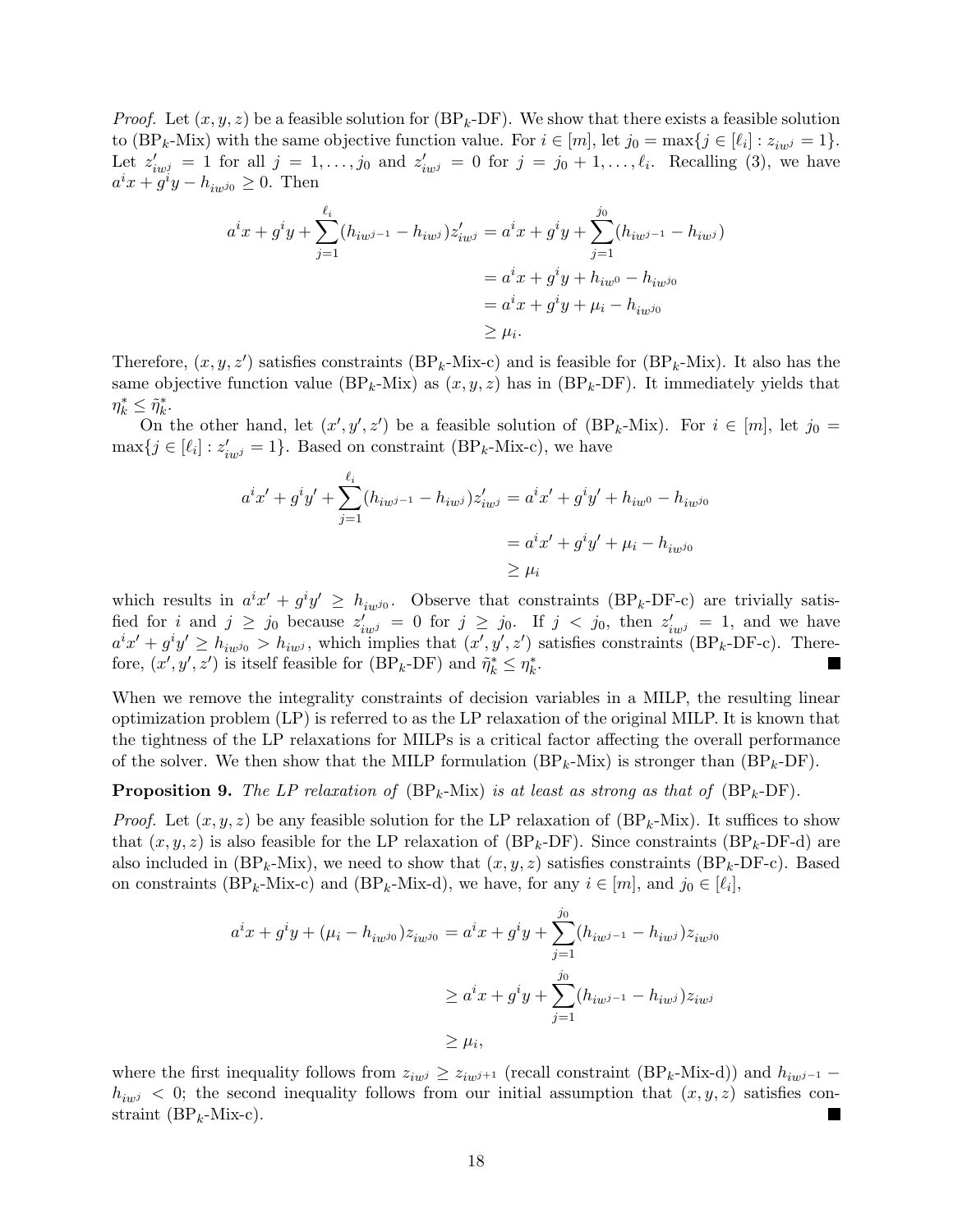We next illustrate Theorem 4 and Proposition 9 with the following example.

Example 4. Consider an instance of the bilevel problem:

$$
\min_{x \in \mathbb{R}} \max_{y} \{ y_1 + y_2 : 2y_1 + 3y_2 \le 4, y \in \{0, 1\}^2 \}.
$$

If  $k = 1$ , then  $\mathcal{T}_1 = \{e^1, e^2\}$ . Let  $z_1, z_2$  be the binary variables in  $(BP_k-DF)$  that correspond to  $e^1$ and  $e^2$ , respectively. We set  $\mu = 0$  for constraint (BP<sub>k</sub>-DF-c). Then the feasible region for the LP relaxation of  $(BP_k-DF)$  with  $k=1$  is given as:

$$
Q_{DF}^{1} = \begin{cases} 2y_{1} + 3y_{2} \le 4, \\ 2y_{1} + 3y_{2} \ge 3z_{1}, \\ (x, y, z) \in \mathbb{R} \times [0, 1]^{4} : 2y_{1} + 3y_{2} \ge 2z_{2}, \\ y_{1} + z_{1} \ge 1, \\ y_{2} + z_{2} \ge 1 \end{cases}.
$$

The feasible region for the LP relaxation of  $(BP_k-Mix)$  with  $k=1$  is given as:

$$
Q_{Mix}^{1} = \begin{cases} 2y_{1} + 3y_{2} \le 4, \\ 2y_{1} + 3y_{2} \ge 2z_{2} + z_{1}, \\ (x, y, z) \in \mathbb{R} \times [0, 1]^{4}: y_{1} + z_{1} \ge 1, \\ y_{2} + z_{2} \ge 1, \\ z_{2} \ge z_{1} \end{cases}.
$$

It is easy to verify that  $\mathcal{Q}_{Mix}^1 \subseteq \mathcal{Q}_{DF}^1$ . Meantime, note that  $(0, 1, \frac{2}{3})$  $\frac{2}{3}$ , 1,  $\frac{1}{3}$  $(\frac{1}{3})^{\top} \in \mathcal{Q}_{DF}^1$ . However, solution  $(0, 1, \frac{2}{3})$  $\frac{2}{3}$ , 1,  $\frac{1}{3}$  $\frac{1}{3}$ )<sup>T</sup> is not feasible in  $\mathcal{Q}_{Mix}^1$ . It immediately follows that  $\mathcal{Q}_{Mix}^1 \subset \mathcal{Q}_{DF}^1$ .

**Remark 6.** Based on the results of the mixing-set in [3, 22], we can show that for any  $i \in [m]$ , the inequalities

$$
a^ix + g^iy + \sum_{j=1}^{\ell} (h_{iw^{t_{j-1}}} - h_{iw^{t_j}})z_{iw^{t_j}} \ge \mu_i \quad \forall \{w^{t_1}, w^{t_2}, \dots, w^{t_{\ell}}\} \subseteq \mathcal{T}^k,
$$

where  $h_{iw^{t_1}} < h_{iw^{t_2}} < \cdots < h_{iw^{t_\ell}}$  are valid for (BP<sub>k</sub>-DF). The above inequalities are called star inequalities, which can be further shown to describe the convex hull of a mixing-set polytope; see [3, 22]. In our strengthened formulation  $(BP_k-Mix)$ , we note that constraint  $(BP_k-Mix-c)$  is a special class of star inequalities. We exploit the inherent structure in  $(BP_k)$  to simplify the star inequalities and provide the stronger formulation  $(BP_k-Mix)$ .

# 5 Bilevel Matroid Optimization

Next, we focus on exploring in more detail a special case of  $(BP_k)$ . Specifically, by exploiting Proposition 3 we show that  $(BP) \equiv (BP_k)$  for a general class of bilevel matroid problems whenever  $k \geq 2$ .

**Definition 5** ([35]). Let  $[n] = \{1, \ldots, n\}$  be a finite set, and let F be a set of subsets of  $[n]$ . We say that  $M = ([n], \mathcal{F})$  is a matroid if the following conditions are satisfied:

 $(i)$   $\emptyset \in \mathcal{F}$ ;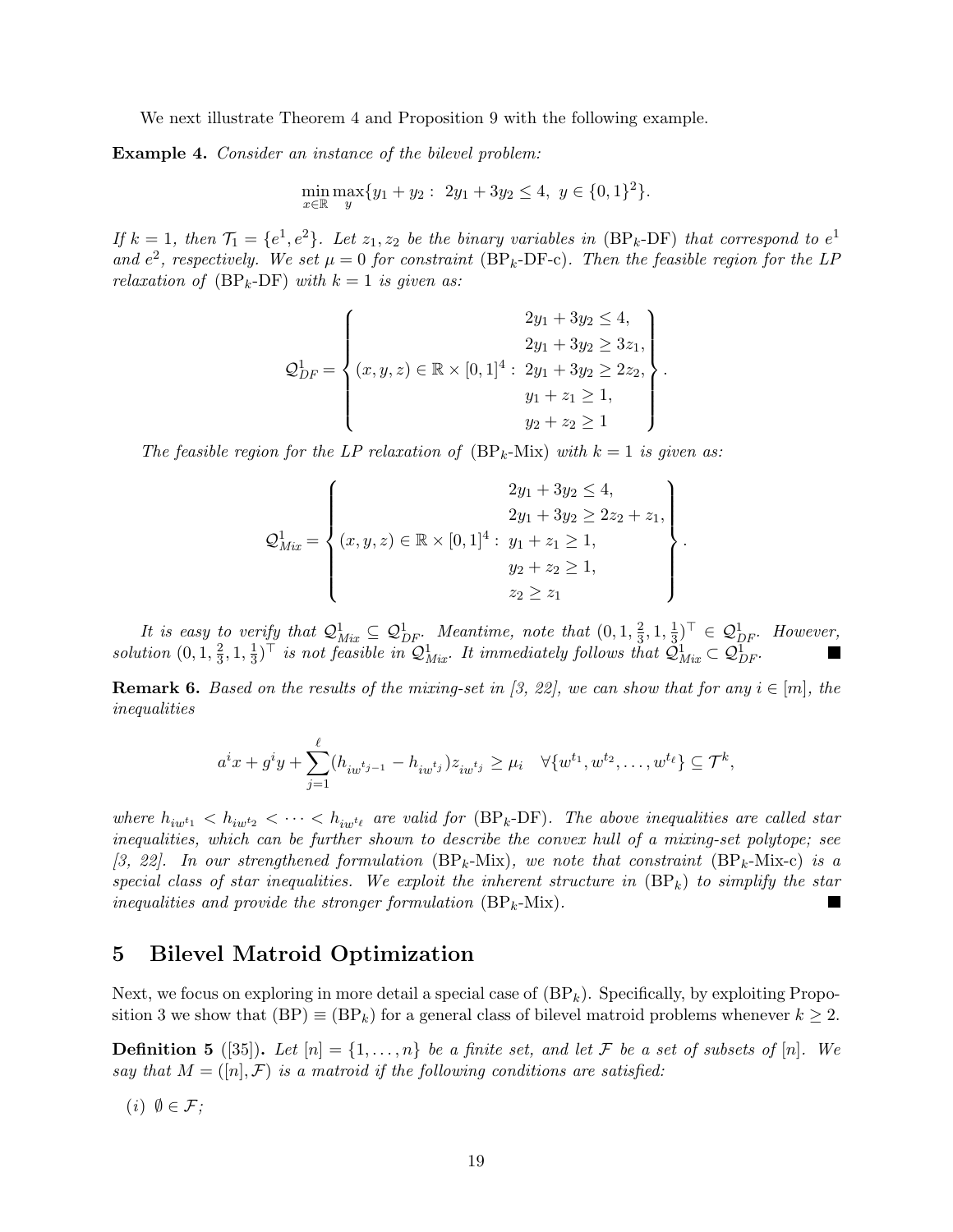(ii)  $S \in \mathcal{F}$  and  $S' \subseteq S$  implies  $S' \subseteq \mathcal{F}$ ;

(iii) for any  $S, S' \in \mathcal{F}$ , if  $|S| > |S'|$ , then there exists  $j \in S \setminus S'$  such that  $S' \cup \{j\} \in \mathcal{F}$ .

Elements of  $\mathcal F$  are called independent sets, and the remaining sets of  $[n]$  are called dependent sets.

Denote the set that contains the characteristic vectors of all independent sets of a matroid  $M = ([n], \mathcal{F})$  as:

$$
\mathcal{I} = \{y^S \in \{0,1\}^n : S \in \mathcal{F}\},\
$$

where  $y^S$  is the characteristic vector of set S such that  $y_j^S = 1$  for  $j \in S$ , and  $y_j^S = 0$ , otherwise. The basic properties of  $\mathcal I$  are shown as follows.

**Lemma 1.** If  $\mathcal I$  is the set of characteristic vectors of the independent sets of a matroid, then  $\mathcal I$ satisfies the following statements:

- $(i)$   $0 \in \mathcal{I}$ ;
- (ii) given  $y, y' \in \{0, 1\}^n$  and  $y \leq y'$ , if  $y' \in \mathcal{I}$ , then  $y \in \mathcal{I}$ ;
- (iii) if  $y, y' \in \mathcal{I}$ , and  $||y||_1 < ||y'||_1$ , then there exists  $j \in \{i \in [n]: y_i = 0, y'_i = 1\}$  such that  $y + e^j \in \mathcal{I}.$

 $\blacksquare$ 

 $\blacksquare$ 

Proof. It directly follows from Definition 5.

Denote by  $\mathcal{F}_B$  and  $\mathcal{I}_B$  the set of all maximal independent sets in  $\mathcal F$  and the set of its corresponding characteristic vectors, respectively. The most fundamental matroid optimization problems are maximum-weight independent set problem  $\max\{\beta y : y \in \mathcal{I}\}\$  and minimum-weight basis problem min $\{\beta y : y \in \mathcal{I}_B\}.$ 

It is well known that these two matroid optimization problems are polynomially solvable by a greedy algorithm [34, 35], which iteratively selects an element with the largest/smallest weight among the remaining elements. In particular, observe that the obtained greedy solutions are 2 optimal. We next provide a self-contained proof to show that if the lower-level feasible region contains the matroid structure, (BP) is equivalent to  $(BP_k)$  whenever  $k \geq 2$ .

**Lemma 2.** Suppose  $S(x)$  is the characteristic vector set of all independent sets of a matroid for any  $x \in \mathcal{X}$ .

- (i) If  $y, y' \in \mathcal{R}_k(x)$  for some  $k \ge 1$  and  $y' \le y$ , then  $\beta y' = \beta y$ .
- (ii) Given  $y, y' \in \mathcal{S}(x)$  and  $y' \leq y$ , if  $y' \in \mathcal{R}_k(x)$  for some  $k \geq 1$ , then  $y \in \mathcal{R}_k(x)$ .
- *Proof.* (i) Since  $\beta \geq 0$  and  $y' \leq y$ , we have  $\beta y' \leq \beta y$ . Suppose  $\beta y' < \beta y$ . Then there exists at least one j such that  $y'_j = 0, y_j = 1$  and  $\beta_j > 0$ . By Lemma  $1(ii)$ , we have  $y' + e^j \in S(x)$ . Then we have a contradiction by observing that  $y' + e^j \in \mathcal{N}_k(y)$  for  $k \geq 1$  and  $\beta(y' + e^j) > \beta y'$ .
- (ii) According to the definition of  $\mathcal{R}_k(x)$ , we need to show that  $\beta y \geq \beta \bar{y}$  for any  $\bar{y} \in \mathcal{N}_k(y) \cap \mathcal{S}(x)$ . Let  $w = y - \bar{y}$ , then  $w \in \{-1, 0, 1\}^n$  and  $||w||_1 \leq k$ .

Construct  $w' \in \{-1,0,1\}^n$  such that  $w'_j = 0$  if  $w_j = 1$  and  $y'_j = 0$ ; otherwise  $w'_j = w_j$ . Thus,  $||w'||_1 \leq ||w||_1 \leq k$  and  $y' - w' \in \{0, 1\}^n$ . Observe that  $y' - w' \leq y - w = \overline{y}$ . Thus, based on Lemma 1(*ii*), we have  $y' - w' \in \mathcal{S}(x)$ . Following our condition that  $y' \in \mathcal{R}_k(x)$ , we have  $\beta y' \ge \beta(y'-w')$  as  $y'-w' \in \mathcal{N}_k(y') \cap \mathcal{S}(x)$ , which implies that  $\beta y \ge \beta(y-w') \ge \beta(y-w)$ and the result follows.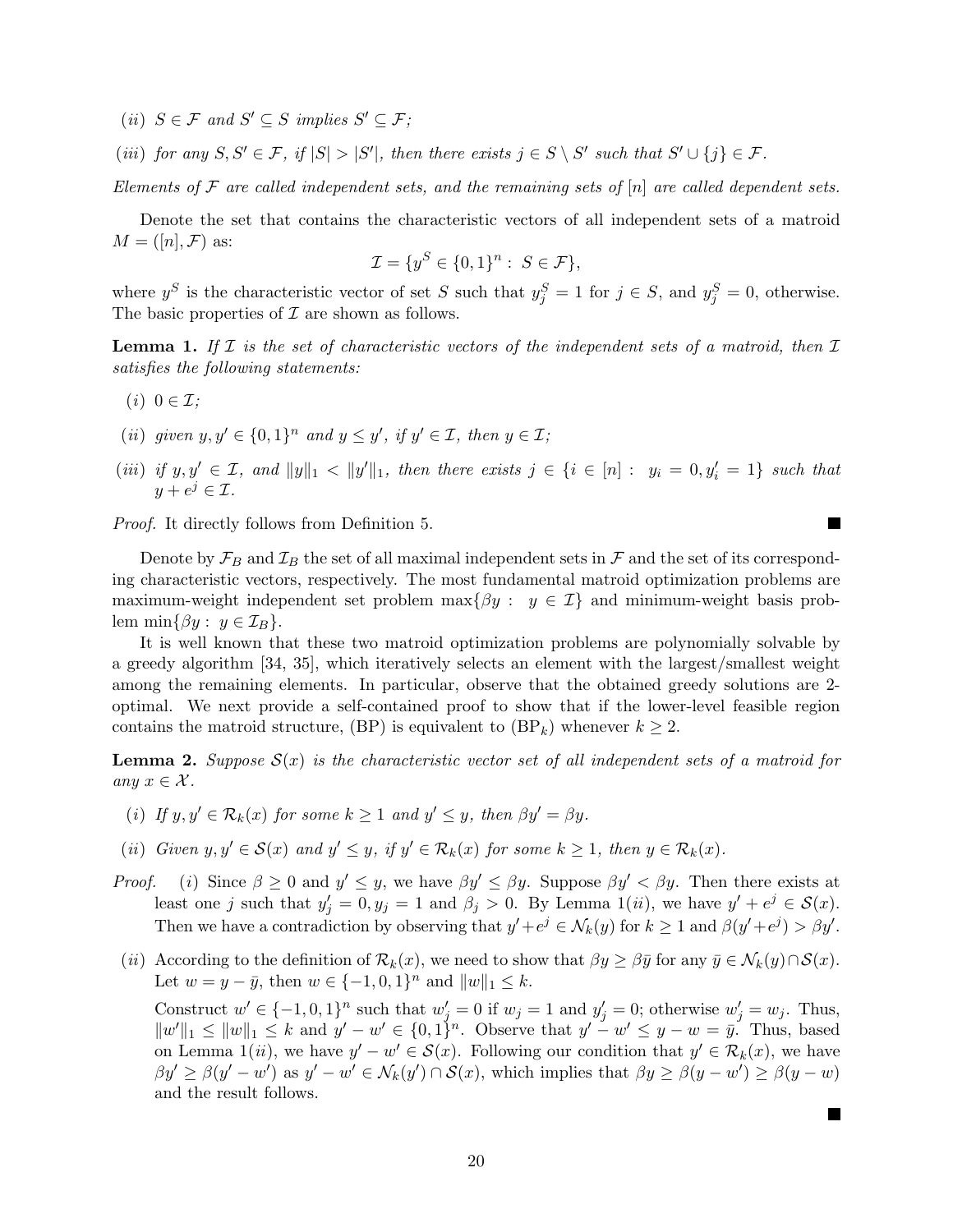- **Theorem 5.** (i) If  $S(x)$  is the characteristic vector set of all independent sets of a matroid for any  $x \in \mathcal{X}$ , then  $(BP) \equiv (BP_k)$  for any integer  $k \geq 2$ .
- (ii) If the follower solves a minimization problem, and  $S(x)$  is the characteristic vector set of all maximal independent sets of a matroid, then  $(BP) \equiv (BP_k)$  for any integer  $k \geq 2$ .

*Proof.* For brevity, we only provide the proof for  $(i)$ ; the proof for  $(ii)$  can be derived in a similar manner. By Proposition 3, it is sufficient to show that for any leader's decision  $x$  the corresponding 2-optimal follower's response is also a globally optimal solution for the lower-level problem. That is,  $\mathcal{R}_2(x) = \mathcal{R}(x)$ . Since  $\mathcal{R}(x) \subseteq \mathcal{R}_2(x)$ , we only need to verify that  $\mathcal{R}_2(x) \subseteq \mathcal{R}(x)$  for any  $x \in \mathcal{X}$ .

Based on Lemmas  $2(i)$  and  $2(ii)$ , it suffices to focus on the maximal independent set in  $\mathcal{R}_2(x)$ and  $\mathcal{R}(x)$ . Let y' and y<sup>\*</sup> be the characteristic vector of any maximal independent set in  $\mathcal{R}_2(x)$ and  $\mathcal{R}(x)$ , respectively. It is clear that  $||y'||_1 = ||y^*||_1$  based on Lemma 1(*iii*). We next show that  $\beta y' = \beta y^*$ , which implies that  $y' \in \mathcal{R}(x)$ .

Without loss of generality, assume  $\beta_1 \geq \beta_2 \geq \cdots \geq \beta_n$ ; also, suppose  $y' = \sum_{j=1}^t e^{i_j'}$  and  $y^* = \sum_{j=1}^t e^{i_j^*}$  such that  $i'_1 < i'_2 < \cdots < i'_t$  and  $i_1^* < i_2^* < \cdots < i_t^*$ . Suppose there exists  $j \in [t]$  such that  $\beta_{i'_j} \neq \beta_{i^*_j}$ , let  $\ell = \min\{j \in [t] : \beta_{i'_j} \neq \beta_{i^*_j}\}\$ . Then we need to consider two cases:  $\beta_{i'_\ell} < \beta_{i^*_\ell}$ , and  $\beta_{i'_\ell} > \beta_{i^*_\ell}.$ 

We first discuss the case that  $\beta_{i'_\ell} < \beta_{i^*_{\ell}}$ . Since  $\sum_{j=1}^{\ell} e^{i^*_{j}} \in \mathcal{I}, \sum_{j=1}^{\ell-1} e^{i'_j} \in \mathcal{I}$  and  $\|\sum_{j=1}^{\ell} e^{i^*_{j}}\|_1 >$  $\|\sum_{j=1}^{\ell-1} e^{i_j'}\|_1$ , based on Lemma  $1(iii)$ , there exists  $j^* \in \{1,\ldots,\ell\}$  such that  $\sum_{j=1}^{\ell-1} e^{i_j'}+e^{i_j*\}\epsilon \mathcal{I}$ . Observe that  $\|\sum_{j=1}^{\ell-1} e^{i'_j}+e^{i''_{j'}}\|_1 < \|y'\|_1$ . Based on Lemma 1(*iii*), there exists j' such that  $y'_{i'_{j'}} = 1$ ,  $i'_{j'} \ge$  $i'_{\ell}$ , and  $\bar{y} := y' - e^{i'_{j'}} + e^{i^{*}_{j*}} \in \mathcal{I}$ . Note that  $\bar{y} \in \mathcal{N}_2(y')$  and  $\beta \bar{y} > \beta y'$  as  $\beta_{i^{*}_{j*}} \geq \beta_{i^{*}_{\ell}} > \beta_{i'_{\ell}} \geq \beta_{i'_{j'}}$ , which contradicts with the assumption that  $y' \in \mathcal{R}_2(x)$ . Thus, the first case (i.e.,  $\beta_{i'_\ell} < \beta_{i^*_\ell}$ ) is considered.

The proof for the case of  $\beta_{i'_\ell} > \beta_{i^*_{\ell}}$  is similar and omitted for brevity. Therefore, we have that  $\beta_{i'_j} = \beta_{i^*_j}$  for all  $j \in [t]$  and the result immediately follows.

**The Second Service** 

To illustrate Theorem 5, we next outline several bilevel problems such that their lower-level problems are reducible to a matroid optimization problem. Specifically, we focus on problems with

$$
\mathcal{S} = \{(x, y) \in \mathcal{X} \times \{0, 1\}^n : y \in \mathcal{I}(x)\},
$$

where  $\mathcal{I}(x)$  is some characteristic vector set of a matroid for any  $x \in \mathcal{X}$ . We also consider two special cases of the above set given by:

- $S = \{(x, y) \in \mathcal{X} \times \{0, 1\}^n : y \in \mathcal{I}, x + y \leq 1\}$ , and  $\mathcal{I}$  is the characteristic vector set of a matroid; and
- $S = \{(x, y) \in \mathcal{X} \times \{0, 1\}^n : x + y \in \mathcal{I}\}\)$ , and  $\mathcal{I}$  is the characteristic vector set of a matroid.

There are a number of single-level combinatorial optimization problems that contain the matroid structure; we refer the reader to [35, 44, 57] and the references therein. In the literature, there are several bilevel generalizations of these problems with the following feasible sets at the lower level:

 $(i)$  The knapsack set with a cardinality constraint: Given a positive budget C, let

$$
\mathcal{I} = \{ y \in \{0, 1\}^n : \sum_{j=1}^n y_j \le C \},\
$$

which is the characteristic vector set of the uniform matroid; see, e.g., [57]. The bilevel knapsack problem has been extensively studied in recent years; see [10, 11, 14, 16].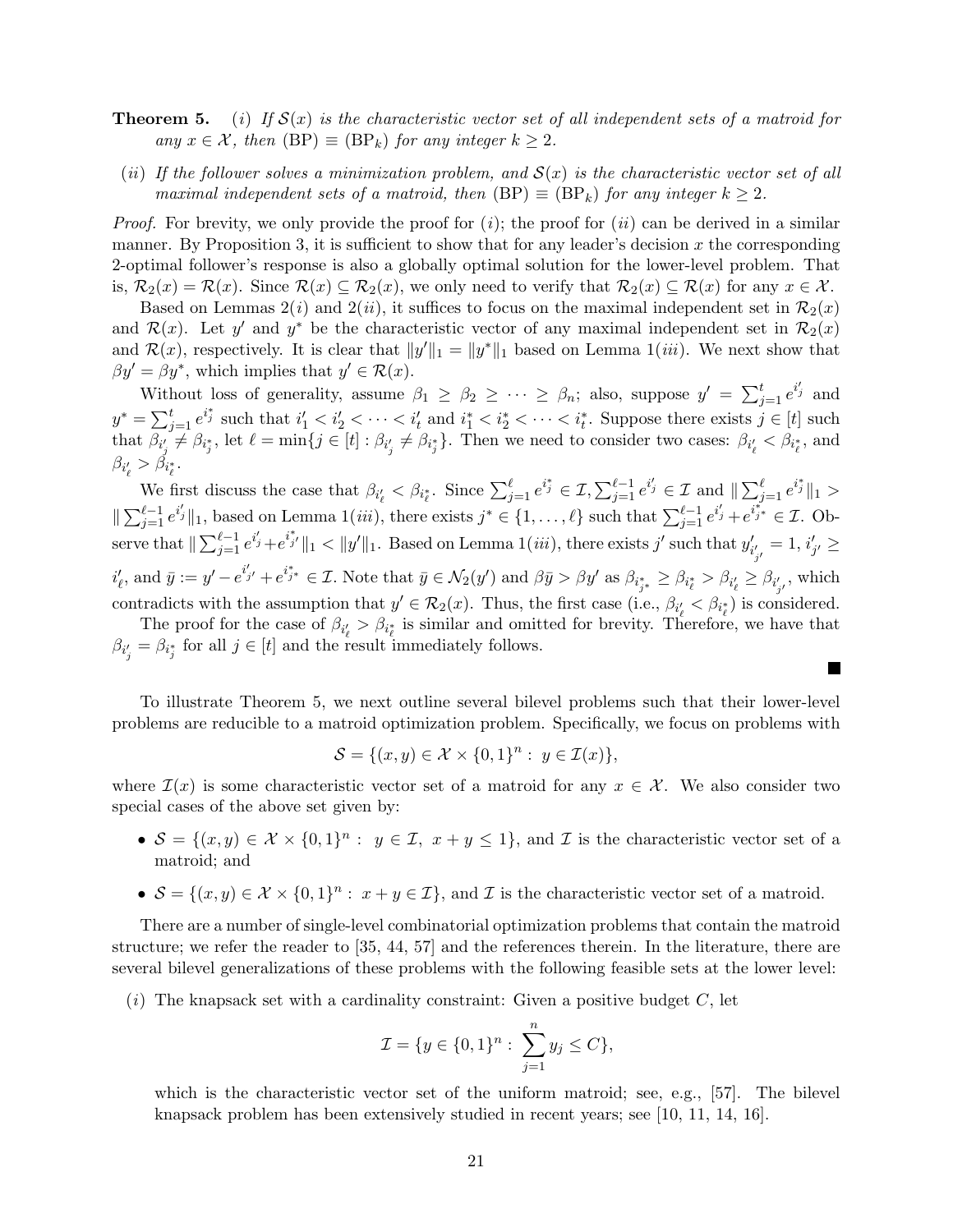(ii) The knapsack problem with multiple disjoint cardinality constraints: Given a partition of set [n],  $\{N_i\}_{i=1}^r$  and budgets  $C_i$  for each class *i*, let

$$
\mathcal{I} = \{ y \in \{0, 1\}^n : \sum_{j \in N_i} y_j \le C_i \ \forall i \in [r] \},\
$$

which is the characteristic vector set of the partition matroid; see, e.g., [2]. Some interesting results for the bilevel multidimensional knapsack problem are developed in [18].

(*iii*) The spanning tree set: Given an undirected graph  $G = (N, E)$ , let

 $\mathcal{I}_B = \{y \in \{0,1\}^n : G[y] \text{ is a spanning tree of graph } G\},\$ 

where  $G[y] := G[E_y] = (N, E_y)$  is the subgraph induced by edges in  $E_y = \{(i, j) \in E : y_{ij} =$ 1}. The spanning tree set contains all maximal independent sets of a tree matroid [2], and its bilevel versions are considered in [19, 48, 56].

(iv) Unit-time task scheduling problem: Given a set of unit-time tasks  $N \in \{1, \ldots, n\}$  and their deadlines  $d_i$  for each task  $i \in N$ , let

 $\mathcal{I} = \{y \in \{0,1\}^n\}$ : there exists a schedule for tasks  $N_y$  without delay},

where  $N_y = \{i \in N : y_i = 1\}$ . Several scheduling problems are shown to have matroid structures; see, e.g., [34, 35, 57]. Examples of bilevel scheduling problems can be found in [31, 38].

In Section 6.3, we provide a case study illustrating the use of  $(BP_k)$  to solve the bilevel minimum spanning tree problem (BMST) [19, 48, 56], in which the follower's optimization problem involves constructing a minimum spanning tree (MST) in a graph.

# 6 Computational Experiments

In this section, we report the results of our computational experiments with several classes of bilevel problems. We would like to point out that our main goal is not to solve general bilevel problems to optimality, but rather to evaluate  $(i)$  the quality of the proposed lower and upper bounds provided by  $(BP_k)$  as well as (ii) the performance of our MILP formulations. Therefore, we do not compare our approaches against specialized algorithms designed for solving particular classes of bilevel problems. Instead, the generic mixed integer bilevel solver MibS [52] and the SLR-based bounds are used as the main benchmarks.

This section is organized as follows. We first consider the knapsack interdiction problem (KIP) in Section 6.1. In Section 6.2, we consider the bilevel vertex cover problem. Section 6.3 illustrates our results developed in Section 5 by running the experiments on the bilevel minimum spanning tree problem. Finally, we note that our numerical experiments are performed using CPLEX 12.8 [26] on an Ubuntu 16.04 system with a 3.2GHz CPU and 19 GB of RAM.

#### 6.1 Knapsack Interdiction Problem (KIP)

We consider the knapsack interdiction problem [16, 18] given as:

$$
\min_{x \in \{0,1\}^n} \max_{y \in \{0,1\}^n} \sum_{j=1}^n \beta_j y_j \tag{KIP-a}
$$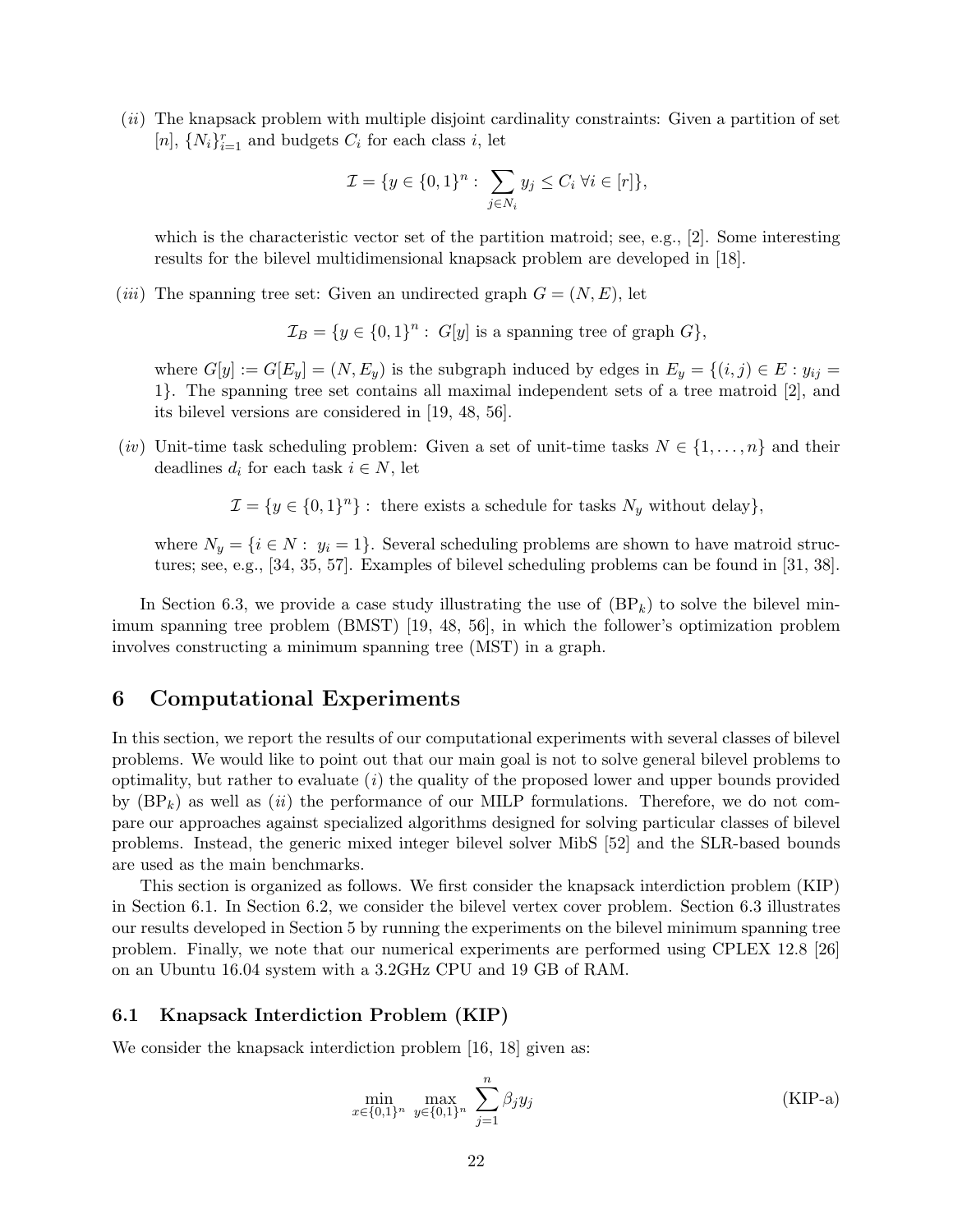s.t. 
$$
\sum_{j=1}^{n} a_j^i x_j \le h_i \quad \forall i \in [m_\ell],
$$
 (KIP-b)

$$
\sum_{j=1}^{n} g_j^i y_j \le d_j \quad \forall i \in [m_f],
$$
\n(KIP-c)

$$
x_j + y_j \le 1 \quad \forall j \in [n], \tag{KIP-d}
$$

where  $\beta_j, a_j^i, g_j^i, h_i$  and  $d_i$  are positive integers for all i and j; parameters  $m_\ell$  and  $m_f$  denote the number of knapsack constraints at the upper and lower levels, respectively. We refer to the knapsack interdiction problem with k-optimal follower as  $(KIP_k)$ . Since the leader aims to minimize their objective function, we note that the optimal objective function values of  $(KIP_k)$ ,  $\eta_k^*$ , provide a hierarchy of lower bounds for  $\eta^*$ . The objective function values  $\hat{\eta}_k^*$  of bilevel feasible solutions that are constructed from  $(KIP_k)$ , on the other hand, are natural upper bounds for  $\eta^*$ .

Experimental setup. To construct the test instances, we follow an approach similar to the one used in [11, 42]. The costs  $\beta_j$  as well as the weights  $a_j^i$  and  $g_j^i$  are generated randomly and independently using the discrete uniform distribution in interval [0, 100]. For each  $n \in \{10, 20, 30, 40, 50\}$ and  $r \in \{1, 2, \ldots, 10\}$ , parameter  $d_i, i \in [m_f]$ , is set to  $\lceil \frac{r}{1} \rceil$  $\frac{r}{11}\sum_{j=1}^{n}g_j^i$ ; parameter  $h_i, i \in [m_\ell]$ , is generated using the discrete uniform distribution in interval  $\left[\frac{\sum_{i=1}^{m_f} d_i}{m_f}\right]$  $\frac{\sum\limits_{i=1}^{m_f}d_i}{m_f}-10, \frac{\sum\limits_{i=1}^{m_f}d_i}{m_f}$  $\frac{i=1}{m_f}^{u_i}+10$ . We construct 10 instances for each pair of  $n$  and  $r$ , and report the corresponding average performance.

In our computational experiments, we set the time limit for MibS and  $(KIP_k)$  to 600 seconds (10) minutes); all results are reported in seconds. Denote by  $\eta_M^*$  and  $\hat{\eta}_M^*$  the best lower and upper bounds obtained by MibS at termination, respectively. Whenever CPLEX cannot solve  $(KIP_k)$  to optimality within the time limit, the best lower bound reported by CPLEX is referred to as  $\eta_k^*$ . Then the leader's feasible solution reported by CPLEX is used to derive the upper bound  $\hat{\eta}_k^*$ .

Next, we first discuss the sizes of the formulation  $(BP_k-DF)$  for  $(KIP_k)$  after the preprocessing steps based on Propositions 7 and 8 are applied. Then we first conduct the experiments on (KIP) instances with a single knapsack constraint at both levels, i.e.,  $m_{\ell} = m_f = 1$ . Finally, we also explore the quality of our bounds for the instances of (KIP) with multiple knapsack constraints at the lower level.

Formulation size for  $(KIP_k)$ . The average cardinality of  $\mathcal{T}^k$  and the average number of constraints (BP<sub>k</sub>-DF-c) for each n and  $m_f$  are shown in Table 1. Observe that despite the fact that the cardinality of  $\mathcal{T}^k$  grows exponentially with respect to k, the number of constraints (BP<sub>k</sub>-DF-c) after preprocessing has a rather moderate increase and is roughly a concave function with respect to  $m_f$ , n and k. Since the numbers of constraints  $(BP_k-DF-c)$  and variables z are equal, these results also indicate that we introduce a reasonably small number of additional binary variables z in our MILP reformulations for  $(KIP_k)$ .

Results for (KIP) with a single knapsack constraint at both levels ( $m_{\ell} = m_f = 1$ ). To evaluate MILP formulations ( $BP_k$ -DF) and ( $BP_k$ -Mix) for (KIP<sub>k</sub>), we need first to select a tight value of  $\mu$  for constraint (BP<sub>k</sub>-DF-c), which corresponds to (KIP-c). Recall from our discussion in Section 4 that  $\mu$  can be set to some lower bound for the term  $\sum_{j=1}^{n} a_j^2 y_j$ . For the knapsack interdiction problem, we separate the leader's decisions into two possible groups:

(i) if  $\sum_{j=1}^n a_j^2(1-x_j) \leq C_F$  for some leader's feasible decision x, then the lower-level problem has a k-optimal solution  $y_j = 1 - x_j$  for all  $j \in [n]$  and any  $k \ge 1$ . Therefore, the value of  $\mu$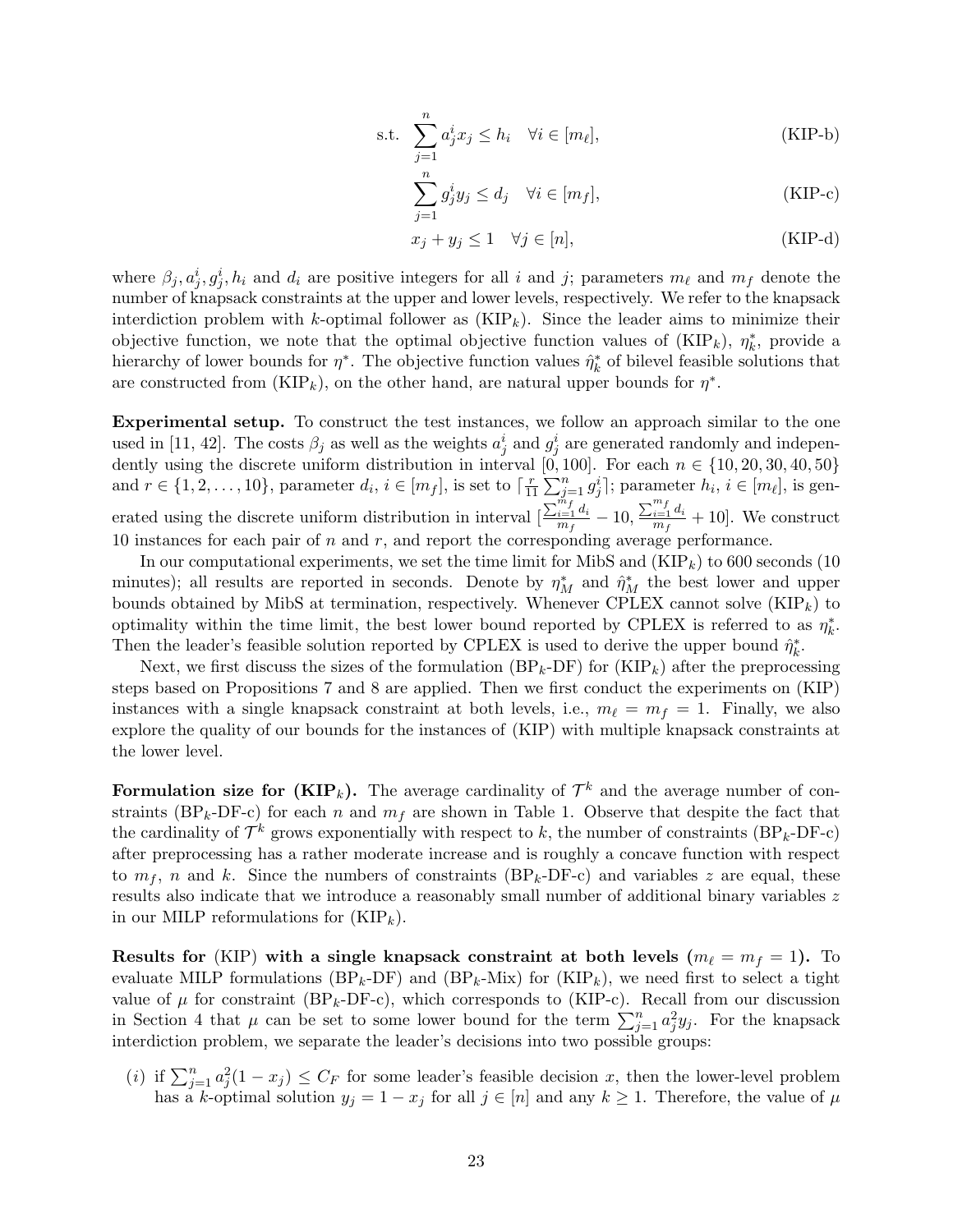|         |                  |                   | $k=1$                         |                   | $k=2$                         |                   | $k=3$                         |
|---------|------------------|-------------------|-------------------------------|-------------------|-------------------------------|-------------------|-------------------------------|
|         | $\boldsymbol{n}$ | $ \mathcal{T}^k $ | $\#(\text{BP}_k\text{-DF-c})$ | $ \mathcal{T}^k $ | $\#(\text{BP}_k\text{-DF-c})$ | $ \mathcal{T}^k $ | $\#(\text{BP}_k\text{-DF-c})$ |
|         | 10               | $\boldsymbol{9}$  | 9                             | 53                | 25                            | 163               | 57                            |
|         | 20               | 20                | 18                            | 208               | 61                            | 1,324             | 137                           |
| $m_f=1$ | $30\,$           | 30                | 26                            | 461               | 81                            | 4,503             | 163                           |
|         | 40               | 40                | 33                            | 812               | 88                            | 10,694            | 174                           |
|         | 50               | 50                | 40                            | 1,262             | 93                            | 20,889            | 182                           |
|         | 10               | 10                | 28                            | 54                | 137                           | 174               | 357                           |
|         | 20               | 20                | 54                            | 208               | 347                           | 1,344             | 837                           |
| $m_f=3$ | $30\,$           | 30                | 78                            | 460               | 467                           | 4,520             | 986                           |
|         | 40               | 40                | 98                            | 812               | 524                           | 10,704            | 1,056                         |
|         | $50\,$           | 50                | 118                           | 1,262             | 549                           | 20,856            | 1,087                         |
|         | 10               | 10                | 47                            | 54                | 232                           | 174               | 599                           |
|         | 20               | 20                | 90                            | 208               | 576                           | 1,348             | 1,404                         |
| $m_f=5$ | $30\,$           | 30                | 129                           | 460               | 778                           | 4,515             | 1,640                         |
|         | 40               | 40                | 165                           | 811               | 868                           | 10,702            | 1,750                         |
|         | 50               | 50                | 196                           | 1,261             | 911                           | 20,897            | 1,809                         |

Table 1. The average cardinality of  $\mathcal{T}^k$  and the average number of constraints (BP<sub>k</sub>-DF-c) for the formulation  $(BP_k-DF)$  of  $(KIP_k)$  after the preprocessing procedure.

for such leader's decision  $x$  can be trivially achieved by solving:

$$
\mu^{1} = \min_{x \in [0,1]^{n}} \{ \sum_{j=1}^{n} a_{j}^{2} (1 - x_{j}) : \sum_{j=1}^{n} a_{j}^{1} x_{j} \le C_{L} \}.
$$

(*ii*) if  $\sum_{j=1}^{n} a_j^2 (1-x_j) > C_F$  for some leader's feasible decision x, then any follower's k-optimal solution y is maximal for  $k \geq 1$ , that is  $\sum_{j=1}^{n} a_j^2 y_j \leq C_F$  and  $\sum_{j=1}^{n} a_j^2 y_j + a_\ell^2 > C_F$  for any  $\ell$ such that  $y_\ell = 0$  and  $x_\ell = 0$ . Therefore, the value of  $\mu$  for such leader's decision x can be set to:

$$
\mu^2 = C_F - \max_{j \in [n]} \{a_j^2\}.
$$

Therefore, we set  $\mu = \min\{[\mu^1], \mu^2\}$  in our experiments.

Next, we evaluate the quality of our bounds, which are also depicted in Figure 1 for  $n = 15$  and  $n = 20$ . The horizontal axis shows the value of k and the vertical axis indicates the deviation of the bounds from the true optimal objective function value  $\eta^*$  of the bilevel optimization problem. In Figure 1 we also indicate the solution time of the formulation  $(BP_k-DF)$  for each k, please see the labels in red.

One immediate observation is that the bounds provided by  $(KIP_k)$  for  $k \geq 1$  are substantially better than the SLR-based bounds (i.e.,  $k = 0$ ). For example, in Figure 1(a) for  $n = 15$  and  $r = 4$ , the gaps between the optimal objective function value and the SLR-based bounds are 197% and 100%, respectively. On the contrast, the bounds provided by  $(KIP_1)$  are only 40% and 34% away from the optimal values, respectively, and are computed within 0.02 seconds in total.

Consistent with Theorem 2, we can see from Figure 1 that the obtained lower bounds  $\eta_k^*$ improves monotonically with respect to  $k$ , but, of course, at increased computational expense.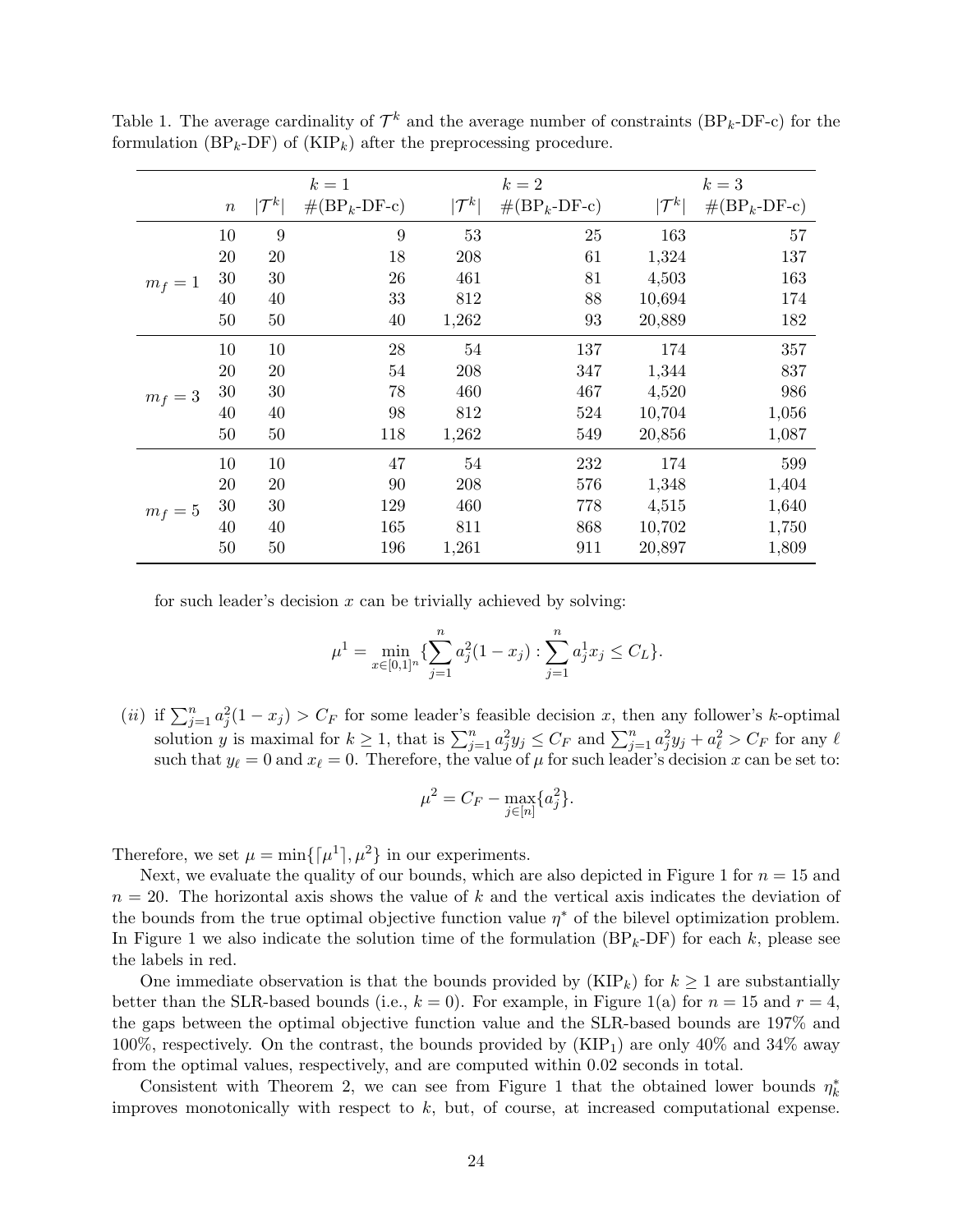

Figure 1. The average deviations from the optimal value of  $(KIP_k)$  for different k. The solution time of formulation  $(BP_k-DF)$  is shown in red.

Moreover, these lower bounds converge rapidly and the optimal value  $\eta^*$  is achieved at  $k = 3$  for both cases, with the corresponding (KIP<sub>3</sub>) solved to optimality within a second. As for  $\hat{\eta}_k^*$ , although these upper bounds are not guaranteed to be monotone with respect to  $k$  (recall our discussion in Section 3.2), it is interesting to observe that for almost all of the tested instances,  $\hat{\eta}_k^*$  provides better upper bound with the increase of k.

For both cases in Figure 1, we observe that the required computational time is small for sufficiently small values of k. For  $n = 15$  and  $r = 4$ , the solver can efficiently tackle the formulation (BP<sub>k</sub>-DF) for (KIP<sub>k</sub>) with  $k \ge 10$ . However, we observed memory limitations in some cases for  $n = 20$  and  $r = 4$ , when  $k \geq 9$ . We attribute it to the fact that the formulation size grows considerably with the increase of  $k$  (recall our discussion in Section 4.2). Therefore, we next focus on examining the performance of  $(KIP_k)$  for  $k \leq 3$ .

Specifically, in our next set of experiments, we compare the performances of the formulations for  $(KIP_k)$  against (SLR) and the general bilevel solver, MibS [52]. The average performances for the considered solution approaches are presented in Tables 2 and 3. In particular, for MibS and (SLR) (i.e.,  $k = 0$ ), we report the average runtime in seconds (column "Time"). For (KIP<sub>k</sub>),  $k \in \{1, 2, 3\}$ , the average runtime in seconds for formulations  $(BP_k-DF)$  and  $(BP_k-Mix)$  are shown in columns "Time" and "ExtTime", respectively. For each solution approach, the ratios between the achieved bounds and  $\hat{\eta}_M^*$  (i.e.,  $\frac{\eta_k^*}{\hat{\eta}_M^*}$ ,  $\hat{\eta}_M^*$ ,  $k \in \{0, 1, 2, 3\}$ ) are reported in columns "ObjL" and "ObjU", respectively.

MibS succeeds in solving the small instances to optimality within the time limit up to  $n = 30$ . We can also observe that the instances with either sufficiently small  $r$  or large  $r$  were easier to solve, e.g., when  $r \geq 6$  in Table 3. This is because when the leader has a large interdiction budget (i.e.,  $r$  is large), then the feasible region of the follower is typically small, which leads to fewer bilevel feasible solutions. Similarly, a scarce budget (i.e., small r) results in a small number of feasible decisions for the leader, and also makes the overall problem easier.

From Tables 2 and 3, we observe that (SLR) provides rather poor bounds for all considered instances. On the contrast, it is usually possible to obtain a bound equal to the optimal value by solving  $(KIP_k)$  for some small k. For the easy instances in Table 3,  $k = 1$  suffices. For the hard instances in Table 2, the improvements provided by  $(KIP<sub>1</sub>)$  are less significant; nevertheless, the optimal values are attained by  $\eta_3^*$  and  $\hat{\eta}_3^*$  for more than half of the instances.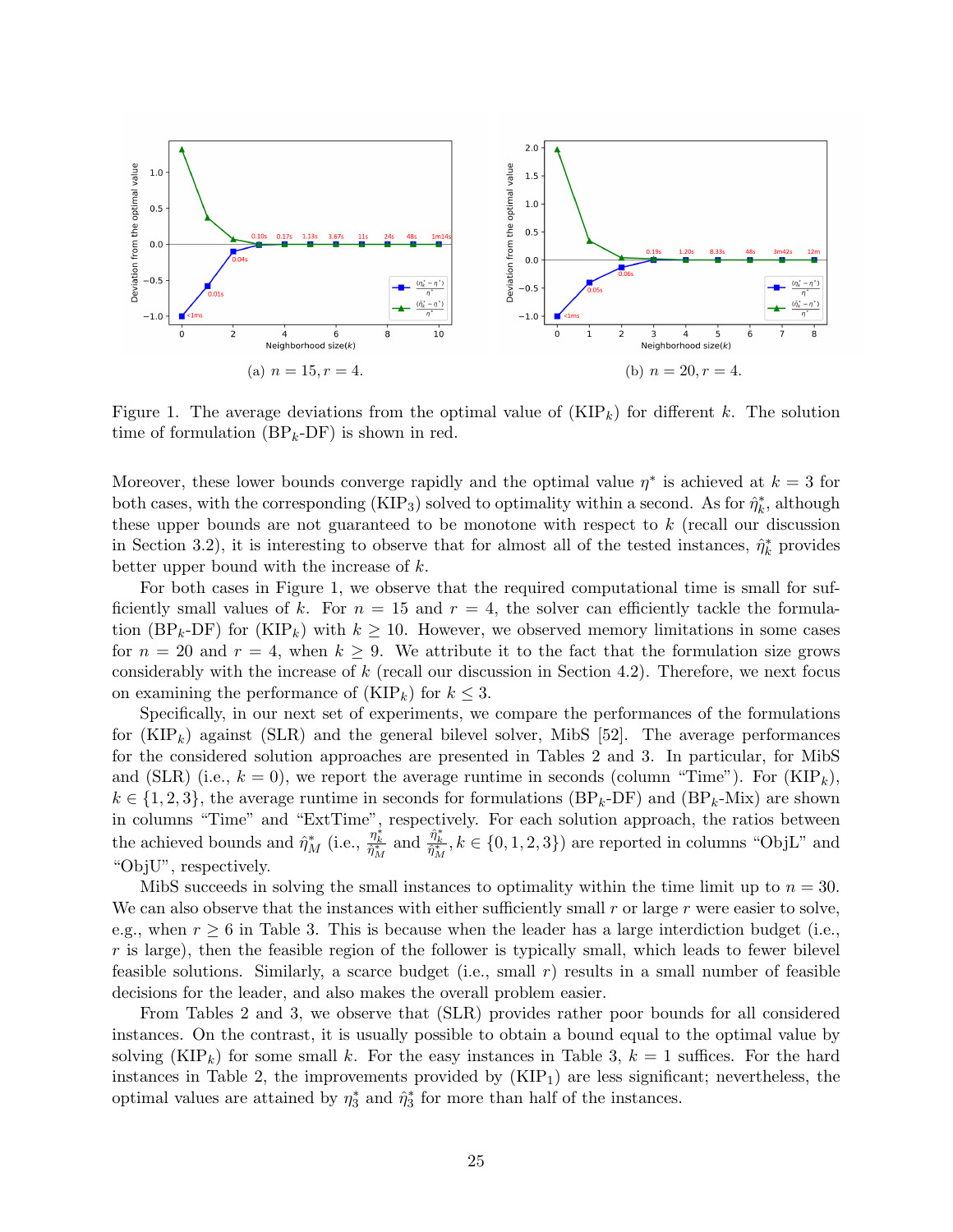In Tables 2 and 3, we also highlight that the MILP formulations  $(BP_k-DF)$  and  $(BP_k-Mix)$ for all tested instances can be solved to optimality in under 20 seconds. We can also observe that there is no significant difference between these two formulations in terms of their running time performance in Tables 2 and 3.

Results for (KIP) with multiple knapsack constraints at the lower level  $(m_f > 1)$ . Since the formulation sizes of  $(BP_k-DF)$  and  $(BP_k-Mix)$  depend only on the size of the lower-level problem, we use  $m_{\ell} = 1$  in our experiments, i.e., there is a single constraint at the upper-level problem. For simplicity, we set  $\mu_i = 0$  for all  $i \in [m_f]$  in  $(BP_k-DF)$  and  $(BP_k-Mix)$ .

We report the average performance of (KIP) instances with  $m_f \in \{3, 5\}$  in Table 4. In particular, similar to the discussions for (KIP) with a single knapsack constraint, larger values of r correspond to easier instances. Similar to the previous set of experiments, the bounds provided by  $(KIP_k)$  dramatically improve with the increase of k at the expense of more computational efforts. We observe that the optimal value of  $(KIP)$  can be achieved by  $(KIP_3)$  in most of our test instances.

For  $k = 1$ , the quality of achieved bounds notably outperforms those provided by (SLR). The formulations  $(BP_k-DF)$  and  $(BP_k-Mix)$  for  $(KIP_1)$  have fairly fast and stable solution times across all the instances, which implies that  $(KIP_1)$  is very scalable. Therefore, using  $(KIP_1)$  instead of (SLR) as the initial relaxation problem could be a promising approach for speeding up the performance of general branch-and-cut solvers.

Furthermore, Table 4 shows that  $(BP_k-Mix)$  significantly outperforms  $(BP_k-DF)$  (in contrast to our previous set of experiments for problems with a single constraint). This observation can be justified by a more complex structure of the lower-level problem for test instances with multiple constraints and highlights our theoretical results in Proposition 9. In particular,  $(BP_k-Mix)$ provides a speedup of at least one order of magnitude for  $k \geq 2$  in Table 4; see e.g., the results for  $m_f = 3$ ,  $n = 40$  and  $r = 2$ . On the other hand, we recognize that our proposed formulations  $(BP_k-DF)$  and  $(BP_k-Mix)$  for  $(KIP_k)$  with  $k \geq 2$  are sensitive to the size of instances and the value of parameter r. We attribute it to the fact the cardinality of  $\mathcal{T}^k$  remains in order of  $O(n^k)$  despite our preprocessing; see Table 1. Hence, we have the exponential growth of the number of constraints in  $(BP_k-DF-d)$  with the increase of k, which leads to the deterioration of the overall performance.

#### 6.2 Bilevel Vertex Cover (BVC)

Given a graph  $G = (N, E)$ , the vertex cover problem is to find a subset of vertices whose total weight is as small as possible such that each vertex in the graph is either in this subset or connected to at least one vertex in this subset [21]. We consider its bilevel extension with interdiction constraints, referred to as the bilevel vertex cover (BVC) problem [5]. In BVC, the leader first removes vertices from N subject to some budgetary constraint, and then the follower solves the vertex cover problem. Formally, the BVC problem is stated as:

$$
\max_{x,y} \sum_{j=1}^{n} \alpha_j y_j
$$
\n
$$
\text{s.t. } \sum_{j=1}^{n} x_j \le b, x \in \{0, 1\}^n,
$$
\n
$$
y \in \arg\min_{\bar{y}} \{\sum_{j=1}^{n} \beta_j \bar{y}_j : \bar{y} \in \mathcal{S}_{\text{VC}}(x)\},
$$
\n(BVC)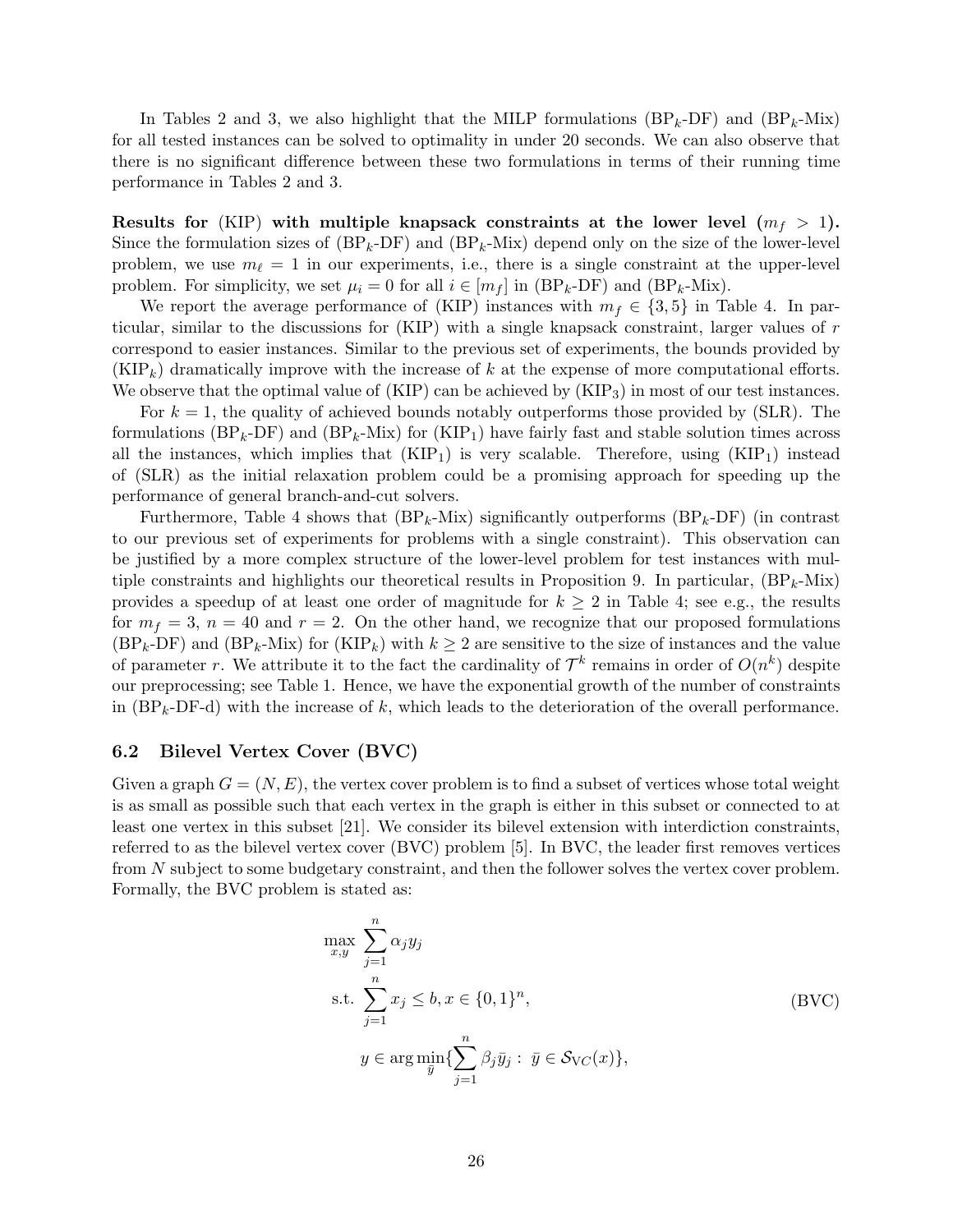|                                        | ExtTime                    | < 0.01     |                 | $\begin{array}{c} 7.08 \\ 0.07 \end{array}$ |                  | 0.04            | 0.06           | 0.15              |                   |              | 0.1188877                                           |      |                   |                     |                                             |                | $0.553$<br>$0.533$<br>$0.533$<br>$0.537$<br>$0.27$             |                            |                                           |                            |               | $17.35$<br>$7.35$<br>$14$<br>$15$<br>$14$ |                                           |                  | 8.2            | 4.48      |                                                                    | $(BP_k$ -Mix) are                                                                             |                                                                                               |                                                                  |
|----------------------------------------|----------------------------|------------|-----------------|---------------------------------------------|------------------|-----------------|----------------|-------------------|-------------------|--------------|-----------------------------------------------------|------|-------------------|---------------------|---------------------------------------------|----------------|----------------------------------------------------------------|----------------------------|-------------------------------------------|----------------------------|---------------|-------------------------------------------|-------------------------------------------|------------------|----------------|-----------|--------------------------------------------------------------------|-----------------------------------------------------------------------------------------------|-----------------------------------------------------------------------------------------------|------------------------------------------------------------------|
|                                        |                            |            |                 |                                             |                  |                 |                |                   |                   |              |                                                     |      |                   |                     |                                             |                |                                                                |                            |                                           |                            |               |                                           |                                           |                  |                |           |                                                                    |                                                                                               |                                                                                               | respectively.                                                    |
| S<br>$\left\  {}\right\ $<br>$\approx$ | Time                       | < 0.01     |                 | 0.05                                        | 0.04             | 0.04            | 0.06           |                   |                   |              | 11121238554<br>000000000                            |      |                   |                     |                                             |                | $\begin{array}{c} 0.38 \\ 1.57 \\ 1.69 \\ 1.51 \\ \end{array}$ |                            |                                           |                            | 1.64          | 6.82                                      | 8.84                                      | 8.09             | 6.26           | 4.27      |                                                                    |                                                                                               |                                                                                               |                                                                  |
|                                        | ObjU                       |            |                 |                                             | 1.01             |                 |                |                   | $\frac{03}{1.02}$ | <sup>-</sup> | 1.01                                                | Γ    |                   | $\frac{1.01}{1.02}$ | 1.01                                        | Π              | 1.01                                                           |                            | $1.03$<br>$1.02$                          |                            |               | $\Xi$                                     | 1.01                                      | 1.01             | 0.98           | 0.99      |                                                                    |                                                                                               |                                                                                               | and " $ObjU$ ,"                                                  |
|                                        | ObjL                       |            | 0.99            |                                             |                  |                 | 0.97           | 0.99              | 0.98              |              | Γ                                                   | 0.99 |                   |                     | 85<br>55<br>50<br>50                        | T              | 0.96                                                           |                            |                                           | 86<br>0.98<br>0.98<br>0.98 |               |                                           |                                           | 0.98             | 0.97           | 0.99      |                                                                    |                                                                                               |                                                                                               |                                                                  |
|                                        | ExtTime                    | ${}< 0.01$ | 0.01            | 0.04                                        | 0.02             | 0.02            | 0.04           | 0.09              | 0.08              |              | $0.09$<br>0.07                                      | 0.11 | $\overline{0.11}$ | $\overline{0}$ .    | 0.14                                        | $\overline{0}$ | 0.13                                                           | 0.17                       |                                           | $\frac{0.21}{0.25}$        |               | $\frac{17}{0.23}$                         | 0.33                                      | 0.38             | 0.37           | 0.26      | For MibS and (SLR) (i.e., $k = 0$ ), we report the average runtime | $\in \{1, 2, 3\}$ , the average runtime in seconds for formulations (BP <sub>k</sub> -DF) and | respectively. For each solution approach, the ratios between the achieved bounds and the best | $"J$ idO"                                                        |
| $\mathbf{\Omega}$<br>$\parallel$       | Time                       | < 0.01     | 0.01            |                                             | 0.03             | 0.02            | 0.03           |                   |                   |              | 8<br>8<br>8<br>8<br>8<br>8<br>8<br>8<br>8<br>8<br>8 |      |                   |                     |                                             |                | 55<br>555<br>555<br>555                                        |                            |                                           | 19<br>0.31<br>0.32<br>0.35 |               |                                           | $\begin{array}{c} 0.3 \\ 0.3 \end{array}$ |                  | 0.32           | 0.35      |                                                                    |                                                                                               |                                                                                               |                                                                  |
| 2                                      | ObjU                       | 5<br>10    | $\overline{11}$ | Ξ                                           | $\vec{S}$        | 0.06            |                | $1.16$<br>$1.11$  |                   |              | 118821119                                           |      |                   |                     |                                             | 1.02           | $\frac{13}{112}$                                               |                            |                                           | $\frac{11}{11}$            | $^{0.1}$      | $\overline{24}$                           | 0.08                                      | $\overline{0}$   | $\frac{12}{2}$ | $-05$     |                                                                    |                                                                                               |                                                                                               |                                                                  |
|                                        | ObjL                       | 0.99       | 0.78            | 0.94                                        | 0.94             | 0.95            | 0.75           | $\frac{67}{17.0}$ |                   | 0.84         | 0.89                                                |      |                   | 57.0<br>67.0<br>7.0 | $\frac{8}{2}$                               | 0.99           | 0.55                                                           | 0.65                       | 0.69                                      | 0.82                       | 0.92          | 0.57                                      | 0.69                                      | 0.64             | 0.77           | 0.92      |                                                                    |                                                                                               |                                                                                               | are shown in the columns                                         |
|                                        | ExtTime                    | 0.01       | 0.01            | 0.01                                        | $\frac{5}{0.01}$ |                 | 0.01           | 0.01              |                   |              |                                                     |      |                   |                     |                                             |                | 558555585588888<br>556555555555555                             |                            |                                           |                            |               |                                           |                                           |                  | 0.04           |           |                                                                    |                                                                                               |                                                                                               | $\frac{\hat{\eta}^*_k}{\hat{\eta}^*_M}$ , $k \in \{M,0,1,2,3\})$ |
| $\parallel$                            | Time                       | 0.01       | 0.01            | 0.01                                        | 0.01             | 0.01            | 0.01           | 0.01              | 0.02              |              | 0.02                                                | 0.01 | 0.02              |                     | $\begin{array}{c} 0.02 \\ 0.03 \end{array}$ | 0.05           | 0.02                                                           | $0.03$<br>$0.03$<br>$0.04$ |                                           |                            | 0.07          | 0.03                                      | 0.03                                      | 0.03             | 0.07           | 0.15      | $\frac{1}{5}$                                                      |                                                                                               |                                                                                               |                                                                  |
| 2                                      | ObjU                       | 1.75       |                 | 1.37                                        |                  | $\overline{44}$ | $\frac{39}{2}$ | 2548              |                   |              |                                                     |      | $\frac{38}{1}$    |                     | $\begin{array}{c} 2.5 \\ -1.5 \end{array}$  | 1.49           | 1.33                                                           | 1.44                       | 1.35                                      | $\overline{4}$             | $\frac{1}{2}$ | $\frac{1.35}{37}$                         |                                           | $\mathbb{R}^2$   | $\frac{4}{11}$ | 49        | $\in \{1, 2,$                                                      |                                                                                               |                                                                                               |                                                                  |
|                                        | ObjL                       | 0.35       |                 |                                             | 3343<br>0.34     |                 |                |                   |                   |              |                                                     |      |                   |                     |                                             |                |                                                                |                            |                                           |                            |               |                                           |                                           |                  |                | 0.64      | P) with $r$                                                        |                                                                                               |                                                                                               | and                                                              |
|                                        | Time                       | 0.01       | < 0.01          |                                             |                  | < 0.01          | < 0.01         | < 0.01            | < 0.01            | < 0.01       | < 0.01                                              | 0.01 | 0.01              | < 0.01              | < 0.01                                      | < 0.01         | < 0.01                                                         | < 0.01                     | < 0.01                                    | < 0.01                     | 0.01          | < 0.01                                    | $\frac{0.01}{2}$                          | $\frac{0.01}{2}$ | $\leq 0.01$    | 5<br>0.01 |                                                                    | جح                                                                                            |                                                                                               | $\frac{\eta^*_k}{\hat{\eta}^*_M}$                                |
| $k=0$                                  | ObjU                       | 1.75       | $^{02.1}$       | 1.92                                        | 2.71             | 8.32            | 1.58           | 1.8               | 1.98              | 2.6          | 3.43                                                | 1.53 | 1.82              | 1.93                | 2.54                                        | 3.71           | 1.59                                                           | $\frac{8}{1.8}$            |                                           | 2.49                       | 3.21          | 1.56                                      | 1.79                                      | 2.05             | 2.53           | ಸ         |                                                                    |                                                                                               |                                                                                               |                                                                  |
|                                        | ObjL                       |            |                 |                                             |                  |                 |                |                   |                   |              |                                                     |      |                   |                     |                                             |                |                                                                |                            |                                           |                            |               |                                           |                                           |                  | っ              |           |                                                                    |                                                                                               |                                                                                               |                                                                  |
| MibS [52]                              | Time                       | < 0.01     | ${}< 0.01$      | < 0.01                                      | < 0.01           | < 0.01          | < 0.01         |                   | 9.6               |              | $7\,7$                                              | 2.6  | 445.3             | 529.9               | 600                                         | 402.4          | 178                                                            | 600                        | 600                                       | 600                        | 600           | 426.5                                     | 600                                       | 600              | 600            |           | Table 2. Results for the instances of (KI                          | in seconds (column "Time"). For $(KIP_k)$ ,                                                   | shown in columns "Time" and " $ExtTime$                                                       | upper bound, $\hat{\eta}^*_{M}$ , reported by MibS (i.e.,        |
|                                        | ObjL                       |            |                 |                                             |                  |                 |                |                   |                   |              |                                                     |      |                   |                     |                                             |                |                                                                | 0.9                        | $\begin{array}{c} 0.8 \\ 0.7 \end{array}$ |                            | 0.9           |                                           | 0.9                                       | 0.5              | $\ddot{0}$     |           |                                                                    |                                                                                               |                                                                                               |                                                                  |
|                                        | ٤                          |            |                 |                                             |                  |                 |                |                   |                   |              |                                                     |      |                   |                     |                                             |                |                                                                |                            |                                           |                            |               |                                           |                                           |                  |                |           |                                                                    |                                                                                               |                                                                                               |                                                                  |
|                                        | $\boldsymbol{\mathcal{E}}$ |            |                 |                                             |                  |                 |                |                   | $\mathbb{S}$      | $\mathbb{S}$ | $\approx$                                           | ≅    | Z                 | 30                  | వె                                          | ೫              | ₽                                                              |                            |                                           |                            |               | 50                                        | SO <sub>1</sub>                           | SO <sub>1</sub>  | <u>ន</u>       |           |                                                                    |                                                                                               |                                                                                               |                                                                  |

upper bound,  $\hat{\eta}^*_{M}$ , reported by MibS (i.e.,  $\frac{\eta^*_k}{\hat{\eta}^*_M}$  and  $\frac{\hat{\eta}^*_k}{\hat{\eta}^*_M}$ ,  $k \in \{M, 0, 1, 2, 3\}$ ) are shown in the columns "ObjL" and "ObjU," respectively.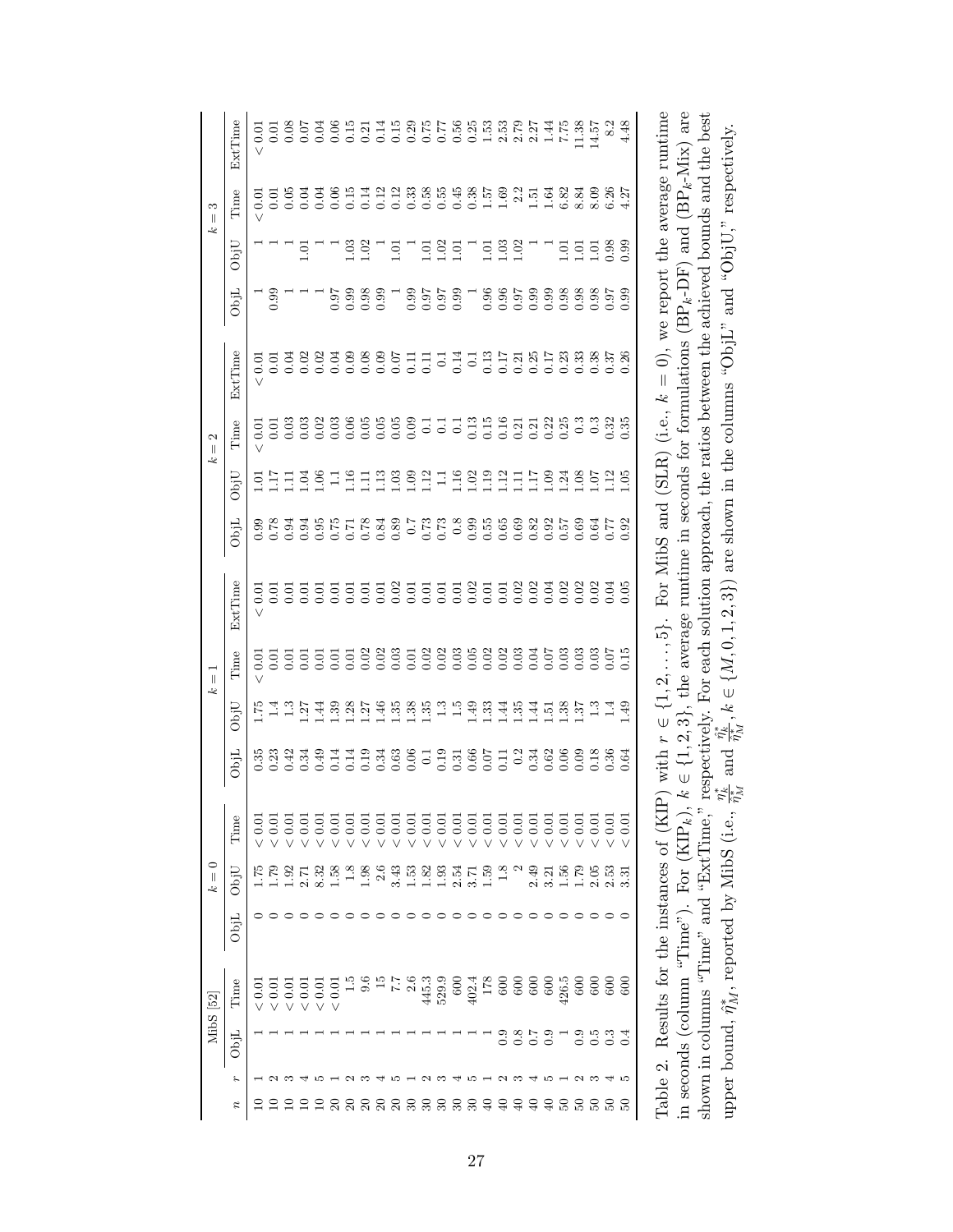|                         | ExtTime               | 0.01     | 0.02  |                   | 555<br>0.01    |                  | $\overline{0}$ .     | 0.07                 |                      |                        |                                                                                                                                                                                                                                                                                                               |                     |         |                                                        |                                             |          |          |                                                     |                    |                                             |        |                      |                      |        |       | $\begin{array}{c} 0.8 \\ 0.5 \end{array}$ |                                                                    |                                                                                                                            |                                                                                               |                                                           |  |
|-------------------------|-----------------------|----------|-------|-------------------|----------------|------------------|----------------------|----------------------|----------------------|------------------------|---------------------------------------------------------------------------------------------------------------------------------------------------------------------------------------------------------------------------------------------------------------------------------------------------------------|---------------------|---------|--------------------------------------------------------|---------------------------------------------|----------|----------|-----------------------------------------------------|--------------------|---------------------------------------------|--------|----------------------|----------------------|--------|-------|-------------------------------------------|--------------------------------------------------------------------|----------------------------------------------------------------------------------------------------------------------------|-----------------------------------------------------------------------------------------------|-----------------------------------------------------------|--|
| $\overline{a}$          | $\operatorname{Time}$ | 0.01     | 0.02  | $\overline{0.01}$ | 0.01           | 0.01             | 0.08                 | 0.05                 |                      |                        | $\begin{array}{c} 77.7 \\ 0.01 \\ 0.01 \\ 0.01 \\ 0.01 \\ 0.01 \\ 0.01 \\ 0.01 \\ 0.01 \\ 0.01 \\ 0.01 \\ 0.01 \\ 0.01 \\ 0.01 \\ 0.01 \\ 0.01 \\ 0.01 \\ 0.01 \\ 0.01 \\ 0.01 \\ 0.01 \\ 0.01 \\ 0.01 \\ 0.01 \\ 0.01 \\ 0.01 \\ 0.01 \\ 0.01 \\ 0.01 \\ 0.01 \\ 0.01 \\ 0.01 \\ 0.01 \\ 0.01 \\ 0.01 \\ 0.$ |                     |         |                                                        |                                             |          |          | $\begin{array}{c} 0.34 \\ 0.21 \\ 0.13 \end{array}$ |                    |                                             |        | $\frac{13.36}{1.99}$ |                      | 0.6    | 0.32  | 0.21                                      |                                                                    |                                                                                                                            |                                                                                               |                                                           |  |
| يمه                     | ObjU                  |          |       |                   |                |                  |                      |                      |                      |                        |                                                                                                                                                                                                                                                                                                               |                     |         |                                                        |                                             |          | 0.99     |                                                     |                    |                                             |        | 0.99                 | 0.99                 |        |       |                                           |                                                                    |                                                                                                                            |                                                                                               |                                                           |  |
|                         | ObjL                  |          |       |                   |                |                  |                      |                      |                      |                        |                                                                                                                                                                                                                                                                                                               |                     |         |                                                        |                                             |          | 0.99     |                                                     |                    |                                             |        | 0.99                 | 0.99                 |        |       |                                           |                                                                    |                                                                                                                            |                                                                                               |                                                           |  |
|                         | ExtTime               | 0.01     | 0.01  | $< 0.01$          | $< 0.01$       | $< 0.01\,$       | 0.05                 | 0.03                 | 0.01                 | $0.01\,$               | 0.01                                                                                                                                                                                                                                                                                                          | $\overline{0}$      | 0.05    | 0.03                                                   | 0.02                                        | $0.01\,$ | 0.12     | 8888212<br>000000                                   |                    |                                             |        |                      | $\overline{0}$       | 0.09   | 0.05  | 0.03                                      | For MibS and (SLR) (i.e., $k = 0$ ), we report the average runtime | $k \in \{1, 2, 3\}$ , the average runtime in seconds for formulations (BP <sub>k</sub> -DF) and (BP <sub>k</sub> -Mix) are | respectively. For each solution approach, the ratios between the achieved bounds and the best | are shown in the columns "ObjL" and "ObjU," respectively. |  |
| $\frac{2}{\pi}$         | Time                  | 0.01     | 0.01  | $< 0.01$          | $< 0.01$       | $< 0.01$         | 0.05                 | 0.03                 | 0.02                 | 0.01                   | 0.01                                                                                                                                                                                                                                                                                                          | $\overline{0.1}$    | 0.07    | $\begin{array}{c} 0.03 \\ 0.02 \end{array}$            |                                             | $0.01\,$ | 0.17     | 0.0502                                              |                    |                                             | 0.01   | 0.29                 | $\frac{2}{\sqrt{2}}$ | 0.06   | 0.03  | 0.02                                      |                                                                    |                                                                                                                            |                                                                                               |                                                           |  |
| ېم                      | ObjU                  |          |       |                   |                |                  |                      |                      |                      |                        |                                                                                                                                                                                                                                                                                                               |                     |         |                                                        |                                             |          | 0.99     |                                                     |                    |                                             |        | $0.99$<br>$0.99$     |                      |        |       |                                           |                                                                    |                                                                                                                            |                                                                                               |                                                           |  |
|                         | ObjL                  | 0.99     | 0.99  |                   |                |                  |                      |                      |                      |                        |                                                                                                                                                                                                                                                                                                               |                     |         |                                                        |                                             |          | 0.99     |                                                     |                    |                                             |        | 0.99                 | 0.99                 |        |       |                                           |                                                                    |                                                                                                                            |                                                                                               |                                                           |  |
|                         | ExtTime               | 0.01     | 0.01  | 0.01              | 0.01<br>$\vee$ | 0.01             | 0.02                 | 0.01                 | 0.01                 | 0.01                   | 0.01                                                                                                                                                                                                                                                                                                          | 0.04                | 0.02    | 0.01                                                   | 0.01                                        | 0.01     | 0.04     | 0.03                                                | 0.02               | 0.01                                        | 0.01   | 0.07                 | 0.04                 | 0.02   | 0.01  | 0.01                                      |                                                                    |                                                                                                                            |                                                                                               | $\frac{\eta^*_k}{\hat{\eta}^*_M}, k\in\{M,0,1,2,3\})$     |  |
| $\overline{\mathbb{I}}$ | Time                  | 0.01     | 0.01  | 0.01              | 0.01           | 0.01             | 0.03                 | 0.02                 | 0.02                 |                        |                                                                                                                                                                                                                                                                                                               |                     |         |                                                        |                                             |          |          |                                                     |                    |                                             |        |                      |                      |        | 0.02  | 0.01                                      |                                                                    |                                                                                                                            |                                                                                               |                                                           |  |
| يمه                     | ObjU                  | 1.31     | 1.04  |                   |                |                  | 1.15                 | 1.06                 |                      |                        |                                                                                                                                                                                                                                                                                                               | $\frac{1.23}{1.08}$ |         |                                                        |                                             |          | 1.17     |                                                     |                    | 0.96                                        |        | 1.03                 | 0.99                 |        |       |                                           |                                                                    |                                                                                                                            |                                                                                               |                                                           |  |
|                         | ObjL                  | $0.75\,$ | 0.95  |                   |                |                  | 16.0                 | 0.99                 |                      |                        |                                                                                                                                                                                                                                                                                                               | $0.99$<br>$0.99$    |         |                                                        |                                             |          | 0.97     |                                                     |                    |                                             |        | $0.96$<br>$0.99$     |                      |        |       |                                           | P) with $r \in \{6, 7, , 10\}$ .                                   |                                                                                                                            |                                                                                               | and                                                       |  |
|                         | Time                  | < 0.0    | < 0.0 | < 0.0             | < 0.0          | < 0.0            | $\frac{0.0}{\times}$ | $\frac{0.0}{\times}$ | $\frac{0.0}{\times}$ | $\frac{0.0}{\sqrt{2}}$ | < 0.0                                                                                                                                                                                                                                                                                                         | $< 0.0$             | $< 0.0$ | < 0.0                                                  | $< 0.0$                                     | < 0.0    | 0.01     | < 0.0                                               | 0.0                | < 0.0                                       | < 0.0  | 0.0                  | < 0.0                | 0.0    | < 0.0 | 0.0                                       |                                                                    |                                                                                                                            |                                                                                               | $\frac{r^*_k}{\hat{r}^*_M}$                               |  |
| $= 0$<br>خک             | ObjU                  | 54.65    | 81.65 | 9.35              | 97.48          | 126.21           | 5.82                 | $\overline{10}$      |                      | 157.31                 | 435.3                                                                                                                                                                                                                                                                                                         | 6.4                 | 9.03    | 33.22                                                  | 224.45                                      | 263.71   | $5.25$   | 14.58                                               | $20.78$<br>$261.7$ |                                             | 804.49 | $5.37\,$             | 11.74                | 16.94  | 78.9  | 804.69                                    |                                                                    |                                                                                                                            | and "ExtTime,                                                                                 |                                                           |  |
|                         | ObjL                  |          | 0.22  | 0.02              | 0.23           | 0.26             | $\overline{0.01}$    | 0.01                 | 0.03                 |                        | $0.15$<br>0.47                                                                                                                                                                                                                                                                                                |                     | 0.01    | 0.02                                                   | $\begin{array}{c} 0.15 \\ 0.18 \end{array}$ |          |          | 0.01                                                | 0.01               | $\begin{array}{c} 0.12 \\ 0.39 \end{array}$ |        |                      | 0.01                 | 0.01   | 0.03  | 0.33                                      |                                                                    |                                                                                                                            |                                                                                               |                                                           |  |
| Mibs [52]               | Time                  | 0.02     | 0.02  | 0.02              | 0.0            | $\overline{0.0}$ | 2.02                 | 0.98                 | 0.32                 | 0.04                   | 0.02                                                                                                                                                                                                                                                                                                          |                     |         | $\begin{array}{c} 282.74 \\ 19.62 \\ 3.19 \end{array}$ | 0.24                                        | 0.02     | 542.45   | 116.57                                              | 129.03             | 2.33                                        | 0.2    | 600                  | 545.39               | 382.01 | 5.96  | 0.07                                      | Table 3. Results for the instances of (KI)                         | in seconds (column "Time"). For $(KIP_k)$ ,                                                                                | shown in columns "Time"                                                                       | upper bound, $\hat{\eta}_{M}^*$ , reported by MibS (i.e., |  |
|                         | ObjL                  |          |       |                   |                |                  |                      |                      |                      |                        |                                                                                                                                                                                                                                                                                                               |                     |         |                                                        |                                             |          |          |                                                     |                    |                                             |        | $\frac{6}{2}$        |                      |        |       |                                           |                                                                    |                                                                                                                            |                                                                                               |                                                           |  |
|                         | r                     |          |       |                   |                |                  |                      |                      | $\infty$             | $\circ$                | $\Xi$                                                                                                                                                                                                                                                                                                         | $\sim$ $\sim$       |         | $\infty$                                               | $\circ$                                     | $\Xi$    | $\sim$ 0 |                                                     |                    |                                             | ≘      |                      |                      |        |       |                                           |                                                                    |                                                                                                                            |                                                                                               |                                                           |  |
|                         | $\boldsymbol{z}$      |          |       |                   |                |                  | $\approx$            | $\mathbb{S}$         | ສ ສ                  |                        | $\mathbb{S}$                                                                                                                                                                                                                                                                                                  | ≅                   | ≅       | ≅                                                      | వె                                          | ೫        | ₹        |                                                     |                    |                                             | €,     | rg                   | S,                   |        |       |                                           |                                                                    |                                                                                                                            |                                                                                               |                                                           |  |

upper bound,  $\hat{\eta}_M^*$ , reported by MibS (i.e.,  $\frac{\eta_k^*}{\hat{\eta}_M^*}$  and  $\frac{\hat{\eta}_k^*}{\hat{\eta}_M^*}$ ,  $k \in \{M, 0, 1, 2, 3\}$ ) are shown in the columns "ObjL" and "ObjU," respectively.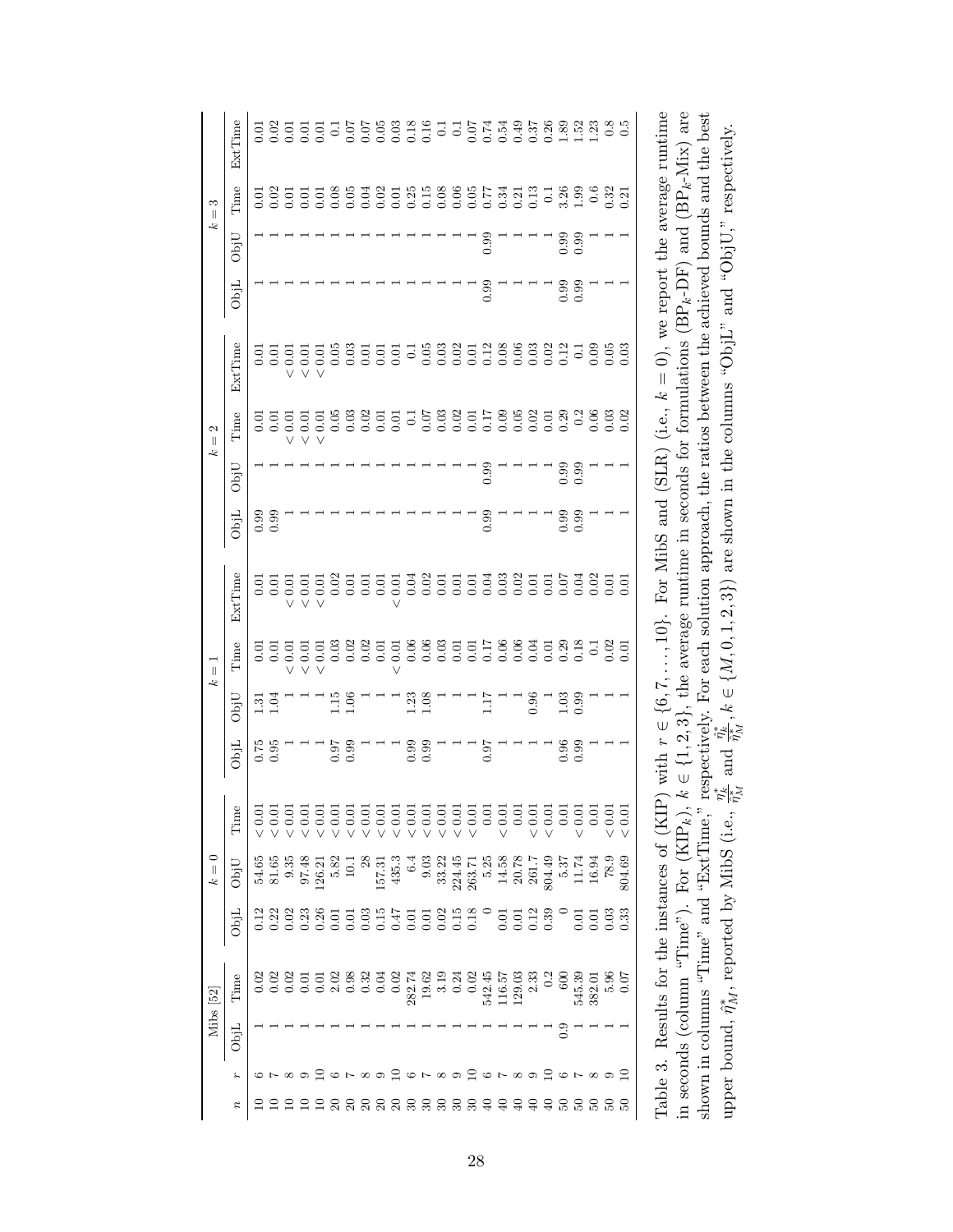|                         | Mibs [52]                                                         |                  | $\circ$<br>$\parallel$                                                                                                                                                                                                                                                                                        |                                                      |                                                                 | چ                                                                                                                                                                                                                                                                                                             | $\parallel$ |                                           |                                                                                                                                                                                                                                |                                          | 2<br>$\parallel$<br>جئہ                                                                                                |         |                     |                                                      | S<br>$\parallel$                                                                                                                                                                                                                                                                                      |                                                                                                                                               |
|-------------------------|-------------------------------------------------------------------|------------------|---------------------------------------------------------------------------------------------------------------------------------------------------------------------------------------------------------------------------------------------------------------------------------------------------------------|------------------------------------------------------|-----------------------------------------------------------------|---------------------------------------------------------------------------------------------------------------------------------------------------------------------------------------------------------------------------------------------------------------------------------------------------------------|-------------|-------------------------------------------|--------------------------------------------------------------------------------------------------------------------------------------------------------------------------------------------------------------------------------|------------------------------------------|------------------------------------------------------------------------------------------------------------------------|---------|---------------------|------------------------------------------------------|-------------------------------------------------------------------------------------------------------------------------------------------------------------------------------------------------------------------------------------------------------------------------------------------------------|-----------------------------------------------------------------------------------------------------------------------------------------------|
| ObjL                    | Time                                                              | JidO             | ObjU                                                                                                                                                                                                                                                                                                          | Time                                                 | ObjL                                                            | ObjU                                                                                                                                                                                                                                                                                                          | Time        | ExtTime                                   | ObjL                                                                                                                                                                                                                           | JbjU                                     | Time                                                                                                                   | ExtTime | ObjL                | JbjU                                                 | Time                                                                                                                                                                                                                                                                                                  | ExtTime                                                                                                                                       |
|                         | 146.59                                                            | 5<br>0.0         | 2.27                                                                                                                                                                                                                                                                                                          | 0.01<br>$\vee$                                       |                                                                 | 1.54                                                                                                                                                                                                                                                                                                          |             | 0.04                                      |                                                                                                                                                                                                                                |                                          |                                                                                                                        |         |                     | 1.02                                                 |                                                                                                                                                                                                                                                                                                       |                                                                                                                                               |
|                         |                                                                   |                  |                                                                                                                                                                                                                                                                                                               | 0.01<br>V                                            | 0.37<br>0.37<br>0.75                                            |                                                                                                                                                                                                                                                                                                               |             |                                           | $0.88$ $-0.84$ $-0.56$ $-0.56$ $-0.56$ $-0.56$ $-0.56$ $-0.56$ $-0.56$ $-0.56$ $-0.56$ $-0.56$ $-0.56$ $-0.56$ $-0.56$ $-0.56$ $-0.56$ $-0.56$ $-0.56$ $-0.56$ $-0.56$ $-0.56$ $-0.56$ $-0.56$ $-0.56$ $-0.56$ $-0.56$ $-0.56$ | $\frac{13}{120}$                         | $113703$<br>$-1.5303$                                                                                                  |         | 5.99<br>0.99        |                                                      | 8.23<br>16.81<br>16.91<br>9.42<br>5.01<br>5.01<br>7.01<br>7.03<br>7.03<br>7.03<br>7.03<br>7.03<br>7.03<br>7.03<br>7.03<br>7.03<br>7.03<br>7.03<br>7.04<br>7.04<br>7.04<br>7.04<br>7.04<br>7.04<br>7.04<br>7.04<br>7.04<br>7.04<br>7.05<br>7.05<br>7.05<br>7.05<br>7.05<br>7.05<br>7.05<br>7.05<br>7.0 | 0.75<br>5.76 % 3.83<br>5.76 % 3.83<br>5.77 % 3.82<br>6.77<br>7.77<br>7.77<br>7.77<br>7.77<br>7.77<br>7.77                                     |
|                         |                                                                   |                  | 9 8 9<br>2 9 9<br>2 9 9                                                                                                                                                                                                                                                                                       | $\frac{0.01}{0.01}$                                  |                                                                 |                                                                                                                                                                                                                                                                                                               |             |                                           |                                                                                                                                                                                                                                |                                          |                                                                                                                        |         |                     |                                                      |                                                                                                                                                                                                                                                                                                       |                                                                                                                                               |
|                         | $\begin{array}{c} 162.38 \\ 41.21 \\ 20.52 \end{array}$           |                  |                                                                                                                                                                                                                                                                                                               | V                                                    |                                                                 |                                                                                                                                                                                                                                                                                                               |             |                                           |                                                                                                                                                                                                                                |                                          |                                                                                                                        |         |                     |                                                      |                                                                                                                                                                                                                                                                                                       |                                                                                                                                               |
|                         | 0.62                                                              | $\overline{0}$ . |                                                                                                                                                                                                                                                                                                               | 0.01<br>$\vee$                                       |                                                                 | $\begin{array}{c} 1.6 \\ 1.37 \\ 1.43 \\ 1.43 \\ 1.54 \\ 1.66 \\ 1.75 \\ 1.31 \\ 1.43 \\ 1.54 \\ 1.66 \\ 1.75 \\ 1.81 \\ 1.33 \\ 1.45 \\ 1.55 \\ 1.67 \\ 1.68 \\ 1.75 \\ 1.83 \\ 1.87 \\ 1.88 \\ 1.89 \\ 1.89 \\ 1.89 \\ 1.89 \\ 1.89 \\ 1.89 \\ 1.89 \\ 1.89 \\ 1.89 \\ 1.89 \\ 1.89 \\ 1.89 \\ 1.89 \\ 1.8$ |             |                                           |                                                                                                                                                                                                                                |                                          | 0.15                                                                                                                   |         |                     |                                                      |                                                                                                                                                                                                                                                                                                       |                                                                                                                                               |
| 0.61                    | 600                                                               |                  |                                                                                                                                                                                                                                                                                                               | 0.01                                                 |                                                                 |                                                                                                                                                                                                                                                                                                               |             |                                           |                                                                                                                                                                                                                                |                                          | 36.65                                                                                                                  |         |                     |                                                      |                                                                                                                                                                                                                                                                                                       |                                                                                                                                               |
| $\overline{C}$          | 600                                                               |                  |                                                                                                                                                                                                                                                                                                               | 0.01                                                 |                                                                 |                                                                                                                                                                                                                                                                                                               |             |                                           |                                                                                                                                                                                                                                |                                          |                                                                                                                        |         | $0.92$<br>0.99      | $1.05$<br>$1.01$                                     |                                                                                                                                                                                                                                                                                                       |                                                                                                                                               |
| 0.78                    | 564.6                                                             |                  |                                                                                                                                                                                                                                                                                                               |                                                      | $\begin{array}{c} 1.9 \\ 0.19 \\ 0.59 \\ 0.68 \end{array}$      |                                                                                                                                                                                                                                                                                                               |             |                                           |                                                                                                                                                                                                                                | $-2.31$<br>$-1.31$<br>$-1.3$             |                                                                                                                        |         |                     |                                                      |                                                                                                                                                                                                                                                                                                       |                                                                                                                                               |
| 0.94                    |                                                                   |                  |                                                                                                                                                                                                                                                                                                               |                                                      |                                                                 |                                                                                                                                                                                                                                                                                                               |             |                                           |                                                                                                                                                                                                                                | $\begin{array}{c} \n\hline\n\end{array}$ |                                                                                                                        |         |                     |                                                      |                                                                                                                                                                                                                                                                                                       |                                                                                                                                               |
|                         | 461.67<br>138.96                                                  |                  |                                                                                                                                                                                                                                                                                                               | 555<br>000                                           |                                                                 | T,                                                                                                                                                                                                                                                                                                            |             |                                           |                                                                                                                                                                                                                                |                                          |                                                                                                                        |         |                     |                                                      |                                                                                                                                                                                                                                                                                                       |                                                                                                                                               |
|                         | 600                                                               |                  |                                                                                                                                                                                                                                                                                                               |                                                      |                                                                 |                                                                                                                                                                                                                                                                                                               |             |                                           |                                                                                                                                                                                                                                |                                          |                                                                                                                        |         |                     |                                                      |                                                                                                                                                                                                                                                                                                       |                                                                                                                                               |
|                         | 600                                                               |                  |                                                                                                                                                                                                                                                                                                               |                                                      |                                                                 | $\frac{33}{1.51}$                                                                                                                                                                                                                                                                                             |             |                                           | $0.5$<br>0.64<br>0.78                                                                                                                                                                                                          | $1.24$<br>$1.28$<br>$1.17$               |                                                                                                                        |         | 5.55<br>0.50        | $\begin{array}{c} 1.01 \\ 1.01 \end{array}$          |                                                                                                                                                                                                                                                                                                       |                                                                                                                                               |
|                         | 600                                                               |                  |                                                                                                                                                                                                                                                                                                               |                                                      |                                                                 |                                                                                                                                                                                                                                                                                                               |             |                                           |                                                                                                                                                                                                                                |                                          |                                                                                                                        |         |                     |                                                      |                                                                                                                                                                                                                                                                                                       |                                                                                                                                               |
| 33<br>0.5<br>0.5<br>0.7 | 560.78                                                            |                  | $\frac{3}{2}$<br>$\frac{3}{2}$<br>$\frac{5}{2}$<br>$\frac{3}{2}$<br>$\frac{3}{2}$<br>$\frac{3}{2}$<br>$\frac{3}{2}$<br>$\frac{3}{2}$                                                                                                                                                                          |                                                      | $\frac{18}{13}$ $\frac{37}{15}$ $\frac{47}{15}$ $\frac{33}{15}$ | $\frac{1}{1}$ $\frac{5}{1}$                                                                                                                                                                                                                                                                                   |             |                                           |                                                                                                                                                                                                                                |                                          |                                                                                                                        |         |                     |                                                      |                                                                                                                                                                                                                                                                                                       |                                                                                                                                               |
| 0.83                    | 544.32                                                            |                  |                                                                                                                                                                                                                                                                                                               |                                                      |                                                                 |                                                                                                                                                                                                                                                                                                               |             |                                           |                                                                                                                                                                                                                                |                                          | $\begin{array}{r} 68.35 \\ 60.18 \\ 60.14 \\ 1.15 \\ 1.15 \\ 241.39 \\ 365.95 \\ 36.17 \\ 7.95 \\ 7.95 \\ \end{array}$ |         |                     |                                                      | $\frac{231.03}{83.18}$                                                                                                                                                                                                                                                                                |                                                                                                                                               |
|                         | 213.32                                                            |                  |                                                                                                                                                                                                                                                                                                               | 0.01                                                 |                                                                 | $^{48}$                                                                                                                                                                                                                                                                                                       |             | 0.07                                      |                                                                                                                                                                                                                                |                                          |                                                                                                                        |         |                     |                                                      |                                                                                                                                                                                                                                                                                                       |                                                                                                                                               |
|                         |                                                                   |                  |                                                                                                                                                                                                                                                                                                               |                                                      |                                                                 |                                                                                                                                                                                                                                                                                                               |             |                                           |                                                                                                                                                                                                                                |                                          | $2.03$<br>$7.13$                                                                                                       |         | 33<br>0.93          |                                                      |                                                                                                                                                                                                                                                                                                       |                                                                                                                                               |
|                         | $\begin{array}{c} 144.56 \\ 60.71 \\ 7.62 \\ 7.62 \\ \end{array}$ |                  | $\frac{33}{1} \frac{5}{2} \frac{5}{4}$                                                                                                                                                                                                                                                                        | $\begin{array}{c} 0.01 \\ 0.01 \end{array}$<br>V V V |                                                                 | $\frac{46}{15}$ $\frac{46}{15}$                                                                                                                                                                                                                                                                               |             | 500<br>0.08<br>0.00                       | 53<br>0.83<br>0.94                                                                                                                                                                                                             | 33<br>132<br>11                          | $\begin{array}{c} 11.56 \\ 1.65 \\ 0.41 \end{array}$                                                                   |         |                     | $\frac{28}{11}$ $\frac{1}{11}$                       | $20.75$<br>$80.87$<br>$53.88$<br>$6.42$<br>$1.07$<br>$1.07$                                                                                                                                                                                                                                           |                                                                                                                                               |
|                         |                                                                   |                  |                                                                                                                                                                                                                                                                                                               | 0.01                                                 |                                                                 |                                                                                                                                                                                                                                                                                                               |             |                                           |                                                                                                                                                                                                                                | Ξ                                        |                                                                                                                        |         |                     |                                                      |                                                                                                                                                                                                                                                                                                       |                                                                                                                                               |
|                         |                                                                   |                  |                                                                                                                                                                                                                                                                                                               |                                                      |                                                                 |                                                                                                                                                                                                                                                                                                               |             |                                           |                                                                                                                                                                                                                                | $\overline{a}$                           |                                                                                                                        |         |                     | $\Box$                                               |                                                                                                                                                                                                                                                                                                       |                                                                                                                                               |
| 0.55                    | 600                                                               |                  | $\begin{array}{l} 21.72 \\ 1.72 \\ 1.39 \\ 2.39 \\ 2.53 \\ 2.77 \\ 2.77 \\ 2.77 \\ 2.77 \\ 2.77 \\ 2.77 \\ 2.77 \\ 2.77 \\ 2.77 \\ 2.77 \\ 2.77 \\ 2.77 \\ 2.77 \\ 2.77 \\ 2.77 \\ 2.77 \\ 2.77 \\ 2.77 \\ 2.77 \\ 2.77 \\ 2.77 \\ 2.77 \\ 2.77 \\ 2.77 \\ 2.77 \\ 2.77 \\ 2.77 \\ 2.77 \\ 2.77 \\ 2.77 \\ 2$ | 5555585555<br>5555555555                             |                                                                 | 1.4888814693                                                                                                                                                                                                                                                                                                  |             |                                           |                                                                                                                                                                                                                                | $\frac{1.27}{1.26}$                      | 88.75<br>323.6                                                                                                         |         |                     | $1.02$<br>$1.01$                                     |                                                                                                                                                                                                                                                                                                       | $\begin{array}{l} 32.93 \\ 33.93 \\ 39.32 \\ 12.11 \\ 1.21 \\ 1.32 \\ 2.87 \\ 1.4 \\ 2.87 \\ 2.87 \\ 2.89 \\ 59.5 \\ 60 \\ 60 \\ \end{array}$ |
|                         | 600<br>0.63                                                       |                  |                                                                                                                                                                                                                                                                                                               |                                                      |                                                                 |                                                                                                                                                                                                                                                                                                               |             |                                           |                                                                                                                                                                                                                                |                                          |                                                                                                                        |         | 5.5<br>5.5<br>5.9   |                                                      | 574.77                                                                                                                                                                                                                                                                                                |                                                                                                                                               |
|                         | 600<br>0.72                                                       |                  |                                                                                                                                                                                                                                                                                                               |                                                      |                                                                 |                                                                                                                                                                                                                                                                                                               |             |                                           | $0.628$<br>0.0.86                                                                                                                                                                                                              |                                          | 471.29                                                                                                                 |         |                     |                                                      |                                                                                                                                                                                                                                                                                                       |                                                                                                                                               |
|                         | 496.44<br>0.89                                                    |                  |                                                                                                                                                                                                                                                                                                               |                                                      |                                                                 |                                                                                                                                                                                                                                                                                                               |             |                                           |                                                                                                                                                                                                                                |                                          | $\frac{169.73}{11.59}$<br>574.95<br>574.95                                                                             |         |                     | $  -$                                                |                                                                                                                                                                                                                                                                                                       |                                                                                                                                               |
|                         | 210.67                                                            |                  |                                                                                                                                                                                                                                                                                                               |                                                      |                                                                 |                                                                                                                                                                                                                                                                                                               |             |                                           | Γ                                                                                                                                                                                                                              | $\overline{a}$                           |                                                                                                                        |         |                     |                                                      |                                                                                                                                                                                                                                                                                                       |                                                                                                                                               |
|                         | 600                                                               |                  |                                                                                                                                                                                                                                                                                                               |                                                      |                                                                 |                                                                                                                                                                                                                                                                                                               |             |                                           |                                                                                                                                                                                                                                |                                          |                                                                                                                        |         |                     |                                                      |                                                                                                                                                                                                                                                                                                       |                                                                                                                                               |
| 83<br>833<br>000        | 600                                                               | oooo             |                                                                                                                                                                                                                                                                                                               |                                                      |                                                                 |                                                                                                                                                                                                                                                                                                               |             | 5<br>5 3 3 4 5 5 5 5 6<br>5 5 5 5 5 5 5 5 |                                                                                                                                                                                                                                | $2251$<br>$-125$<br>$-15$<br>$-15$       |                                                                                                                        |         | 5.8<br>0.85<br>0.96 | $\begin{array}{c} 29.80 \\ 0.90 \\ 0.00 \end{array}$ | $583.49248.9170.4600600600$                                                                                                                                                                                                                                                                           | $\begin{array}{c} 541.18 \\ 421.23 \\ 65.21 \\ 19.53 \end{array}$                                                                             |
| 0.45                    | 600                                                               |                  |                                                                                                                                                                                                                                                                                                               |                                                      |                                                                 |                                                                                                                                                                                                                                                                                                               |             |                                           |                                                                                                                                                                                                                                |                                          |                                                                                                                        |         |                     |                                                      |                                                                                                                                                                                                                                                                                                       |                                                                                                                                               |
| $\frac{6}{10}$          | 600                                                               |                  | 4.44                                                                                                                                                                                                                                                                                                          |                                                      |                                                                 |                                                                                                                                                                                                                                                                                                               |             | $\frac{0.12}{0.12}$                       |                                                                                                                                                                                                                                |                                          | 569.92<br>173.04<br>37.96                                                                                              |         | 0.99                |                                                      | 580.04                                                                                                                                                                                                                                                                                                |                                                                                                                                               |
| 0.8                     | 581.89                                                            |                  |                                                                                                                                                                                                                                                                                                               |                                                      |                                                                 |                                                                                                                                                                                                                                                                                                               |             |                                           |                                                                                                                                                                                                                                |                                          |                                                                                                                        |         |                     |                                                      | 380.96                                                                                                                                                                                                                                                                                                |                                                                                                                                               |

(column "Time"). For (KIP<sub>k</sub>),  $k \in \{1, 2, 3\}$ , the average runtime in seconds for formulations (BP<sub>k</sub>-DF) and (BP<sub>k</sub>-Mix) are shown in columns "Time" and "ExtTime," respectively. For each solution approach, the ratios b Table 4. Results for the instances of (KIP) for  $m_f \in \{3, 5\}$ . For MibS and (SLR) (i.e.,  $k = 0$ ), we report the average runtime in seconds  $\binom{m}{k}$ ,  $\binom{m}{k}$ ,  $\binom{m}{k}$ ,  $\binom{m}{k}$ ,  $\binom{m}{k}$ ,  $\binom{m}{k}$ ,  $\binom{m}{k}$ (column "Time"). For (KIP<sub>k</sub>),  $k \in \{1, 2, 3\}$ , the average runtime in seconds for formulations (BP<sub>k</sub>-DF) and (BP<sub>k</sub>-Mix) are shown in interval in the shown in the shown in the shown in the shown in the shown in the sho columns "Time" and "ExtTime," respectively. For each solution approach, the ratios between the achieved bounds and the best upper bound,  $\hat{\eta}_M^*$ , reported by MibS (i.e.,  $\frac{\eta_k^*}{\hat{\eta}_M^*}$  and  $\frac{\hat{\eta}_k^*}{\hat{\eta}_M^*}$ ,  $k \in \{M, 0, 1, 2, 3\}$ ) are shown in the columns "ObjL" and "ObjU," respectively.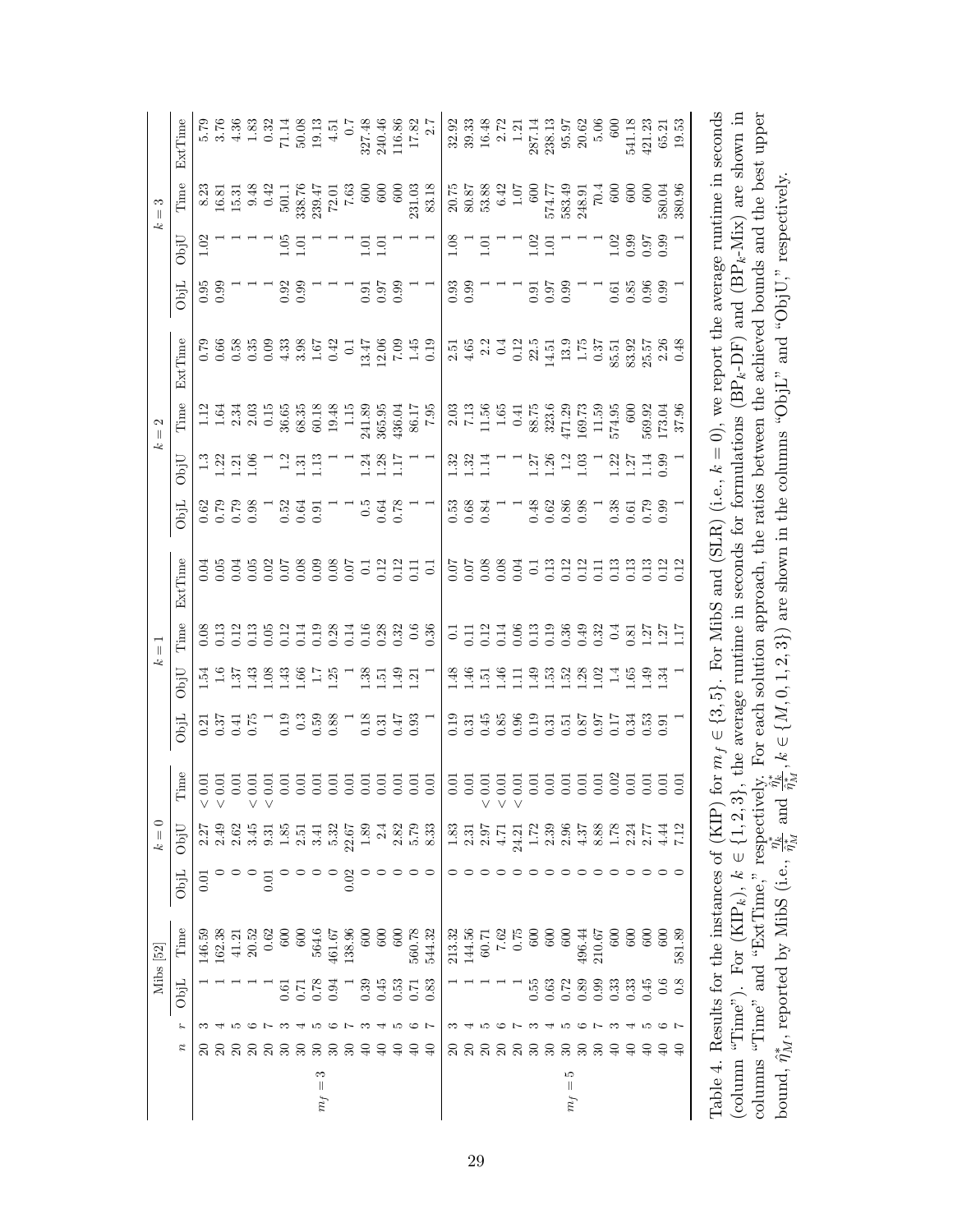

Figure 2. The average deviations from the optimal value of  $(BVC_k)$  for different k. The solution time of formulation  $(BP_k-DF)$  is shown in red.

where  $n = |N|$ , and

$$
\mathcal{S}_{\text{VC}}(x) = \Big\{ y \in \{0, 1\}^n : \ x_j + y_j \le 1 \ \forall j \in N, \sum_{i \in N_j} y_i \ge 1 \ \forall j \in N \Big\},\
$$

where  $N_j := \{i \in N : (i, j) \in E\} \cup \{j\}$  is the extended neighborhood of  $j \in N$ , that includes j itself. If  $\alpha_j = \beta_j$  for all  $j \in N$ , then we say that the BVC problem is symmetric, and can be referred to as the vertex cover interdiction problem; otherwise, the BVC problem is asymmetric. Note that in the formulations (BP<sub>k</sub>-DF) and (BP<sub>k</sub>-Mix), a valid  $\mu_j$  is the upper bound for the term  $\sum_{i\in N_j} y_j$ for each  $j \in N$ . Thus, we trivially set  $\mu_j = |N_j|$  in our experiments.

**Experimental setup.** Let  $(BVC_k)$  be the bilevel vertex cover problem with k-optimal follower. In the BVC problem, the leader maximizes her objective function, thus  $\eta_k^*$  and  $\hat{\eta}_k^*$  provide valid upper and lower bounds for  $\eta^*$ , respectively. Denote by  $\eta_M^*$  and  $\hat{\eta}_M^*$  the best upper and lower bounds reported by MibS at termination, respectively. In our experiments, we use  $\hat{\eta}_M^*$  as the benchmark.

We randomly construct graphs with SNAP [36], in which the degree of each vertex is no less than  $\lceil \frac{n}{2} \rceil$  $\frac{n}{2}$  with respect to the vertex size  $n \in \{10, 15, 20, \ldots, 45, 50\}$ . We refer to the minimum vertex degree in the graph as "deg". For each pair of the considered classes (i.e., the number of vertices n along with the specific value of deg and  $b$ ), we report the average performance over 10 randomly constructed instances. The time limit for MibS is set to 30 minutes in order to avoid the out-of-memory error. The time limit for  $(BVC_k)$  is also set to 30 minutes.

Results and discussions. In Figure 2, we first depict the deviation of our proposed bounds from the true optimal objective function value  $\eta^*$  of (BVC) for different values of k. We evaluate the average performance of 10 randomly constructed symmetric (BVC) instances for each  $n \in \{15, 20\}$ . The solution time is indicated as the labels in red. Similar to Figure 1 for (KIP), we observe that the bounds provided by  $(BVC_k)$ ,  $k \geq 1$ , significantly outperform the quality of SLR-based bounds. Furthermore, our bounds converge rapidly to the optimal value  $\eta^*$  for relatively small values of k.

The numerical results for MibS and  $BVC_k, k \in \{0, 1, 2, 3\}$ , are reported for both symmetric and asymmetric objectives in Table 5. In particular, for MibS and (SLR) (i.e.,  $k = 0$ ), we report the average runtime in seconds (column "Time"). For  $BVC_k, k \in \{1, 2, 3\}$ , the average runtime in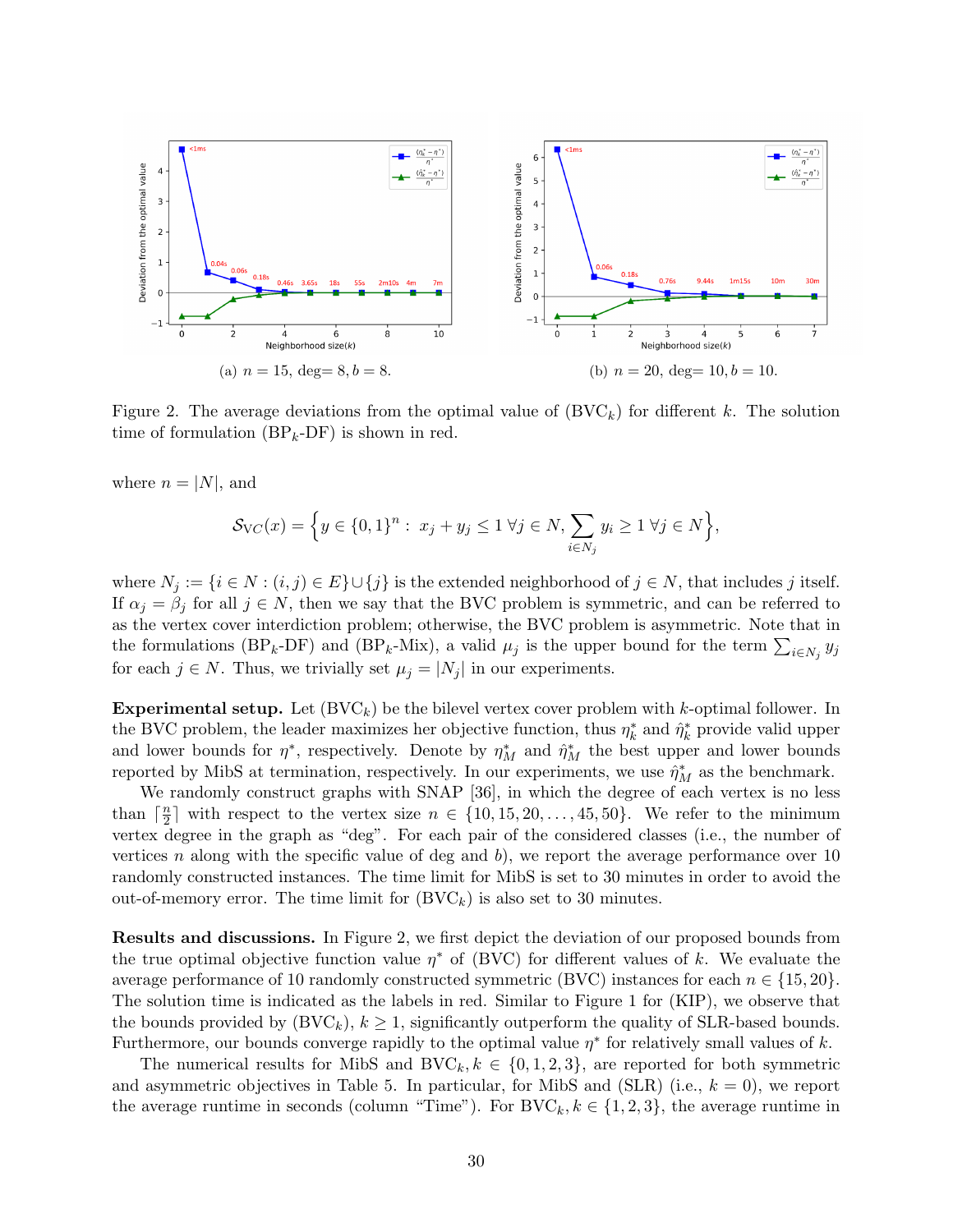|                  |                         |                | Mibs [52]      |                                                                |                        | $\boldsymbol{k}=\boldsymbol{0}$ |                                                        |                                        | ż,               | $\overline{\mathbb{I}}$ |                                                                                                 |                          | Ŀ                          | $\mathbf{\Omega}$<br>$\vert\vert$                                                                                                                                                                                                                                                                             |                                         |                                                 |                          | S<br>$\vert\vert$<br>ېم |                                                                                      |
|------------------|-------------------------|----------------|----------------|----------------------------------------------------------------|------------------------|---------------------------------|--------------------------------------------------------|----------------------------------------|------------------|-------------------------|-------------------------------------------------------------------------------------------------|--------------------------|----------------------------|---------------------------------------------------------------------------------------------------------------------------------------------------------------------------------------------------------------------------------------------------------------------------------------------------------------|-----------------------------------------|-------------------------------------------------|--------------------------|-------------------------|--------------------------------------------------------------------------------------|
| $\boldsymbol{n}$ | deg                     | P              | ObjU           | Time                                                           | ObjL                   | ObjU                            | Time                                                   | ObjL                                   | ObjU             | Time                    | ExtTime                                                                                         | ObjL                     | ObjU                       | Time                                                                                                                                                                                                                                                                                                          | ExtTime                                 | ObjL                                            | ObjU                     | Time                    | ExtTime                                                                              |
|                  |                         |                |                |                                                                |                        |                                 |                                                        |                                        |                  |                         | Symmetric Objective                                                                             |                          |                            |                                                                                                                                                                                                                                                                                                               |                                         |                                                 |                          |                         |                                                                                      |
|                  |                         |                |                | 0.57                                                           | 0.27                   | 4.00                            |                                                        | 0.27                                   | 1.38             |                         |                                                                                                 | 0.89                     | 0.06                       | 0.04                                                                                                                                                                                                                                                                                                          |                                         | 0.95                                            | 1.03                     | 0.06                    | 0.06                                                                                 |
|                  |                         |                |                | 25.66                                                          | 0.23                   |                                 |                                                        |                                        |                  |                         |                                                                                                 |                          | 1.41                       |                                                                                                                                                                                                                                                                                                               |                                         | 0.92                                            |                          | 0.18                    | 0.24                                                                                 |
|                  |                         |                |                | 984.85                                                         | 0.14                   |                                 |                                                        |                                        |                  |                         |                                                                                                 |                          | 1.46                       |                                                                                                                                                                                                                                                                                                               |                                         | 0.89                                            |                          |                         |                                                                                      |
| R                | ≌                       |                | 6.96           | 1800                                                           |                        | $7.19$<br>7.19<br>7.19          | 3 3 3 3 3 3 3<br>0 0 0 0 0 0 0<br>V V V V V V          | 2311159825<br>00115162826<br>000000000 | 5788577          |                         |                                                                                                 | 161<br>611<br>611<br>611 |                            | $\begin{array}{c} 0.08 \\ 0.01 \\ 0.01 \\ 0.01 \\ 0.01 \\ 0.01 \\ 0.01 \\ 0.01 \\ 0.01 \\ 0.01 \\ 0.01 \\ 0.01 \\ 0.01 \\ 0.01 \\ 0.01 \\ 0.01 \\ 0.01 \\ 0.01 \\ 0.01 \\ 0.01 \\ 0.01 \\ 0.01 \\ 0.01 \\ 0.01 \\ 0.01 \\ 0.01 \\ 0.01 \\ 0.01 \\ 0.01 \\ 0.01 \\ 0.01 \\ 0.01 \\ 0.01 \\ 0.01 \\ 0.01 \\ 0.$ | 3<br>3 3 3 3 3 3 3 3<br>3 3 3 3 3 3 4 6 |                                                 | $11.5885$<br>$11.718835$ | $0.76$<br>2.35          | $\begin{array}{c} 1.32 \\ 4.52 \\ 1.8 \ 67 \\ 1.31 \end{array}$                      |
| $\frac{8}{3}$    | ≌                       |                | 10.75          | 1800                                                           | 4116<br>0.116<br>0.000 | $12.90\,$                       |                                                        |                                        |                  |                         |                                                                                                 |                          | $1.66$<br>$2.56$<br>$2.56$ |                                                                                                                                                                                                                                                                                                               |                                         | $1.128$<br>$1.178$                              |                          | 0.10                    |                                                                                      |
| ಜ                | $\frac{\infty}{\infty}$ |                | 16.40          | 1800                                                           |                        | 18.49                           |                                                        |                                        |                  |                         |                                                                                                 |                          |                            |                                                                                                                                                                                                                                                                                                               |                                         |                                                 |                          | 43.49                   |                                                                                      |
| ş                |                         |                | 20.33          | 1800                                                           |                        | 22.26                           |                                                        |                                        |                  |                         |                                                                                                 | 0.87                     | 2.81                       |                                                                                                                                                                                                                                                                                                               |                                         |                                                 |                          | 197.25                  | 479.93                                                                               |
|                  | 23                      |                | 27.28          | 1800                                                           |                        | 29.08                           | < 0.01                                                 |                                        | 5.31             |                         |                                                                                                 | 0.98                     | 3.39                       | 12.91                                                                                                                                                                                                                                                                                                         | 14.10                                   | $\overline{02}$                                 | 2.83                     | 737.55                  | 277.52                                                                               |
| S                |                         |                | 32.19          | 1800                                                           | 0.17                   | 33.86                           | $\frac{0.01}{2}$                                       |                                        | 5.86             | 1.13                    | 0.98                                                                                            | 0.83                     | 3.94                       | 31.58                                                                                                                                                                                                                                                                                                         | 36.76                                   | 1.63                                            | 2.94                     | 1800                    | 1800                                                                                 |
|                  |                         |                |                |                                                                |                        |                                 |                                                        |                                        |                  |                         | Asymmetric Objective                                                                            |                          |                            |                                                                                                                                                                                                                                                                                                               |                                         |                                                 |                          |                         |                                                                                      |
|                  |                         |                |                | 0.54                                                           | 0.50                   |                                 |                                                        | 0.50                                   | 10.1             | 0.03                    | 0.03                                                                                            |                          | 1.04                       |                                                                                                                                                                                                                                                                                                               | 0.04                                    | 0.98                                            |                          | 0.07                    |                                                                                      |
|                  |                         |                |                | 24.75                                                          | 0.37                   | $\frac{3.12}{3.59}$             |                                                        | 0.37                                   | Ξ                |                         |                                                                                                 | 0.53                     | 1.06                       |                                                                                                                                                                                                                                                                                                               |                                         | 0.69                                            |                          | 0.13                    | $\begin{array}{c} 0.06 \\ 0.16 \end{array}$                                          |
|                  |                         |                |                | 925.88                                                         | 0.46                   | 4.35                            | $\begin{array}{c} 0.01 \\ 0.01 \\ 0.01 \\ \end{array}$ |                                        | 1.19             |                         |                                                                                                 |                          |                            |                                                                                                                                                                                                                                                                                                               |                                         | 0.66                                            | 1.02                     | 0.61                    |                                                                                      |
| 25               |                         |                | 4.30           | 1800                                                           | 0.54                   | 5.94<br>6.78<br>8.25            | $<0.01$ $<0.01$                                        | 9.43<br>0.54<br>0.5                    |                  |                         |                                                                                                 | 83<br>82723<br>838       | 1.28<br>1.41<br>1.54       | $0.1388980$<br>$0.00001880$<br>$0.000184$                                                                                                                                                                                                                                                                     | $0.738980$<br>$0.0000000$               | 0.79                                            |                          | 1.38                    | $\begin{array}{c} 0.80 \\ 2.35 \\ 10.27 \\ 25.78 \\ 112.00 \\ 112.00 \\ \end{array}$ |
| వె               | 15                      |                | 5.66           | 1800                                                           |                        |                                 |                                                        |                                        | $1.37$<br>$1.53$ |                         |                                                                                                 |                          |                            |                                                                                                                                                                                                                                                                                                               |                                         |                                                 | $1.24$<br>$1.29$         | 4.98                    |                                                                                      |
| ని               | $\frac{\infty}{1}$      | ≌              | $7.27$<br>8.58 | 1800                                                           |                        |                                 | < 0.01                                                 |                                        |                  |                         |                                                                                                 |                          |                            |                                                                                                                                                                                                                                                                                                               |                                         | 8<br>0.5<br>0.5<br>0.5                          |                          | 12.76                   |                                                                                      |
| a                |                         |                |                | 1800                                                           | 0.55                   | 9.39                            | $0.01$<br>$0.01$                                       | $0.48$<br>$0.55$                       | $rac{8}{3}$      |                         |                                                                                                 |                          | $\frac{1.63}{1.71}$        |                                                                                                                                                                                                                                                                                                               |                                         |                                                 | $1.44$<br>$1.47$         | 72.02                   |                                                                                      |
|                  | 23                      | $\mathbb{S}^2$ | 9.79           | 1800                                                           | 0.66                   | 10.51                           |                                                        | 0.66                                   | 1.85             | 0.82                    |                                                                                                 |                          |                            |                                                                                                                                                                                                                                                                                                               | 4.42                                    | 0.89                                            | 1.56                     | 204.57                  |                                                                                      |
|                  |                         |                | 10.66          | 1800                                                           | 0.61                   | 11.26                           | 0.01                                                   | 0.61                                   | 65               | 1.07                    | 0.93                                                                                            | 0.62                     | 1.86                       | 8.18                                                                                                                                                                                                                                                                                                          | 8.10                                    | 0.85                                            | 02.1                     | 684.02                  | 656.31                                                                               |
|                  |                         |                |                | Table 5. Results for the instances of (BVC)                    |                        |                                 |                                                        |                                        |                  |                         | . For MibS and (SLR) (i.e., $k = 0$ ), we report the average runtime in seconds (column "Time") |                          |                            |                                                                                                                                                                                                                                                                                                               |                                         |                                                 |                          |                         |                                                                                      |
|                  |                         |                |                |                                                                |                        |                                 |                                                        |                                        |                  |                         |                                                                                                 |                          |                            |                                                                                                                                                                                                                                                                                                               |                                         | shown in columns "Time"                         |                          |                         |                                                                                      |
|                  |                         |                |                | For (BVC <sub>k</sub> ), $k \in \{1, 2, 3\}$ , the average run |                        |                                 |                                                        |                                        |                  |                         | time in seconds for formulations $(BP_k-DF)$                                                    |                          |                            |                                                                                                                                                                                                                                                                                                               | and $(BP_k-Nfix)$ are                   |                                                 |                          |                         | $\mathop{\rm and}\nolimits$                                                          |
|                  |                         |                |                | "ExtTime," respectively. For each solution                     |                        |                                 |                                                        |                                        |                  |                         | approach, the ratios between the achieved bounds and $\hat{\eta}_M^*$ (i.e.,                    |                          |                            |                                                                                                                                                                                                                                                                                                               |                                         | $\mathop{\rm and}\nolimits$<br>$\hat{\eta}^*_k$ |                          |                         | $\frac{\eta^*_k}{\hat{\eta}^*_{M}}, k\in\{M,0,1,2,3\})$                              |
|                  |                         |                |                | are reported in columns " $ObjL"$ and " $Obj$                  |                        |                                 | jU," respectively.                                     |                                        |                  |                         |                                                                                                 |                          |                            |                                                                                                                                                                                                                                                                                                               |                                         |                                                 |                          |                         |                                                                                      |
|                  |                         |                |                |                                                                |                        |                                 |                                                        |                                        |                  |                         |                                                                                                 |                          |                            |                                                                                                                                                                                                                                                                                                               |                                         |                                                 |                          |                         |                                                                                      |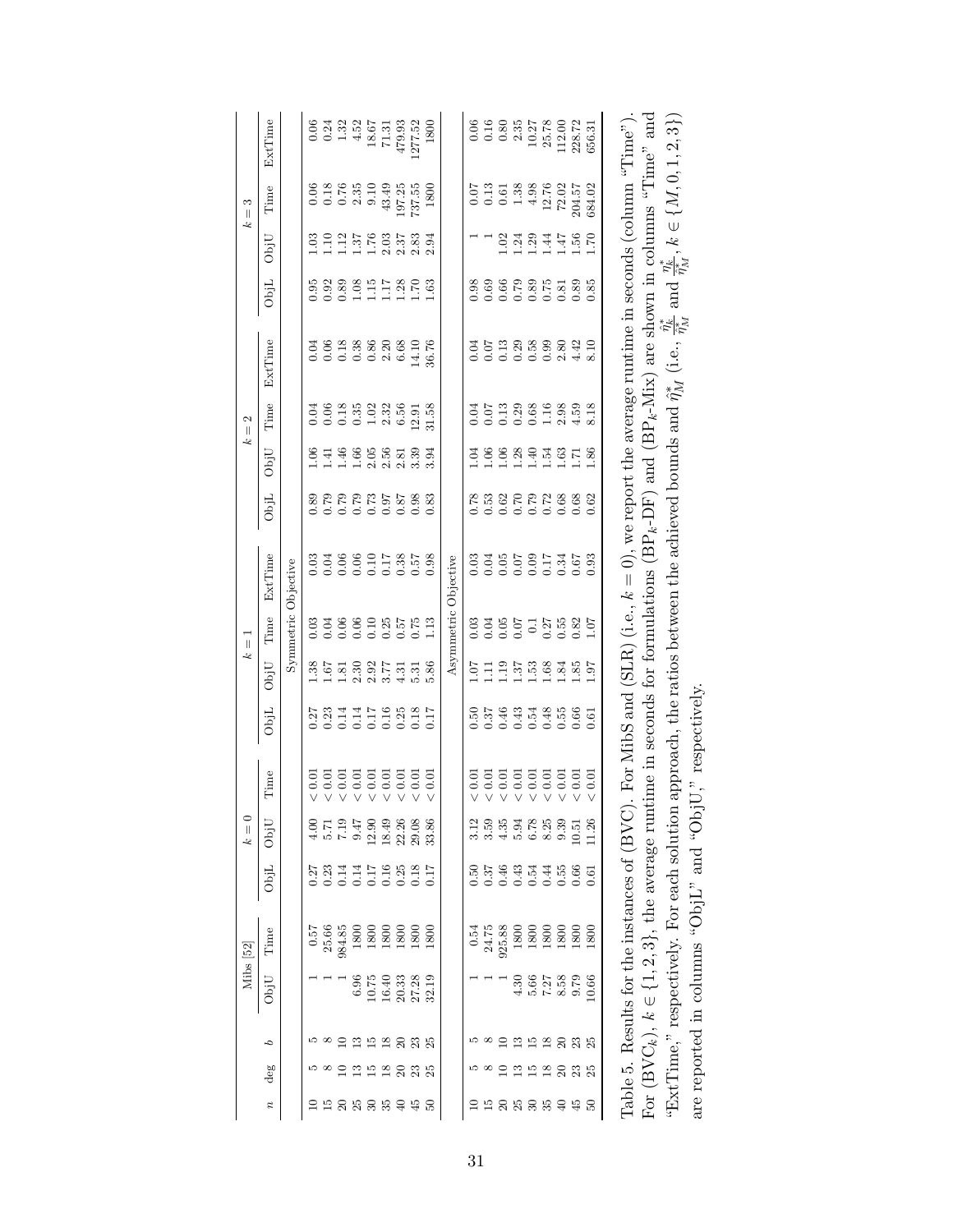| $0.78742$<br>$0.000000$<br>33<br>233354<br>110000<br>66<br>65435<br>00000<br>53<br>53353<br>00000<br>0.76<br>0.60<br>115985<br>115985<br>$1.01$<br>$1.04$<br>1.01<br>02<br>0.66<br>8<br>8<br>8<br>8<br>8<br>8<br>8<br>8<br>8<br>8<br>8<br>8<br>0.89<br>8<br>211110<br>000000<br>n 119819<br>000000<br>18<br>195119<br>000000<br>11100100<br>11100100<br>00000000<br>1.46<br>32<br>1323<br>11112<br>1.02<br>0.06<br>0.79<br>$\begin{array}{c} 0.62 \\ 0.55 \end{array}$<br>$0.55$<br>$0.55$<br>0.65<br>Asymmetric Objective<br>Symmetric Objective<br>$0.056$<br>$0.056$<br>0.06<br>88888<br>00000<br>0.04<br>0.04<br>888888<br>666666<br>$1.16$<br>$1.23$<br>$1.72$<br>$1.70$<br>1.46<br>1.35<br>1.19<br>$\frac{1.10}{1.15}$<br>1.67<br>1.04<br>$\overline{3}$ .<br>1111288<br>00000<br>0.46<br>1<br>1<br>1<br>1<br>1<br>1<br>1<br>1<br>1<br>1<br>1<br>1<br>1<br>1<br><u> - - - - - - - - -</u><br>$5.18$<br>88<br>2525<br>2527<br>4.35<br>$4.77$<br>5.23<br>7.19<br>6.25<br>5.81<br>0.46<br>15<br>0.112<br>0.000<br>식 <del>역</del> 원<br>미 이 식<br>0.38<br>0.27<br>0.14<br>529.98<br>925.88<br>984.85<br>245.49<br>1430.29<br>1534.97<br>.200.43<br>1383.42<br>1489.77<br>1463.03<br>1445.94<br>1543.51<br>d<br>≘<br>$\Xi$ | Mibs [52]                                              |      | $k=0$ |                                         |             | جح   | $\overline{\mathbb{I}}$ |                                                                                                                      |      |      | $=$ 2<br>Ł. |          |      |      | S<br>$\mathop{\rm II}$<br>Ł. |          |
|---------------------------------------------------------------------------------------------------------------------------------------------------------------------------------------------------------------------------------------------------------------------------------------------------------------------------------------------------------------------------------------------------------------------------------------------------------------------------------------------------------------------------------------------------------------------------------------------------------------------------------------------------------------------------------------------------------------------------------------------------------------------------------------------------------------------------------------------------------------------------------------------------------------------------------------------------------------------------------------------------------------------------------------------------------------------------------------------------------------------------------------------------------------------------------------------------------------------------|--------------------------------------------------------|------|-------|-----------------------------------------|-------------|------|-------------------------|----------------------------------------------------------------------------------------------------------------------|------|------|-------------|----------|------|------|------------------------------|----------|
|                                                                                                                                                                                                                                                                                                                                                                                                                                                                                                                                                                                                                                                                                                                                                                                                                                                                                                                                                                                                                                                                                                                                                                                                                           | Time                                                   | ObjL | ObjU  | Time                                    | $\rm{Obj}L$ | ObjU | Time                    | Ext Time                                                                                                             | ObjL | ObjU | Time        | Ext Time | ObjL | ObjU | Time                         | Ext Time |
|                                                                                                                                                                                                                                                                                                                                                                                                                                                                                                                                                                                                                                                                                                                                                                                                                                                                                                                                                                                                                                                                                                                                                                                                                           |                                                        |      |       |                                         |             |      |                         |                                                                                                                      |      |      |             |          |      |      |                              |          |
|                                                                                                                                                                                                                                                                                                                                                                                                                                                                                                                                                                                                                                                                                                                                                                                                                                                                                                                                                                                                                                                                                                                                                                                                                           |                                                        |      |       |                                         |             |      |                         |                                                                                                                      |      |      |             |          |      |      |                              |          |
|                                                                                                                                                                                                                                                                                                                                                                                                                                                                                                                                                                                                                                                                                                                                                                                                                                                                                                                                                                                                                                                                                                                                                                                                                           |                                                        |      |       |                                         |             |      |                         |                                                                                                                      |      |      |             |          |      |      |                              |          |
|                                                                                                                                                                                                                                                                                                                                                                                                                                                                                                                                                                                                                                                                                                                                                                                                                                                                                                                                                                                                                                                                                                                                                                                                                           |                                                        |      |       |                                         |             |      |                         |                                                                                                                      |      |      |             |          |      |      |                              |          |
|                                                                                                                                                                                                                                                                                                                                                                                                                                                                                                                                                                                                                                                                                                                                                                                                                                                                                                                                                                                                                                                                                                                                                                                                                           |                                                        |      |       |                                         |             |      |                         |                                                                                                                      |      |      |             |          |      |      |                              |          |
|                                                                                                                                                                                                                                                                                                                                                                                                                                                                                                                                                                                                                                                                                                                                                                                                                                                                                                                                                                                                                                                                                                                                                                                                                           |                                                        |      |       |                                         |             |      |                         |                                                                                                                      |      |      |             |          |      |      |                              |          |
|                                                                                                                                                                                                                                                                                                                                                                                                                                                                                                                                                                                                                                                                                                                                                                                                                                                                                                                                                                                                                                                                                                                                                                                                                           |                                                        |      |       |                                         |             |      |                         |                                                                                                                      |      |      |             |          |      |      |                              |          |
|                                                                                                                                                                                                                                                                                                                                                                                                                                                                                                                                                                                                                                                                                                                                                                                                                                                                                                                                                                                                                                                                                                                                                                                                                           |                                                        |      |       |                                         |             |      |                         |                                                                                                                      |      |      |             |          |      |      |                              |          |
|                                                                                                                                                                                                                                                                                                                                                                                                                                                                                                                                                                                                                                                                                                                                                                                                                                                                                                                                                                                                                                                                                                                                                                                                                           |                                                        |      |       |                                         |             |      |                         |                                                                                                                      |      |      |             |          |      |      |                              |          |
|                                                                                                                                                                                                                                                                                                                                                                                                                                                                                                                                                                                                                                                                                                                                                                                                                                                                                                                                                                                                                                                                                                                                                                                                                           |                                                        |      |       |                                         |             |      |                         |                                                                                                                      |      |      |             |          |      |      |                              |          |
|                                                                                                                                                                                                                                                                                                                                                                                                                                                                                                                                                                                                                                                                                                                                                                                                                                                                                                                                                                                                                                                                                                                                                                                                                           |                                                        |      |       |                                         |             |      |                         |                                                                                                                      |      |      |             |          |      |      |                              |          |
|                                                                                                                                                                                                                                                                                                                                                                                                                                                                                                                                                                                                                                                                                                                                                                                                                                                                                                                                                                                                                                                                                                                                                                                                                           |                                                        |      |       |                                         |             |      |                         |                                                                                                                      |      |      |             |          |      |      |                              |          |
|                                                                                                                                                                                                                                                                                                                                                                                                                                                                                                                                                                                                                                                                                                                                                                                                                                                                                                                                                                                                                                                                                                                                                                                                                           |                                                        |      |       |                                         |             |      |                         |                                                                                                                      |      |      |             |          |      |      |                              |          |
|                                                                                                                                                                                                                                                                                                                                                                                                                                                                                                                                                                                                                                                                                                                                                                                                                                                                                                                                                                                                                                                                                                                                                                                                                           |                                                        |      |       |                                         |             |      |                         |                                                                                                                      |      |      |             |          |      |      |                              |          |
|                                                                                                                                                                                                                                                                                                                                                                                                                                                                                                                                                                                                                                                                                                                                                                                                                                                                                                                                                                                                                                                                                                                                                                                                                           | between the achieved bounds and $\hat{\eta}_M^*$ (i.e. |      |       | $\frac{\hat{\eta}_k^*}{\hat{\eta}_M^*}$ |             |      |                         | and $\frac{\eta_k^k}{\eta_M^k}$ , $k \in \{M, 0, 1, 2, 3\}$ are reported in columns "ObjL" and "ObjU," respectively. |      |      |             |          |      |      |                              |          |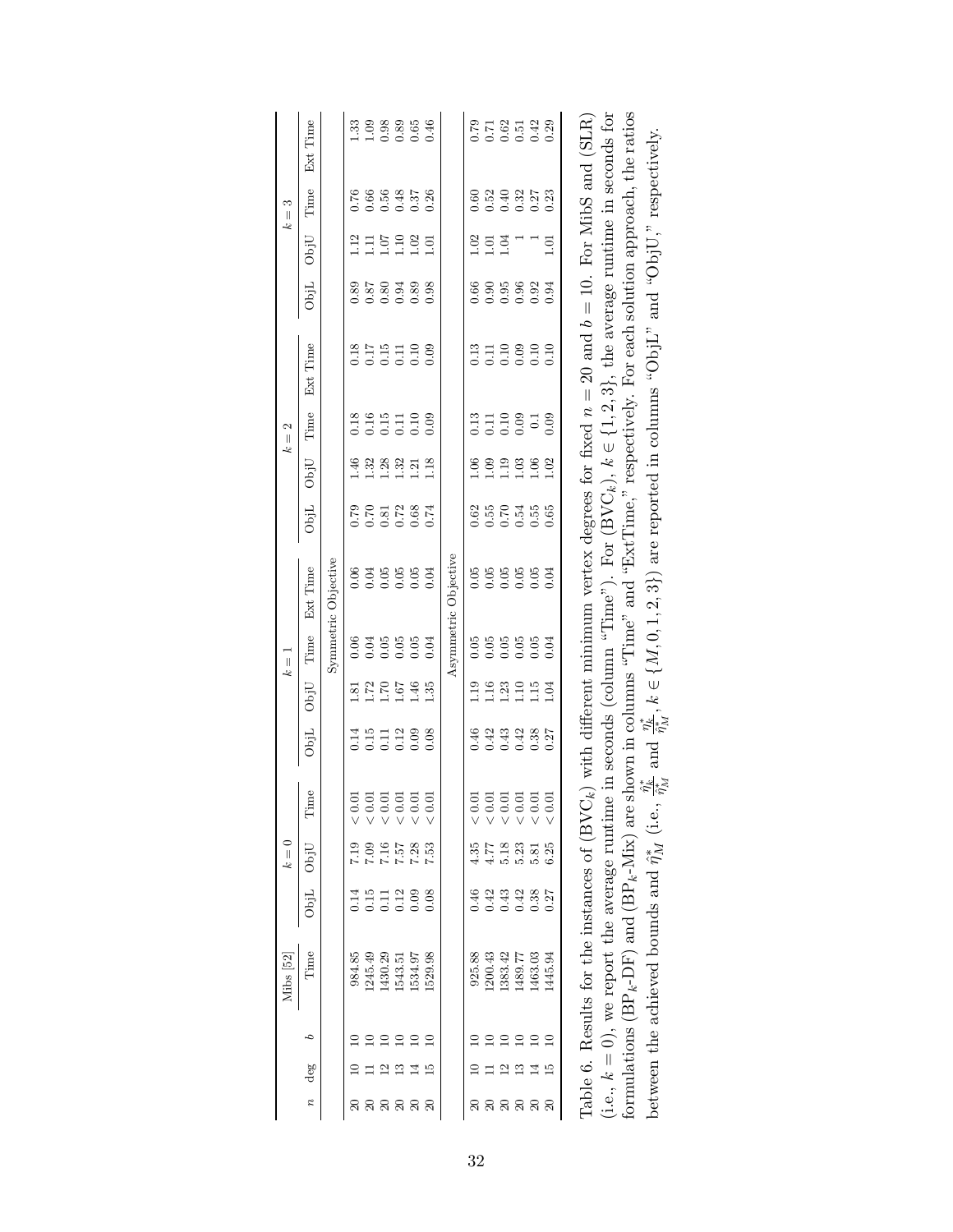seconds for formulations  $(BP_k-DF)$  and  $(BP_k-Mix)$  are shown in columns "Time" and "ExtTime", respectively. For each solution approach, the ratios between the achieved bounds and  $\hat{\eta}_M^*$  (i.e.,  $\frac{\hat{\eta}_k^*}{\hat{\eta}_M^*}$ and  $\frac{\eta_k^*}{\hat{\eta}_M^*}$ ,  $k \in \{M, 0, 1, 2, 3\}$  are reported in columns "ObjL" and "ObjU", respectively.

In Table 5, we observe that MibS can only handle the smallest instances within the computational limits. For instances with  $n = 50$ , deg=  $b = 25$  and symmetric objectives, the average ratio between the best upper and lower bounds (i.e.,  $\frac{\eta_M^*}{\hat{\eta}_M^*}$ ) obtained by MibS at termination is 32.19, and the average ratio between the upper bound obtained by (SLR) and  $\hat{\eta}_M^*$  (i.e.,  $\frac{\eta_0^*}{\hat{\eta}_M^*}$ ) is 33.86. The difference between these two ratios is less than 2, which suggests that there is no substantial progress achieved by MibS to reduce the optimality gap after extensive branching and cut generation.

On the other hand, all instances (except for  $n = 50$ , deg=  $b = 25$  and symmetric objectives) are solved to optimality when using formulations (BP<sub>k</sub>-DF) and (BP<sub>k</sub>-Mix) for (BVC<sub>k</sub>) with  $k \in$  $\{1,2,3\}$ . The average ratio between the obtained upper bound and  $\hat{\eta}_M^*$  is reduced from 33.86 to 5.86 for  $k = 1$ , and further to 2.94 for  $k = 3$ . As for the lower bound, the average ratio between the obtained lower bound of  $(BVC_1)$  and  $\hat{\eta}_M^*$  does not improve over that of (SLR). It is not a surprising result as we can easily verify that (SLR) and  $(BVC_1)$  have identical optimal values of  $x = 0$ . However, when  $k = 2$ , this ratio increases from 0.17 to 0.83. Moreover, the ratio is further improved to 1.63 when  $k = 3$ , which implies that the lower bound obtained by  $(BVC<sub>3</sub>)$  is better than the best lower bound reported by MibS. For the instances with asymmetric objectives, similar improvements can be observed for  $(BVC_k)$ . Hence, we conclude that the bounds by  $(BVC_k)$  are superior to the SLR-based bounds, and the overall performances of  $(BVC_k)$  is better than MibS for larger instances.

With respect to the solution times for  $(BVC<sub>k</sub>)$ , one immediate observation is that the instances with asymmetric objectives are much easier for the solver. We also observe that the average computational times are very similar for the formulations  $(BP_k-DF)$  and  $(BP_k-Mix)$ , for  $k \in \{1,2\}$ . Also, the runtime of formulation (BP<sub>k</sub>-DF) is relatively better than that of formulation (BP<sub>k</sub>-Mix) for  $k = 3$ . Recall Proposition 9 that the LP relaxation of  $(BP_k-Mix)$  is stronger than that of  $(BP_k-DF)$ . However, the strengthened constraints in  $(BP_k-Mix)$  are denser, which may result in more computational efforts required for solving its LP relaxation.

In our next set of experiments, we explore how the quality of bounds obtained by  $(BVC<sub>k</sub>)$ depends on the minimum vertex degree in the graph. The corresponding results are presented in Table 6. Observe that the performance of MibS deteriorates when the minimum vertex degree increases. It is intuitive given that the graph density increases for larger values of the minimum vertex degree. On the other hand, we note that the quality of bounds obtained by  $BVC_k, k \geq 1$ , improves for larger minimum vertex degrees and with smaller computational times. These comparisons illustrate that our proposed bounding approach is capable of exploiting the problem inherent structure, which further supports our earlier results in Section 6.1.

# 6.3 Bilevel Minimum Spanning Tree (BMST)

In this section, we study the bilevel minimum spanning tree problem (BMST) to illustrate our results in Section 5. Two single-level formulations for BMST are developed based on  $(BP_k)$  for  $k = 2$  in Section 6.3.1. The computational experiments are then conducted in Section 6.3.2.

In particular, we focus on the variant of the BMST problem considered in [48], which is described as follows: given an undirected graph  $G = (N, E)$ , the leader and the follower construct a spanning tree of graph G in a hierarchical manner. The leader first selects a subset of edges from among those in  $E_L \subseteq E$ . The follower then selects a set of edges from E that complete a spanning tree,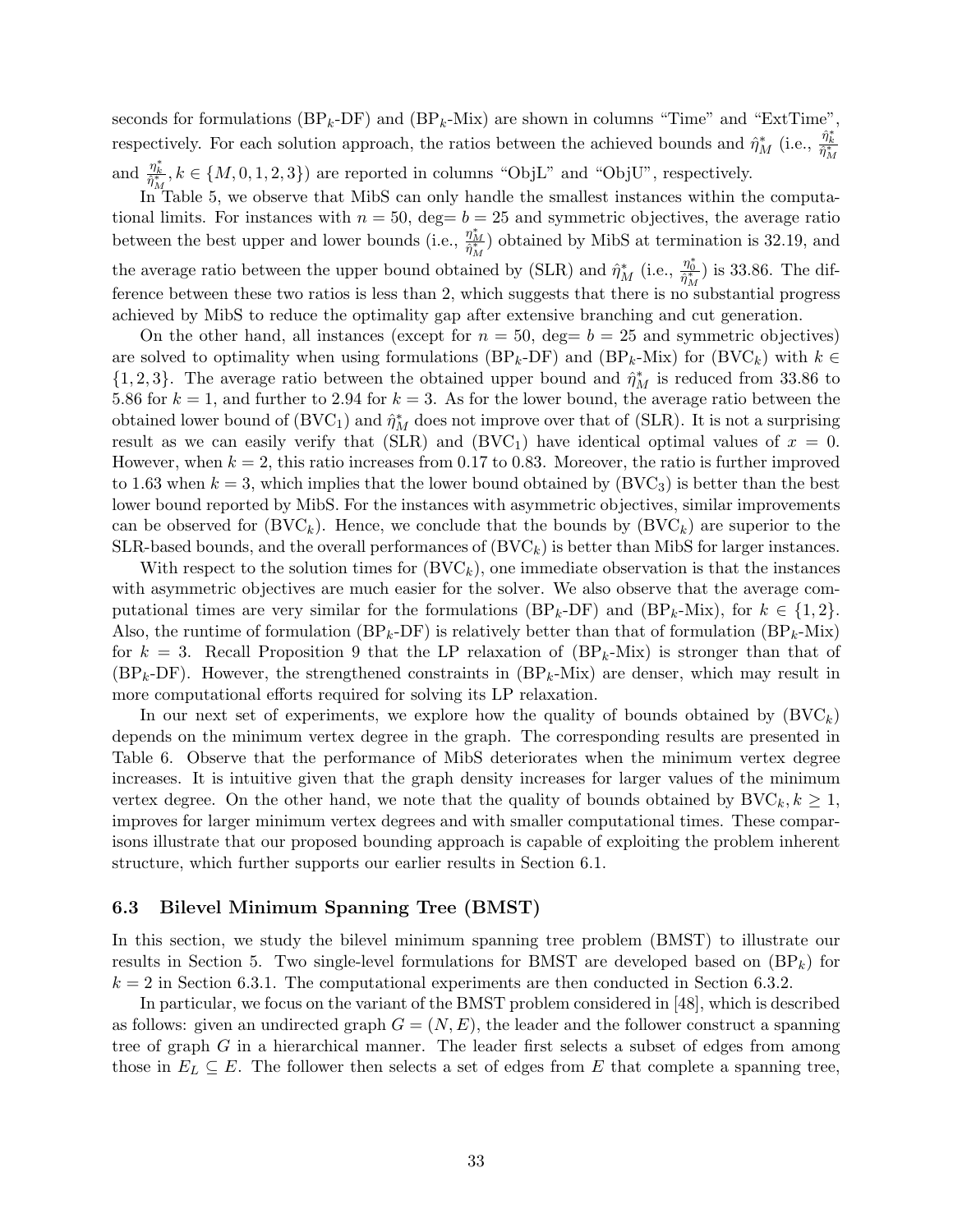according to their own objective function. Formally, the BMST problem can be stated as:

$$
\eta^* = \min_{x,y} \alpha(x+y)
$$
  
s.t.  $x_{ij} \in \{0,1\} \quad \forall (i,j) \in E_L$ ,  

$$
y \in \arg \min_{\overline{y}} \{\beta \overline{y} : \overline{y} \in \mathcal{S}_{\text{MST}}(x)\},
$$
 (BMST)

where we let  $m_0 = |E_L|$ ,  $m = |E|$ , and

$$
\mathcal{S}_{\text{MST}}(x) = \left\{ \begin{aligned} y \in \{0, 1\}^m : x_{ij} + y_{ij} \le 1 & \forall (i, j) \in E_L, \\ G[x + y] \text{ is a spanning tree of graph } G \end{aligned} \right\},
$$

where  $G[x] := G[E_x] = (N, E_x)$  is the subgraph induced by edges in  $E_x = \{(i, j) \in E : x_{ij} = 1\}$  for  $x \in \{0,1\}^m$ . We also define directed graph  $\widetilde{G}[x] = (N, \mathcal{A}_{[x]})$ , where  $\mathcal{A}_{[x]} = \{(i, j), (j, i) : x_{ij} = 1\}$ for any  $x \in \{0, 1\}^m$ .

We refer to the bilevel minimum spanning tree problem with a k-optimal follower as  $(BMST_k)$ . Following our discussion in Section 5, the follower's feasible region  $S_{\text{MST}}(x)$  is the set of characteristic vectors of all maximal independent sets of a matroid. Therefore, by Theorem 5 we have  $(BMST) \equiv (BMST_k)$  for  $k \geq 2$ . Next, we derive single-level MILP formulations for (BMST) based on  $(BMST<sub>2</sub>)$  and its particular structure.

#### 6.3.1 MILP Formulations

Based on Proposition 1, we have  $\mathcal{T}^2 = \{w = (e_{i_0j_0} - e_{i_1j_1}) : \beta_{i_0j_0} < \beta_{i_1j_1}\}\.$  We then explore the optimality conditions for the lower-level problem of  $(BMST<sub>2</sub>)$ .

**Proposition 10.** Let  $x$  be a given leader's decision. Then  $y$  is a follower's 2-optimal solution, i.e.,  $y \in \mathcal{R}_2(x)$  if and only if the following two conditions hold:

- (i)  $y \in \mathcal{S}_{\text{MST}}(x)$ ;
- (ii) for any  $w \in \mathcal{T}^2$ , then  $G[x+y+w]$  is not a spanning tree (i.e., either  $x+y+w \notin \{0,1\}^m$  or  $G[x + y + w]$  contains a cycle).

Proof. The result follows directly from Proposition 1.

Thus, we can reformulate (BMST) as:

$$
\eta^* = \min_{x,y} \alpha(x+y)
$$
  
s.t.  $x_{ij} + y_{ij} \le 1 \quad \forall (i,j) \in E_L$ ,  
 $G[x+y]$  is a spanning tree of graph  $G$ ,  
 $G[x+y+w]$  is not a spanning tree  $\forall w = (e_{i_0j_0} - e_{i_1j_1}) \in \mathcal{T}^2$ ,  
 $x \in \{0,1\}^{m_0}, y \in \{0,1\}^m$ .

To formulate the condition that  $G[x + y]$  is a spanning tree via a set of linear constraints, we apply the multi-commodity flow model [40]. Let  $\mathcal{A} = \{(i, j), (j, i) : (i, j) \in E\}$  be the directed arcs that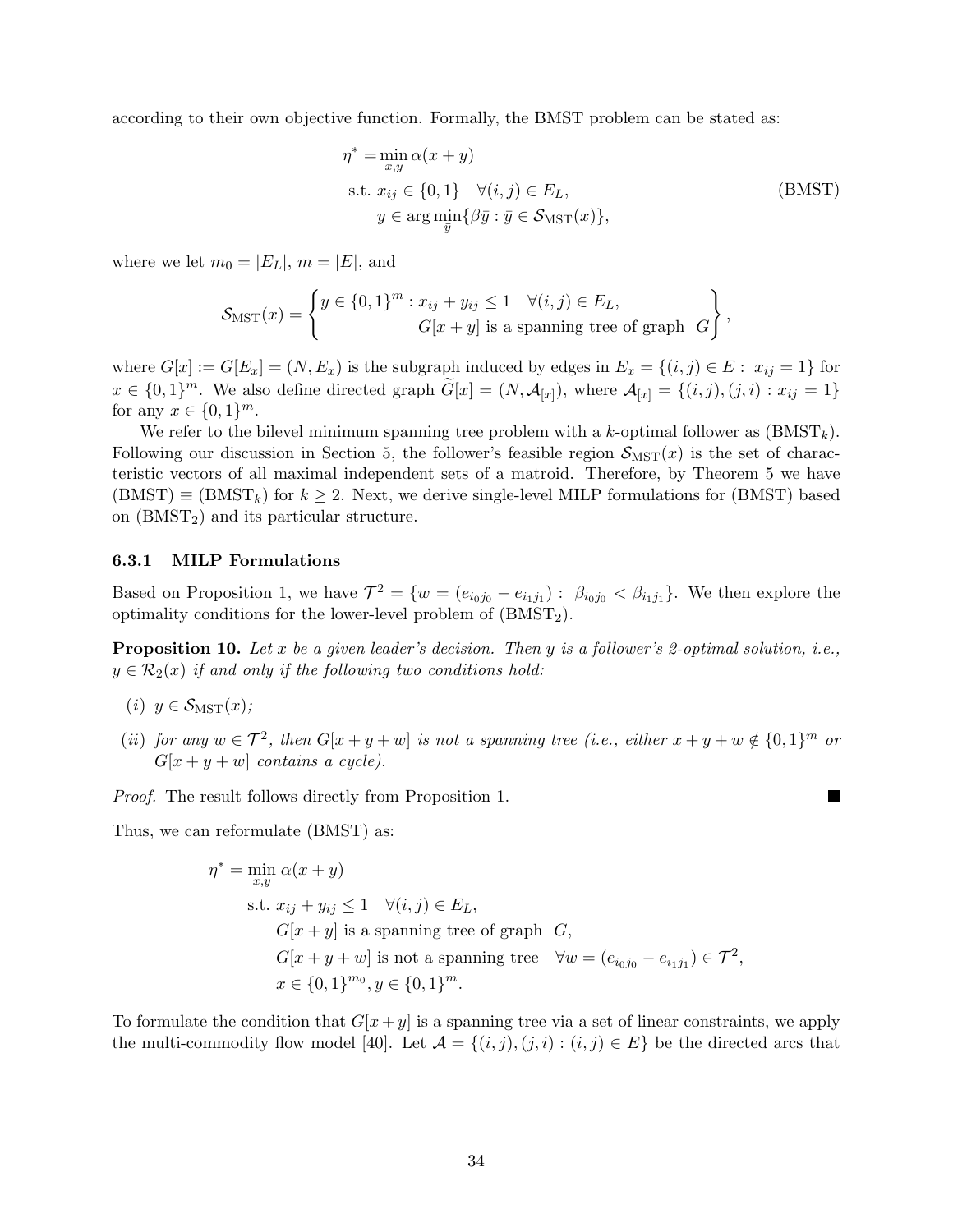are constructed from  $E$ , i.e., each edge in  $E$  is cloned into two arcs with opposite directions. Let vertex  $u_0$  in N be an arbitrary source node. Then we impose the following constraints:

$$
\sum_{(i,j)\in E_L} x_{ij} + \sum_{(i,j)\in E} y_{ij} = n - 1,\tag{4a}
$$

$$
Af^{v} = \begin{cases} 1, & \text{for vertex } u_{0} \\ -1, & \text{for vertex } v \\ 0, & \text{otherwise} \end{cases} \qquad \forall v \in N \setminus \{u_{0}\},
$$
 (4b)

$$
f_{ij}^v + f_{ji}^v \le x_{ij} + y_{ij} \quad \forall (i, j) \in E, v \in N \setminus \{u_0\},\tag{4c}
$$

$$
f_{ij}^v \ge 0 \quad \forall v \in N \setminus \{u_0\}, (i,j) \in \mathcal{A}, \tag{4d}
$$

where A is the node-arc matrix of the directed graph  $\widetilde{G} := (N, \mathcal{A})$ .

To formulate the condition (ii) in Proposition 10, we first observe that if  $x + y + w \notin \{0, 1\}^n$ , then it is clear that the condition holds; if  $x + y + w \in \{0, 1\}^n$  and  $w = (e_{i_0j_0} - e_{i_1j_1}) \in \mathcal{T}^2$ , then it implies that  $w^{\top}y + ||w^-||_1 + |w|^{\top}x = 0$ . Next, we use linear constraints to ensure that  $G[x + y + w]$ is not a spanning tree.

Let  $(i_0, j_0) \in E$  be such that  $w = (e_{i_0j_0} - e_{i_1j_1}) \in \mathcal{T}^2$ . Consider a shortest path problem from  $i_0$  to  $j_0$  in graph  $\widetilde{G}[x+y+w]$ , where the edge weight for  $(i_0, j_0)$  is set to n, and the weight for all other edges is set to 1. Observe that  $G[x + y + w]$  is not a spanning tree if and only if the length of the shortest path from  $i_0$  to  $j_0$  in  $G[x+y+w]$  is strictly less than n. Therefore, to ensure condition  $(ii)$  in Proposition 10, we restrict the objective function of the shortest path problem to take values less than  $n$ , as follows:

$$
Az^{w} = \begin{cases} 1, & \text{for vertex } i_0 \\ -1, & \text{for vertex } j_0, \\ 0, & \text{otherwise} \end{cases}
$$
 (5a)

$$
\sum_{(i,j)\in\mathcal{A}^w} z_{ij}^w + nz_{i_0j_0}^w \le n - 1 + w^\top y + ||w^-||_1 + |w|^\top x,\tag{5b}
$$

$$
0 \le z_{ij}^w \le \max\{0, x_{ij} + y_{ij} + w_{ij}\} \quad \forall (i, j) \in \mathcal{A},
$$
\n
$$
(5c)
$$

Finally, we formalize the single-level MILP formulation for the BMST problem as:

$$
\eta^* = \min_{x,y} \alpha(x+y)
$$
  
s.t. (4),  
(5)  $\forall w \in \mathcal{T}^2$ ,  

$$
x_{ij} + y_{ij} \le 1 \quad \forall (i,j) \in E_L,
$$
  

$$
x \in \{0,1\}^{m_0}, y \in \{0,1\}^m.
$$
 (BMST-1)

Although, the mixing-set structure is not evident in the above MILP formulation, the key idea behind the extended formulation derived in Section 4.3 can be similarly applied. Recall that additional variables and precedence constraints are introduced for the extended formulation  $(BP_k-Mix)$  of  $(BP_k)$ . For the BMST problem, we can thus develop another MILP formulation that also employs the precedence conditions, as described next. Note that this technique is also exploited by Shi et al. [48] (see Section 5.3), but we highlight that this idea can be generalized to other variants of the bilevel minimum spanning tree problem. For the sake of completeness and to provide a self-contained narrative, we review the concepts in our context.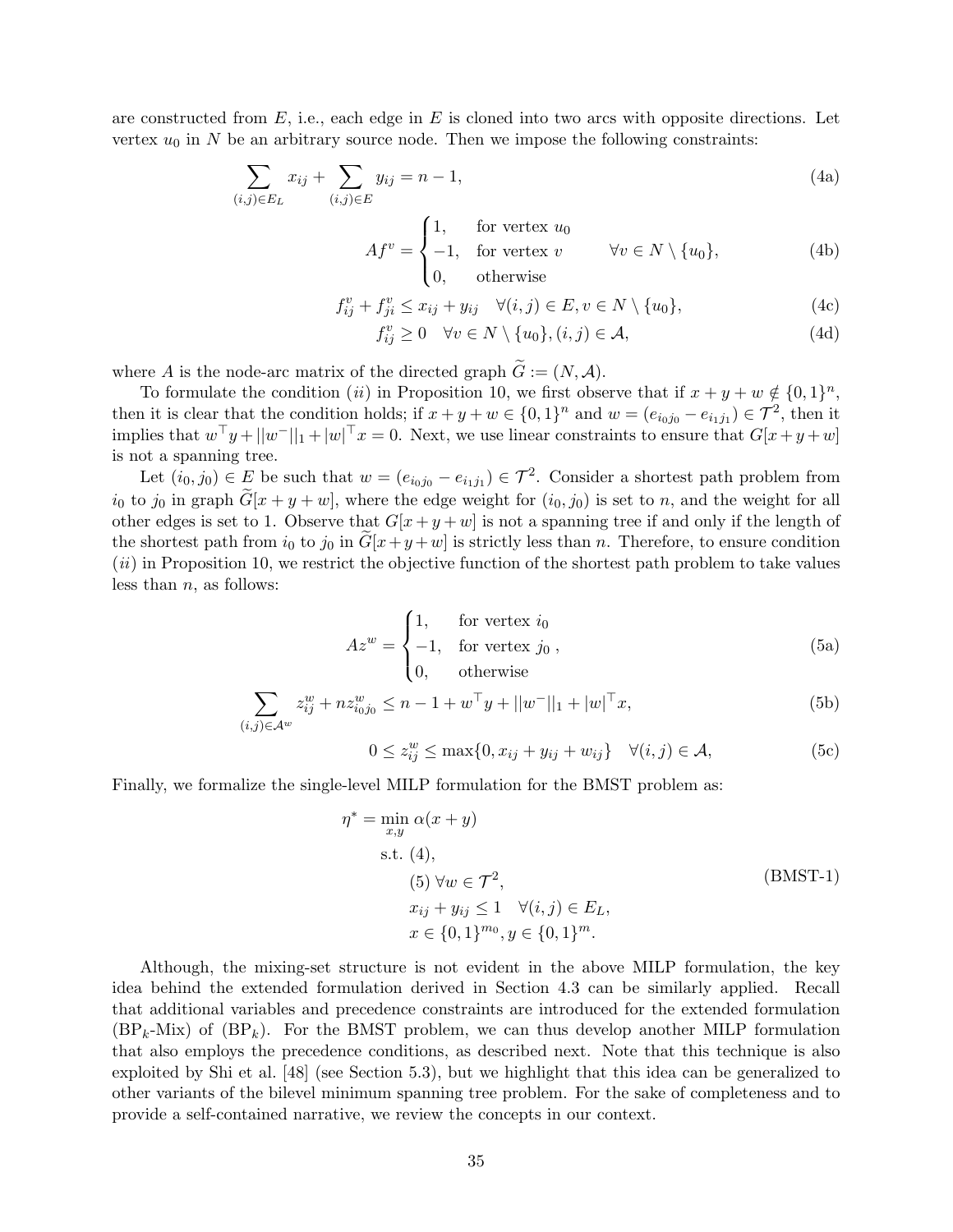**Proposition 11** ([48]). Assume w.l.o.g. that  $E = \{(i_k, j_k) : 1 \leq k \leq m\}$  is such that  $\beta_{i_1 j_1} \leq$  $\beta_{i_2j_2} \leq \cdots \leq \beta_{i_mj_m}$  and let  $y^{\leq \ell}$  be such that

$$
y_{i_k j_k}^{\leq \ell} = \begin{cases} y_{i_k j_k} & \text{if } k < \ell \\ 0 & \text{otherwise.} \end{cases}
$$

for a given  $y \in \{0,1\}^m$ . Then for a given  $x \in \mathcal{X}$ ,  $y \in \mathcal{R}_2(x)$  if and only if

- (i)  $y \in \mathcal{S}_{\text{MST}}(x)$ ; and
- (ii) For  $1 \leq \ell \leq m$ ,  $y_{i_\ell j_\ell} = 1$  if and only if  $i_\ell$  is disconnected from  $j_\ell$  in  $\widetilde{G}[x + y^{\leq \ell}]$ .

In a fashion similar to that used in deriving constraints  $(5)$ , we formulate condition  $(ii)$  in Proposition 11 by considering a shortest path problem in graphs  $G[x + y<sup>{\ell} + e_{i_\ell j_\ell}]</sup>$  from vertex  $i_\ell$  to vertex  $j_{\ell}$  as follows, where the formulation on the right is the LP dual of the formulation on the left.

$$
\min_{z^{\ell}} \sum_{(i,j)\in\mathcal{A}^{\ell}_{[x+y<\ell]}} z^{\ell}_{ij} + nz^{\ell}_{i\ell j\ell} \qquad \qquad \max_{\pi^{\ell}} \pi^{\ell}_{i_{\ell}} - \pi^{\ell}_{j_{\ell}}
$$
\n
$$
\text{s.t. } A_{[x+y<\ell+e_{i_{\ell}j_{\ell}}]} z^{\ell} = \begin{cases} 1, & \text{for vertex } i_{\ell} \\ -1, & \text{for vertex } j_{\ell} \end{cases}, \qquad \text{s.t. } \pi^{\ell}_{i} - \pi^{\ell}_{j} \le 1 \quad \forall (i,j) \in \mathcal{A}_{[x+y<\ell]},
$$
\n
$$
z^{\ell}_{ij} \ge 0 \quad \forall (i,j) \in \mathcal{A}_{[x+y<\ell+e_{i_{\ell}j_{\ell}}]}, \qquad \qquad \pi^{\ell}_{i_{\ell}} - \pi^{\ell}_{j_{\ell}} \le n,
$$

where  $A_{[x+y\leq \ell + e_{i_\ell j_\ell}]}$  is the node-arc matrix of graph  $\widetilde{G}[x+y\leq \ell + e_{i_\ell j_\ell}]$  and  $A_{[x+y\leq \ell + e_{i_\ell j_\ell}]}$  is its associated set of arcs. Note that there does not exist a path from  $i_{\ell}$  to  $j_{\ell}$  in  $\widetilde{G}[x + y^{\leq \ell}]$  if and only if the above shortest path problem has optimal objective function value of  $n$ . Therefore, we enforce the following constraints for condition  $(ii)$  in Proposition 11:

$$
A^{\ell} z^{\ell} = \begin{cases} 1, & \text{for vertex } i_{\ell} \\ -1, & \text{for vertex } j_{\ell} \\ 0, & \text{otherwise} \end{cases}
$$
 (6a)

$$
z_{ij}^{\ell} + z_{ji}^{\ell} \le x_{ij} + y_{ij} \quad \forall (i, j) \in \mathcal{A}^{\ell}, \tag{6b}
$$

$$
z_{ij}^{\ell} \ge 0 \quad \forall (i,j) \in \mathcal{A}^{\ell} \cup (i_{\ell}, j_{\ell}), \tag{6c}
$$

$$
\pi_i^{\ell} - \pi_j^{\ell} \le 1 + \mu(1 - y_{ij}) \quad \forall (i, j) \in \mathcal{A}^{\ell},\tag{6d}
$$

$$
\pi_{i_{\ell}}^{\ell} - \pi_{j_{\ell}}^{\ell} \le n - 1 + x_{i_{\ell}j_{\ell}} + y_{i_{\ell}j_{\ell}},\tag{6e}
$$

$$
\pi_{i_{\ell}}^{\ell} - \pi_{j_{\ell}}^{\ell} \ge n - \mu (1 - y_{i_{\ell} j_{\ell}} + x_{i_{\ell} j_{\ell}}),
$$
\n(6f)

$$
z_{ij}^{\ell} + nz_{i_{\ell}j_{\ell}}^{\ell} = \pi_{i_{\ell}}^{\ell} - \pi_{j_{\ell}}^{\ell},\tag{6g}
$$

where  $A^{\ell}$  is the node-arc incidence matrix of graph  $\widetilde{G}^{\ell} = (N, A^{\ell})$  and  $A^{\ell} = \{(i, j), (j, i) : (i, j) \in$  $E_L$   $\cup$   $\{(i_p, j_p), (j_p, i_p) : 1 \leq p < \ell\}$ , and  $\mu$  is sufficiently large, e.g., n.

Based on the above, we provide another single-level MILP formulation for BMST as follows:

$$
\eta^* = \min_{x,y} \alpha(x+y)
$$
  
s.t. (4),  
(6)  $\forall \ell = 1,..., m,$   
 $x_{ij} + y_{ij} \le 1 \quad \forall (i,j) \in E_L,$   
 $x \in \{0,1\}^{m_0}, y \in \{0,1\}^m.$  (BMT-2)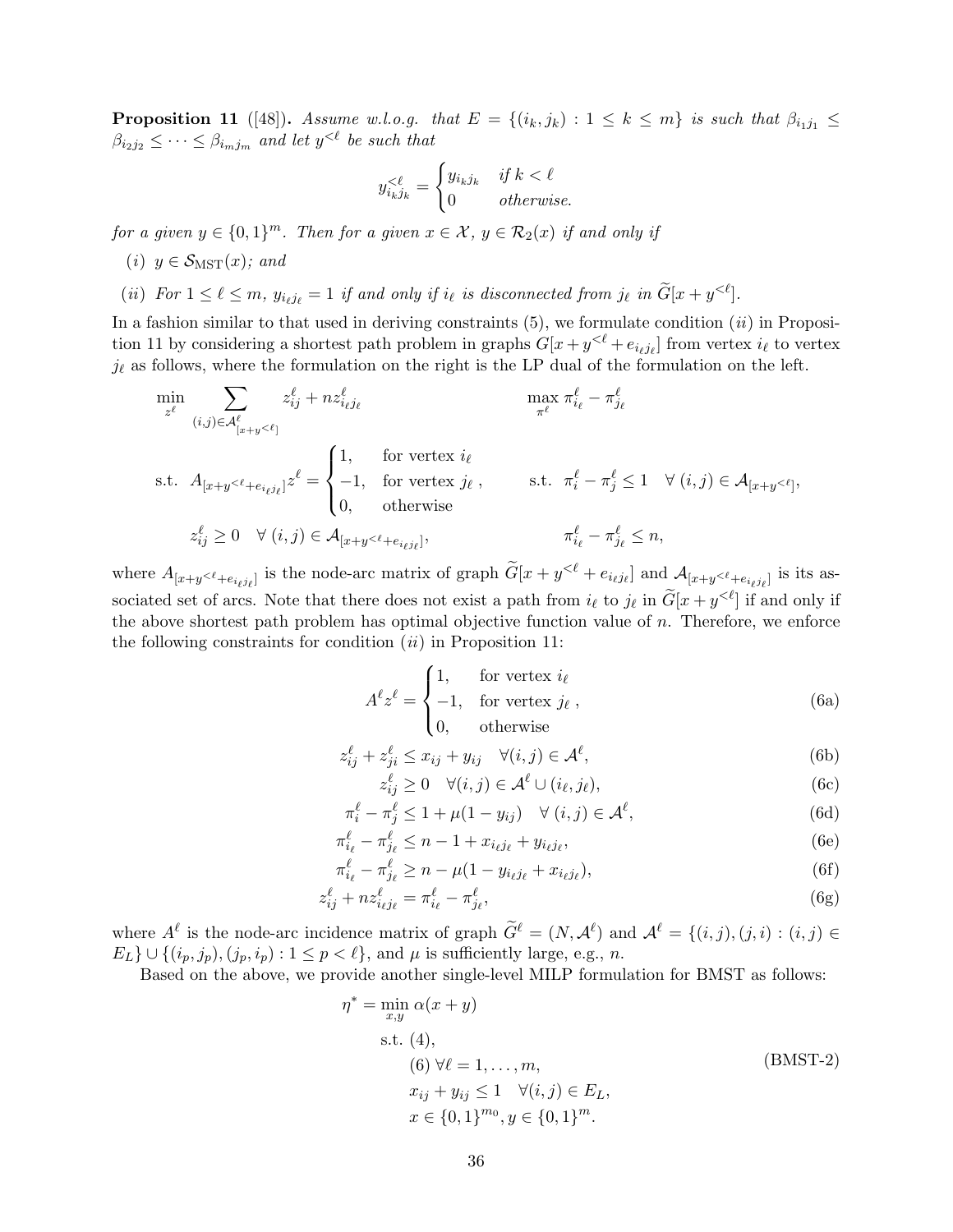All in all, the MILP formulations (BMST-1) and (BMST-2) are derived based on the local optimality conditions in Propositions 10 and 11, respectively. We note that (BMST-2) is similar to the formulation proposed in [48]. With respect to the latter, we need to point out the following observations.

- $(i)$  The only difference between (BMST-2) and the model in [48] is how to formulate condition (i) in Proposition 11 (i.e.,  $G[x + y]$  is a spanning tree of G). Since the considered version of (BMST) is to construct a spanning tree by joint actions of both decision-makers, the condition in Proposition 11 (*i*) is implied by Proposition 11 (*ii*) and a new condition that  $G[x]$  does not contain a cycle. The formulation in [48] adopts the latter approach to reformulate (BMST), which also allows to reduce the number of constraints in comparison to the formulation in (BMST-2). However, we observe in our experiments (not reported here) that the formulation (BMST-2) is stronger than the one in [48], as the LP relaxation of (BMST-2) always provides a tighter lower bound.
- $(ii)$  The modeling approach discussed in this section can be applied to other variants of (BMST), e.g., the minimum edge blocker spanning tree problem [56], the minimum spanning tree interdiction problem [19], where the leader removes the edges in the graph to maximize the weight of follower's minimum spanning tree. Under this setting, the condition  $(i)$  in Propositions 10 and 11 is that  $G[y]$  is a spanning tree of G. Thus, the constraints used in the formulation from [48] are not applicable, while the formulations (BMST-1) and (BMST-2) can be easily extended with slight modifications.

Finally, Shi et al. [48] discuss an efficient preprocessing procedure to substantially reduce the size of the formulation. We note that their procedure can also be applied to our formulations (BMST-1) and (BMST-2); we omit its discussion for brevity.

# 6.3.2 Computational Results for (BMST)

We now focus on computationally comparing the MILP formulations (BMST-1) and (BMST-2).

**Experimental setup.** We use the graphs from the test set  $\bf{B}$  in [32]. The test set  $\bf{B}$  contains 18 graphs with 50 − 100 number of vertices. We generate our test instances similar to the procedure in [48]. Specifically, for each graph in **B**, we randomly generate the edges in  $E_L$  with a specific fractional value  $\rho \in \{0.05, 0.1, 0.15\}$ . Here,  $\rho$  denotes the ratio between the number of edges in  $E_L$ and in E, i.e.,  $\rho := \frac{|E_L|}{|E|}$  $\frac{E_{L\parallel}}{|E|}.$ 

The follower's and leader's edge weight is generated through  $\beta_{ij} = w_{ij} r_{ij}$  and  $\alpha_{ij} = w_{ij} (1 - r_{ij})$ for each  $(i, j) \in E$ , respectively; where  $w_{ij}$  is the original edge weight from graphs in **B** and proportion  $r_{ij}$  is uniformly generated from interval [0, 1]. The average performance is reported over 10 random instances for each pair of graph and  $ρ$ . We set the time limit to one hour.

Results and discussion. The computational results for the MILP formulations (BMST-1) and (BMST-2) are reported in Table 7. For each graph in B, the number of vertices and edges are denoted in the columns "|N|" and "|E|", respectively. For each formulation, we report the average solver's runtime in the column "Time". We also report the integrality gap in the column "IG  $(\%)$ ", which is computed by

$$
IG(\%) := \frac{(\eta^* - \eta_{LP})}{\eta^*} \times 100,
$$

where  $\eta^*$  and  $\eta_{LP}$  denote the optimal objective function value of the formulation and its LP relaxation, respectively.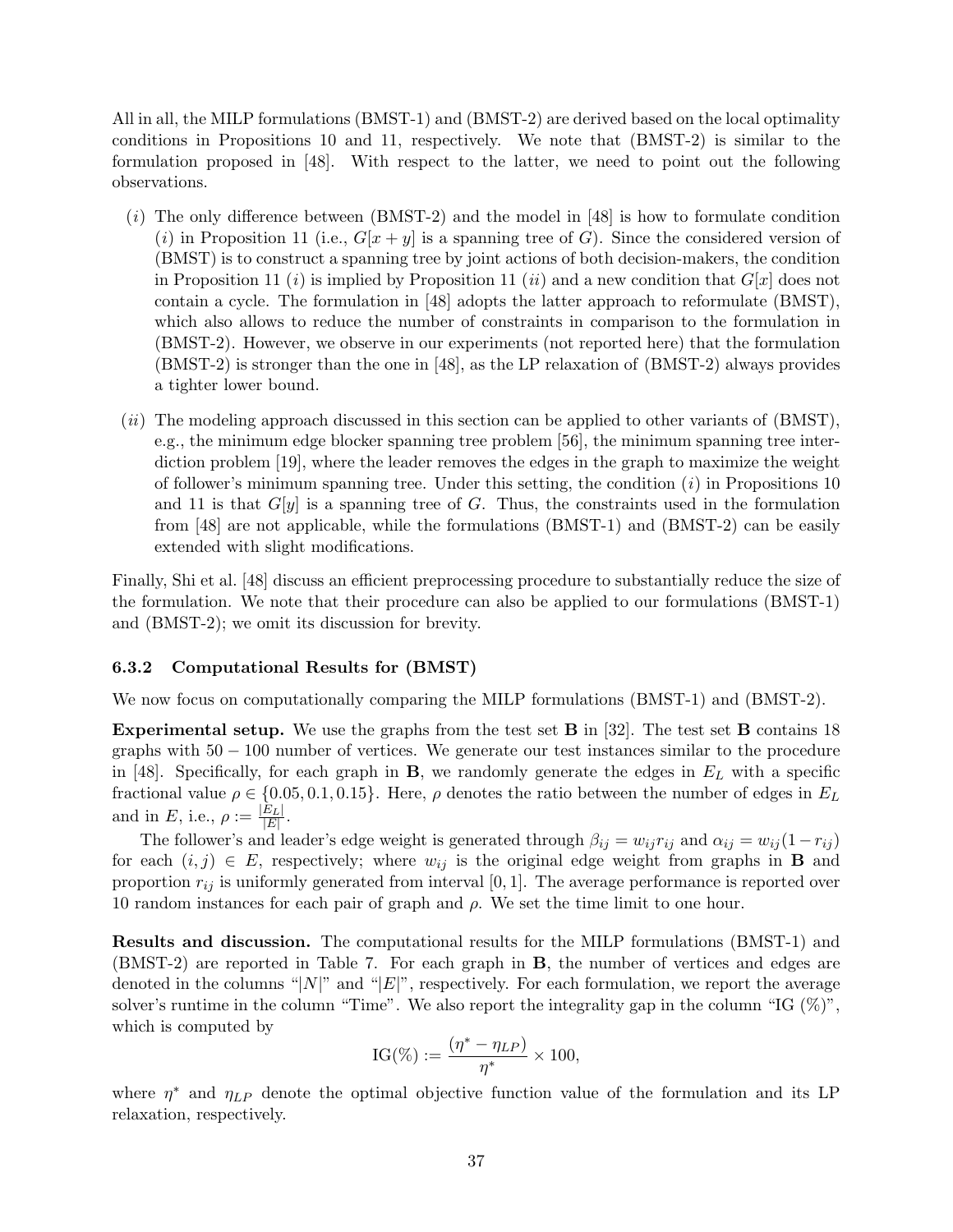| Time<br>0.04<br>$BMST-2)$<br>社 8 일 그 그 일 일 선 일 없 일 일 일 일<br>서 일 일 그 일 일 일 선 일 일 일 일 일 일 일<br>대 이 이 의 일 일 일 일 일 일 일 일 일 일<br>$\frac{52}{0.8}$<br>IG(%<br>2.4<br>$\rho = 0.15$<br>Time<br>0.14<br>BMST-1<br>8.851438582831<br>8.851438582831<br>$\frac{52}{83}$<br>$\frac{87}{20}$<br>$IG($ %<br>Time<br>0.03<br>Э.O4<br>0.06<br>0.06<br>$\tilde{5}$<br>$BMST-2)$<br>0.3<br>0.3<br>0.3<br>0.13<br>.53<br>0.06<br>E<br>0.3<br>0.60<br>ġ<br>$\rho=0.1$ |      |                        |
|----------------------------------------------------------------------------------------------------------------------------------------------------------------------------------------------------------------------------------------------------------------------------------------------------------------------------------------------------------------------------------------------------------------------------------------------------|------|------------------------|
|                                                                                                                                                                                                                                                                                                                                                                                                                                                    |      |                        |
|                                                                                                                                                                                                                                                                                                                                                                                                                                                    |      |                        |
|                                                                                                                                                                                                                                                                                                                                                                                                                                                    |      |                        |
|                                                                                                                                                                                                                                                                                                                                                                                                                                                    |      |                        |
|                                                                                                                                                                                                                                                                                                                                                                                                                                                    |      |                        |
|                                                                                                                                                                                                                                                                                                                                                                                                                                                    |      | $\frac{23}{179}$<br>32 |
| Time<br>0.08<br>3.34<br>$\Xi$<br>0.22<br>0.24                                                                                                                                                                                                                                                                                                                                                                                                      |      |                        |
| (BMST-1<br>$\begin{array}{c} 71 \\ 0.13 \\ 0.0 \end{array}$<br>272<br>0.06<br>0.68<br>$\frac{73}{111}$<br>0.33<br>$\tilde{\mathcal{S}}$<br>$\bar{c}$                                                                                                                                                                                                                                                                                               | 1.27 | 0.83<br>39             |
| Time<br>77777227<br>50(<br>0.07<br>0.06<br>$\tilde{e}$<br>Š                                                                                                                                                                                                                                                                                                                                                                                        |      |                        |
| $BMST-2)$<br>15<br>0.13<br>0.00<br>IG (%                                                                                                                                                                                                                                                                                                                                                                                                           |      |                        |
| $\rho=0.05$<br>Time<br>509509558388<br>000000000000<br>0.04<br>0.04                                                                                                                                                                                                                                                                                                                                                                                |      | $\frac{158}{100}$      |
| $\begin{array}{c} 0.16 \\ 0.13 \end{array}$<br>E<br>0.08<br>Ġ                                                                                                                                                                                                                                                                                                                                                                                      |      |                        |
| $\boxed{E}$                                                                                                                                                                                                                                                                                                                                                                                                                                        |      |                        |
| $\overline{N}$                                                                                                                                                                                                                                                                                                                                                                                                                                     |      |                        |
| Ins.                                                                                                                                                                                                                                                                                                                                                                                                                                               |      |                        |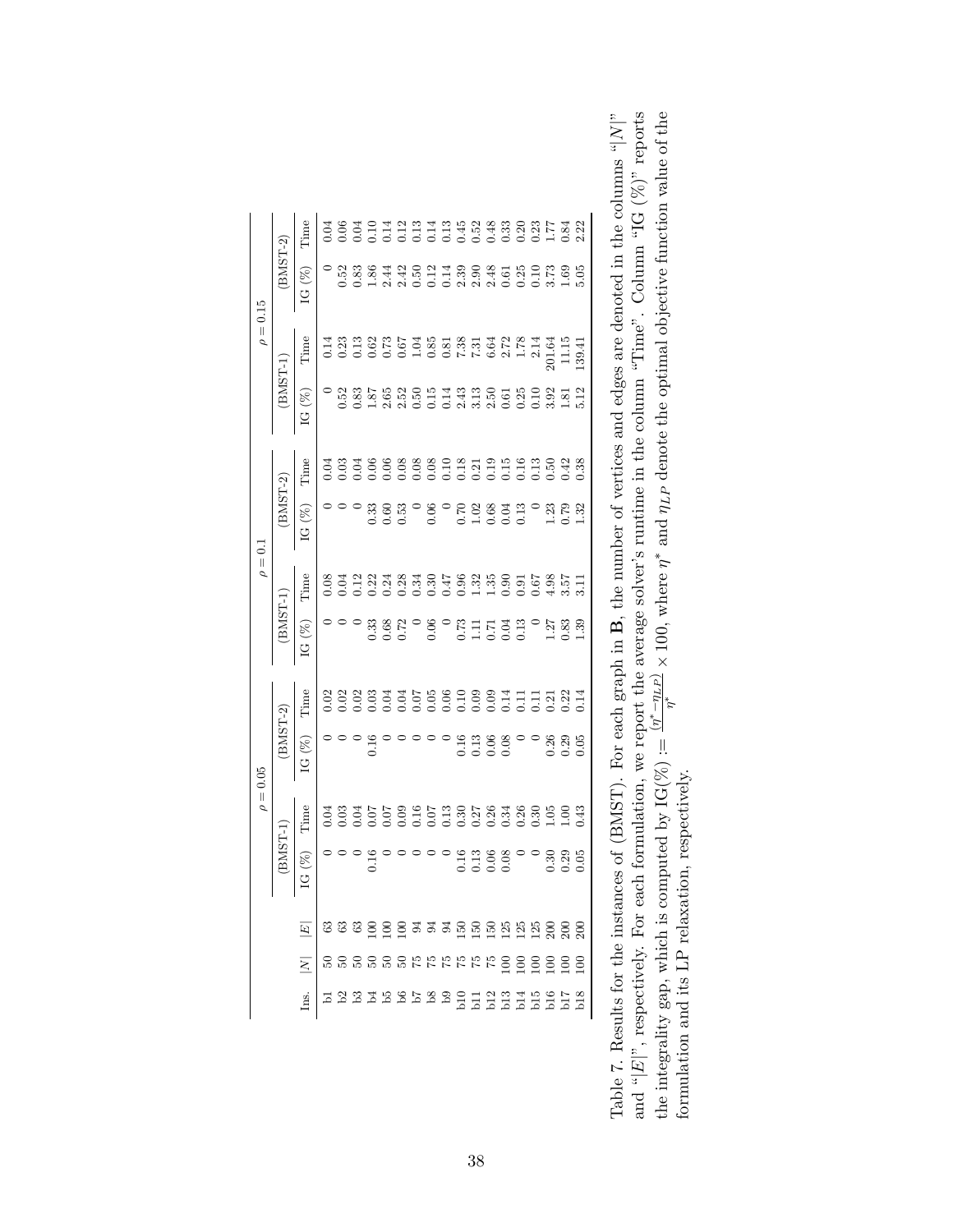As expected, the BMST instances become more difficult as we increase of the number edges controlled by the leader (i.e., larger value of  $\rho$ ) and the graph density. However, as we can see in Table 7, the average integrality gaps of both MILP formulations are very close and rather small, typically, under 5% for all instances even with  $\rho = 0.15$ . Moreover, all of the tested instances can be solved to optimality within the time limits when using both formulations. In particular, we observe that the formulation (BMST-2) based on the precedence edge orders performs better than (BMST-1). It usually requires a few seconds for the solver to handle (BMST-2), while (BMST-1) needs more than 5 minutes for large graphs and  $\rho$ . These results suggest that our formulations (BMST-1) and (BMST-2) are extremely tight, and the MILP formulation (BMST-2) might be more effective for solving the BMST problem.

# 7 Concluding Remarks

We considered mixed integer bilevel linear optimization problems in which the follower's decision variables are all binary. In response to the leader's decision, the proposed framework assumes that the follower does not have sufficient computational capabilities to obtain globally optimal solutions but instead implements a locally optimal solution. To capture the local optimality requirement we use the concept of k-optimality, where k is some predetermined neighborhood size of a given  $0-1$ vector. That is,  $k = 0$  implies that the follower's objective function is completely ignored (also known as the single-level relaxation of the original bilevel problem), while  $k = n$  corresponds for the fully-rational follower, who solves the lower-level problem to global optimality.

Under the assumption that the follower is optimistic, our framework naturally provides a hierarchy of upper and lower bounds for the standard bilevel optimization problem, where the follower is fully rational. To compute these bound for any fixed  $k$ , we develop single-level formulations. which can be solved by off-the-shelf solvers. In our extensive computational study the proposed bounds converge to the optimal objective function values of bilevel problems for reasonably small values of k. Moreover, the proposed framework provides lower and upper bounds of substantially better quality than those based on the widely used single-level relaxation method. Hence, our framework can be embedded into exact solvers—in particular, those that rely on single-level relaxations. Furthermore, we note that the constraints in our proposed MILP formulations are also valid inequalities for the original bilevel problem; consequently, these constraints can be applied as cutting planes in branch-and-cut solvers. Therefore, embedding the proposed methods into general purpose branch-and-cut solvers for mixed integer bilevel optimization problems provides a promising direction for future research.

Our framework can also be used for solving classes of bilevel problems, in which local optimality of a follower's decision (within some sufficiently "small" neighborhood) implies its global optimality for the lower-level problem. As an example, in our paper we exploit this idea to reformulate a general class of bilevel matroid problems as equivalent linear MILPs.

One of our framework's limitations is that the sizes of the proposed MILP formulations with large k prevent us for solving large-scale instances. Thus, improving the scalability of our approaches (e.g., by designing more advanced exact and approximate solution methods) is another important direction for future research.

Finally, if the follower is pessimistic, then our framework results in a tri-level optimization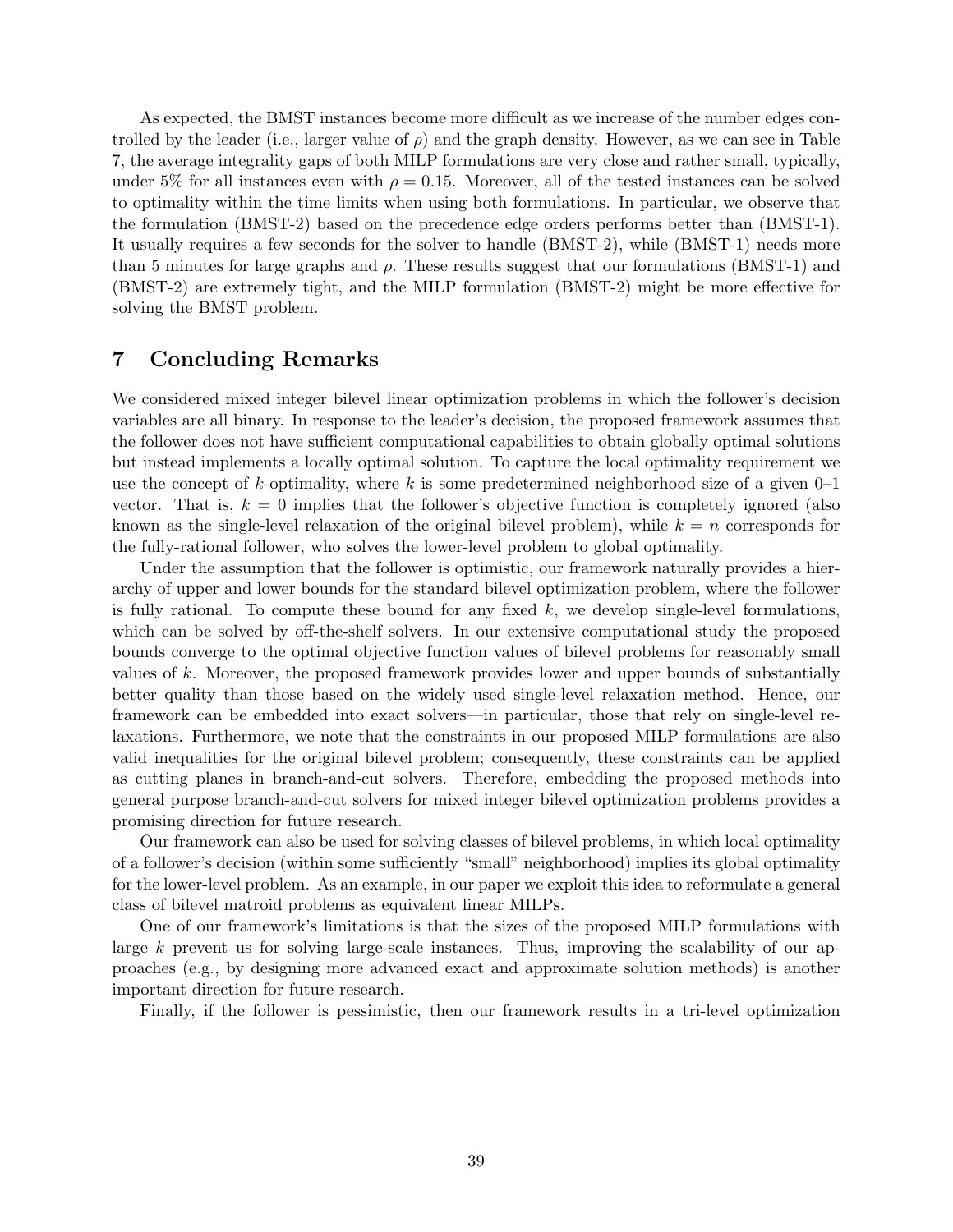problem, which can be formalized as:

$$
\max_{x} \min_{y} \alpha^{1} x + \alpha^{2} y
$$
  
s.t.  $(x, y) \in S$ ,  
 $y \in \mathcal{R}_{k}(x) = \{y \in \mathcal{S}(x) : \beta y \ge \beta \hat{y} \,\forall \hat{y} \in \mathcal{N}_{k}(y) \cap \mathcal{S}(x)\}.$ 

Note that the ideas behind our MILP reformulations can be directly extended to represent  $\mathcal{R}_k(x)$ via linear constraints. It implies that the above tri-level optimization problem can be reduced to a bilevel max-min problem. To solve the latter, development of more advanced solution strategies provides an interesting topic for further research.

Acknowledgements. The authors would like to thank the Review Team for their helpful and constructive comments. This research is based upon work supported by the Office of Naval Research [Grant N00014-19-1-2330].

# References

- [1] E. Aarts, E. H. Aarts, and J. K. Lenstra. Local Search in Combinatorial Optimization. Princeton University Press, Princeton, NJ, USA, 2003.
- [2] R. K. Ahuja, T. L. Magnanti, J. B. Orlin, and M. Reddy. Applications of network optimization. In M. Ball, T. Magnanti, C. Monma, and G. Nemhauser, editors, *Handbooks in Operations* Research and Management Science, Vol. 7, volume 7, pages 1–83. Elsevier, Amsterdam, 1995.
- [3] A. Atamtürk, G. L. Nemhauser, and M. W. Savelsbergh. The mixed vertex packing problem. Mathematical Programming, 89(1):35–53, 2000.
- [4] C. Audet, P. Hansen, B. Jaumard, and G. Savard. Links between linear bilevel and mixed 0–1 programming problems. Journal of Optimization Theory and Applications, 93(2):273–300, 1997.
- [5] C. Bazgan, S. Toubaline, and Z. Tuza. The most vital nodes with respect to independent set and vertex cover. Discrete Applied Mathematics, 159(17):1933–1946, 2011.
- [6] B. Beheshti, O. A. Prokopyev, and E. L. Pasiliao. Exact solution approaches for bilevel assignment problems. Computational Optimization and Applications, 64(1):215–242, 2016.
- [7] J. S. Borrero, O. A. Prokopyev, and D. Sauré. Sequential interdiction with incomplete information and learning. Operations Research, 67(1):72–89, 2019.
- [8] O. Bräysy and M. Gendreau. Vehicle routing problem with time windows, Part I: Route construction and local search algorithms. Transportation Science, 39(1):104–118, 2005.
- [9] L. Brotcorne, M. Labb´e, P. Marcotte, and G. Savard. A bilevel model for toll optimization on a multicommodity transportation network. Transportation Science, 35(4):345–358, 2001.
- [10] A. Caprara, M. Carvalho, A. Lodi, and G. J. Woeginger. A study on the computational complexity of the bilevel knapsack problem. SIAM Journal on Optimization, 24(2):823–838, 2014.
- [11] A. Caprara, M. Carvalho, A. Lodi, and G. J. Woeginger. Bilevel knapsack with interdiction constraints. INFORMS Journal on Computing, 28(2):319–333, 2016.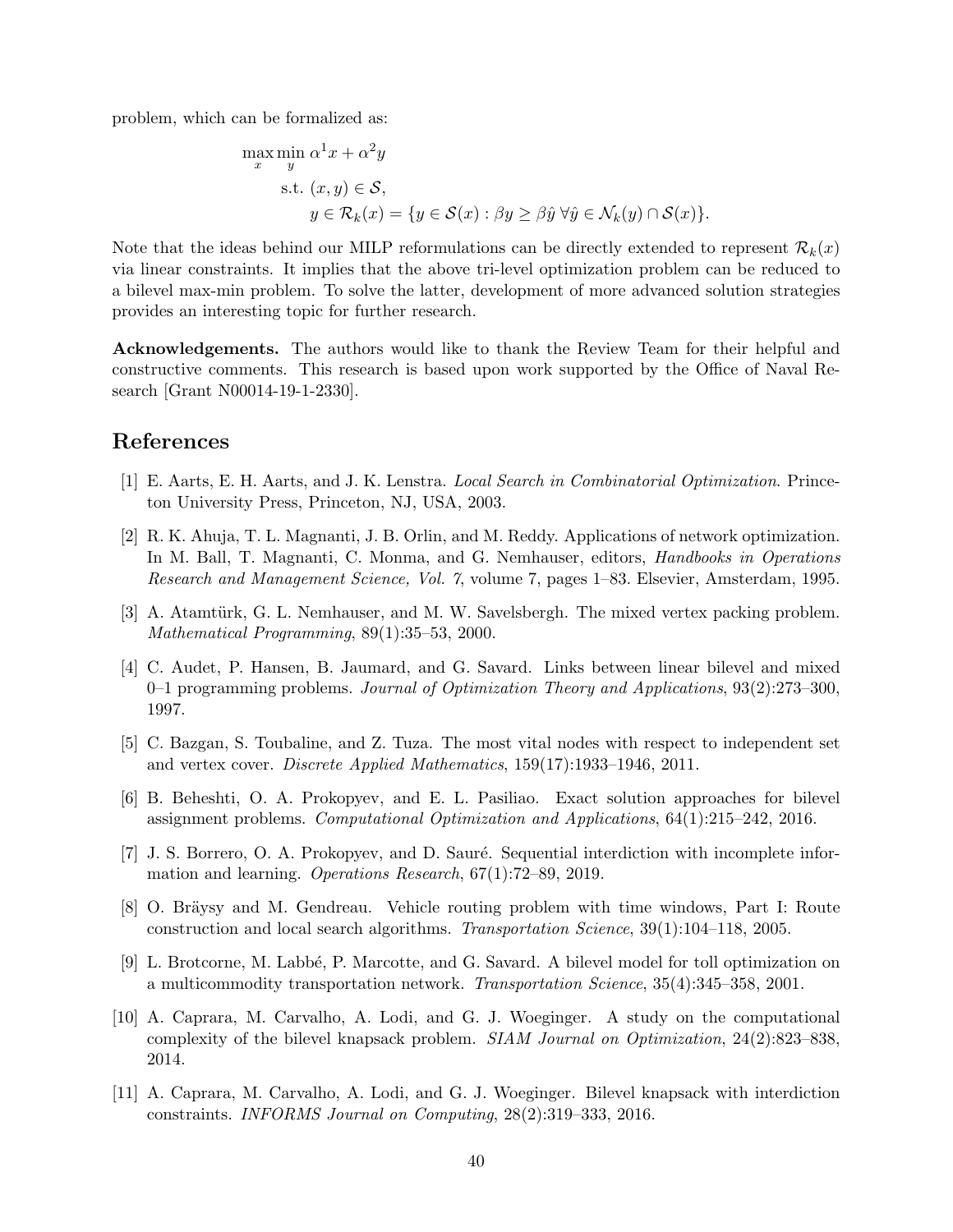- [12] B. Chandra, H. Karloff, and C. Tovey. New results on the old k-opt algorithm for the traveling salesman problem. SIAM Journal on Computing, 28(6):1998–2029, 1999.
- [13] B. Colson, P. Marcotte, and G. Savard. An overview of bilevel optimization. Annals of Operations Research, 153(1):235–256, 2007.
- [14] F. Della Croce and R. Scatamacchia. An exact approach for the bilevel knapsack problem with interdiction constraints and extensions. Mathematical Programming, 2020. To appear.
- [15] S. Dempe. Foundations of Bilevel Programming. Kluwer Academic Publishers, Dordrecht, 2002.
- [16] S. DeNegre. Interdiction and discrete bilevel linear programming. PhD thesis, Lehigh University, 2011.
- [17] M. Fischetti, I. Ljubić, M. Monaci, and M. Sinnl. On the use of intersection cuts for bilevel optimization. Mathematical Programming, 172(1-2):77–103, 2018.
- [18] M. Fischetti, I. Ljubić, M. Monaci, and M. Sinnl. Interdiction games and monotonicity, with application to knapsack problems. INFORMS Journal on Computing, 31(2):390–410, 2019.
- [19] G. N. Frederickson and R. Solis-Oba. Increasing the weight of minimum spanning trees. Journal of Algorithms, 33(2):244–266, 1999.
- [20] Z. Gao, J. Wu, and H. Sun. Solution algorithm for the bi-level discrete network design problem. Transportation Research Part B: Methodological, 39(6):479–495, 2005.
- [21] M. R. Garey and D. S. Johnson. Computers and Intractability: A Guide to the Theory of NP-Completeness. W. H. Freeman, New York, 2002.
- [22] O. Günlük and Y. Pochet. Mixing mixed-integer inequalities. Mathematical Programming, 90(3):429–457, 2001.
- [23] G. Gutin and A. P. Punnen. The Traveling Salesman Problem and Its Variations, volume 12. Kluwer Academic Publishers, New York, 2004.
- [24] R. W. Hamming. Coding and information theory. Prentice-Hall, Inc., 1986.
- [25] R. Horst, P. M. Pardalos, and N. Van Thoai. Introduction to Global Optimization. Kluwer Academic Publishers, Dordrecht, 2000.
- [26] IBM. ILOG CPLEX Optimization Studio (12.8), 2017. Accessed April 9, 2020.
- [27] E. Israeli and R. K. Wood. Shortest-path network interdiction. Networks: An International Journal, 40(2):97–111, 2002.
- [28] R. G. Jeroslow. The polynomial hierarchy and a simple model for competitive analysis. Mathematical Programming, 32(2):146–164, 1985.
- [29] K. Katayama, A. Hamamoto, and H. Narihisa. An effective local search for the maximum clique problem. Information Processing Letters, 95(5):503–511, 2005.
- [30] B. W. Kernighan and S. Lin. An efficient heuristic procedure for partitioning graphs. The Bell system technical journal, 49(2):291–307, 1970.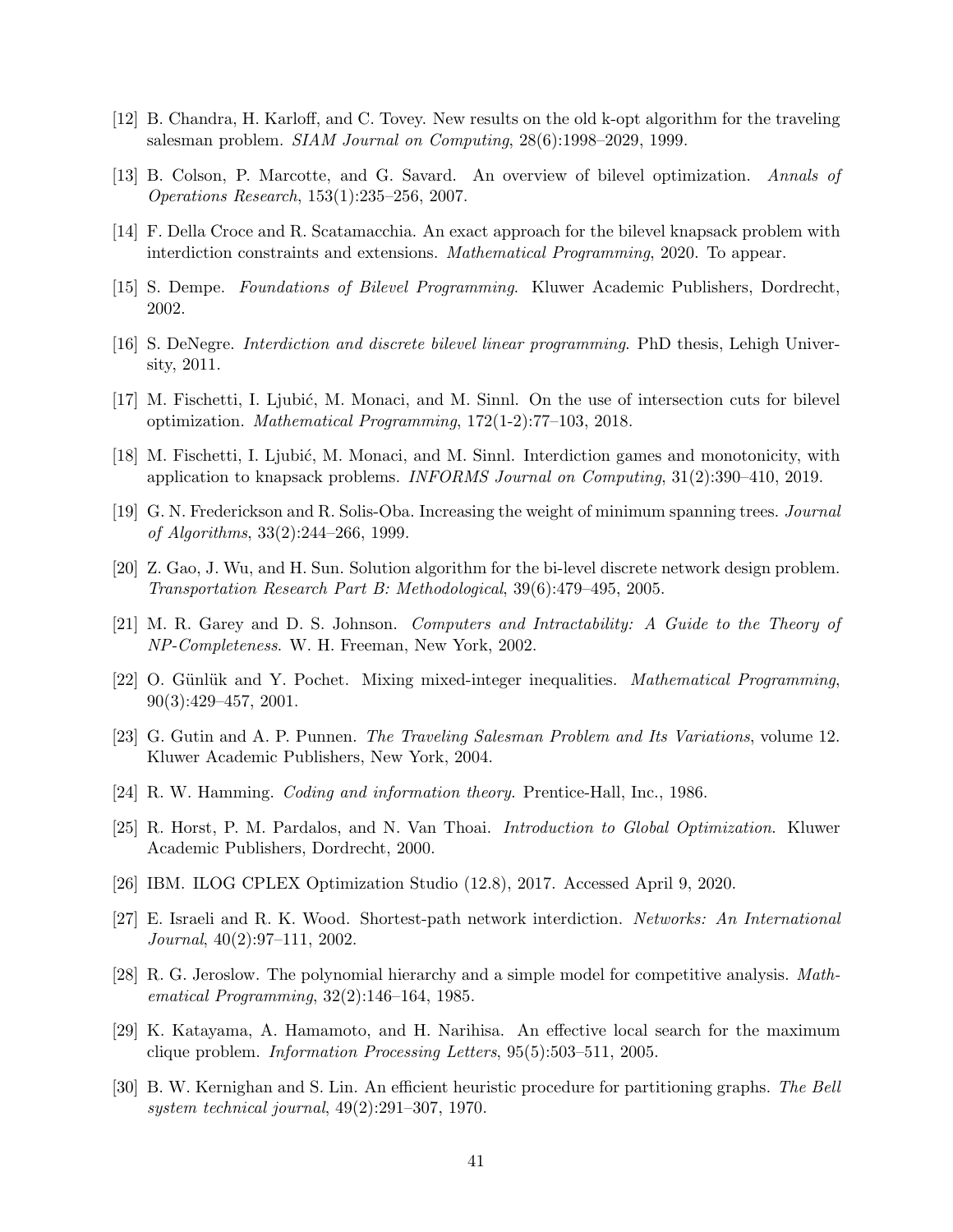- [31] T. Kis and A. Kovács. On bilevel machine scheduling problems. OR Spectrum,  $34(1):43-68$ , 2012.
- [32] T. Koch, A. Martin, and S. Voß. Steinlib: An updated library on steiner tree problems in graphs. In X. Z. Cheng and D.-Z. Du, editors, Steiner Trees in Industry, pages 285–325. Springer, Boston, MA, 2001.
- [33] M. Labb´e, P. Marcotte, and G. Savard. A bilevel model of taxation and its application to optimal highway pricing. Management Science, 44(12-part-1):1608–1622, 1998.
- [34] E. L. Lawler. Combinatorial Optimization: Networks and Matroids. Courier Corporation, New York, 2001.
- [35] J. Lee and J. Ryan. Matroid applications and algorithms. ORSA Journal on Computing, 4(1):70–98, 1992.
- [36] J. Leskovec and R. Sosič. Snap: A general-purpose network analysis and graph-mining library. ACM Transactions on Intelligent Systems and Technology (TIST), 8(1):1, 2016.
- [37] A. Lodi, T. K. Ralphs, and G. J. Woeginger. Bilevel programming and the separation problem. Mathematical Programming, 146(1-2):437–458, 2014.
- [38] L. Lozano and J. C. Smith. A value-function-based exact approach for the bilevel mixed-integer programming problem. Operations Research, 65(3):768–786, 2017.
- [39] J. Luedtke, S. Ahmed, and G. L. Nemhauser. An integer programming approach for linear programs with probabilistic constraints. Mathematical Programming, 122(2):247–272, 2010.
- [40] T. L. Magnanti and L. A. Wolsey. Optimal trees. In M. Ball, T. Magnanti, C. Monma, and G. Nemhauser, editors, Network Models, volume 7 of Handbooks in Operations Research and Management Science, pages 503 – 615. Elsevier, 1995.
- [41] R. T. Maheswaran, J. P. Pearce, and M. Tambe. Distributed algorithms for dcop: A graphicalgame-based approach. In ISCA PDCS, pages 432–439, 2004.
- [42] S. Martello, D. Pisinger, and P. Toth. Dynamic programming and strong bounds for the 0-1 knapsack problem. Management Science, 45(3):414–424, 1999.
- [43] J. T. Moore and J. F. Bard. The mixed integer linear bilevel programming problem. Operations Research, 38(5):911–921, 1990.
- [44] J. Oxley. What is a matroid. Cubo, 5:179–218, 2003.
- [45] H. N. Psaraftis. k-interchange procedures for local search in a precedence-constrained routing problem. European Journal of Operational Research, 13(4):391–402, 1983.
- [46] M. W. Savelsbergh. Local search in routing problems with time windows. Annals of Operations research, 4(1):285–305, 1985.
- [47] A. A. Schäffer. Simple local search problems that are hard to solve. *SIAM Journal on Com*puting, 20(1):56–87, 1991.
- [48] X. Shi, B. Zeng, and O. A. Prokopyev. On bilevel minimum and bottleneck spanning tree problems. Networks, 74(3):251–273, 2019.